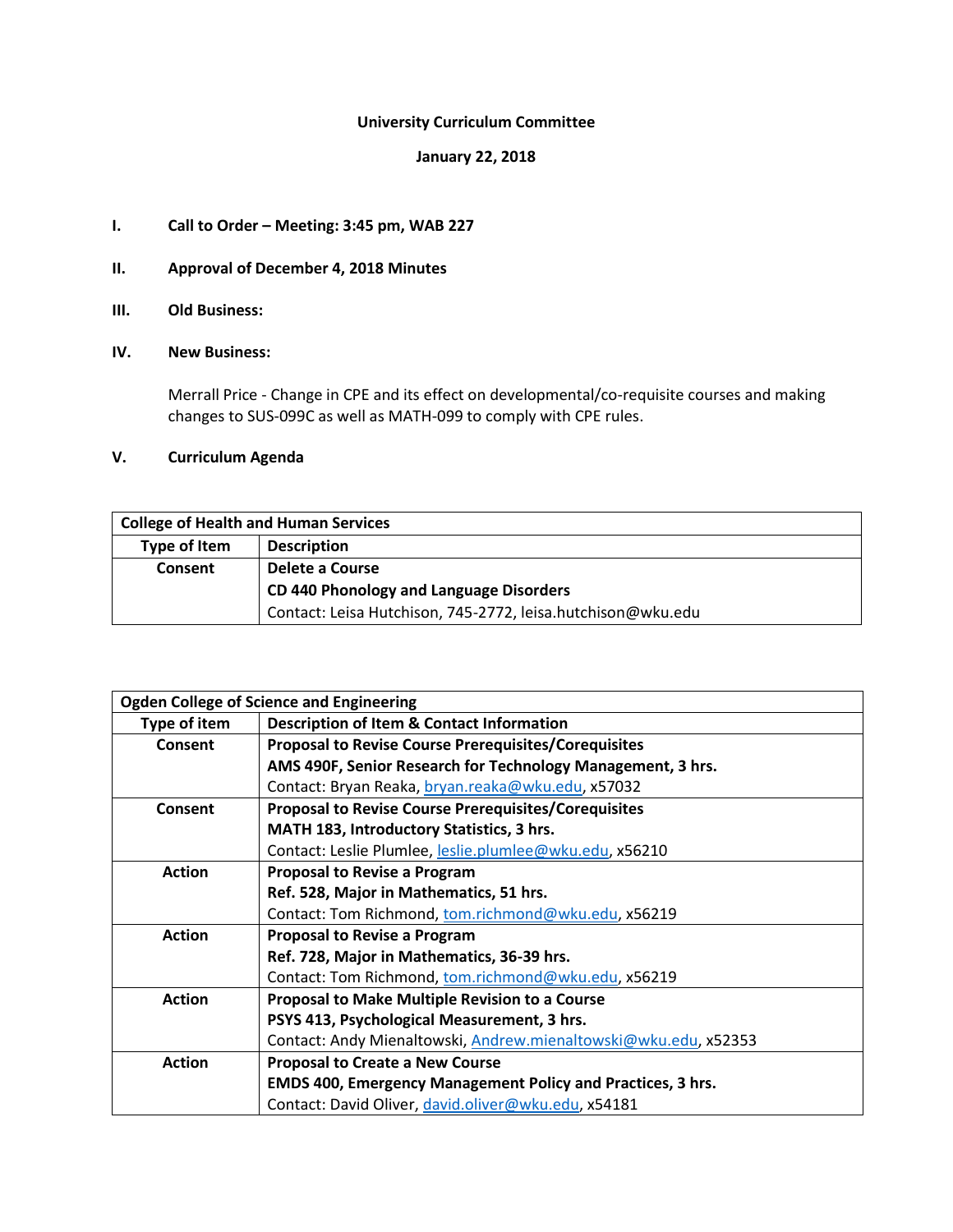| <b>Action</b> | <b>Proposal to Create a New Course</b>                                     |  |
|---------------|----------------------------------------------------------------------------|--|
|               | <b>EMDS 401, Natural and Technological Disaster Risks, 3 hrs.</b>          |  |
|               | Contact: David Oliver, david.oliver@wku.edu, x54181                        |  |
| <b>Action</b> | <b>Proposal to Create a New Course</b>                                     |  |
|               | EMDS 402, Resiliency in Response to Terrorism and Violence, 3 hrs.         |  |
|               | Contact: David Oliver, david.oliver@wku.edu, x54181                        |  |
| <b>Action</b> | <b>Proposal to Create a New Course</b>                                     |  |
|               | EMDS 403, Advanced Disaster Planning, Management, and Preparedness, 3 hrs. |  |
|               | Contact: David Oliver, david.oliver@wku.edu, x54181                        |  |
| <b>Action</b> | <b>Proposal to Create a New Course</b>                                     |  |
|               | <b>EMDS 404, Trends in Disaster Preparedness and Management, 3 hrs.</b>    |  |
|               | Contact: David Oliver, david.oliver@wku.edu, x54181                        |  |
| <b>Action</b> | Proposal to Create a New Certificate Program                               |  |
|               | <b>Emergency Management Disaster Science, 15-18 hrs.</b>                   |  |
|               | Contact: David Oliver, david.oliver@wku.edu, x54181                        |  |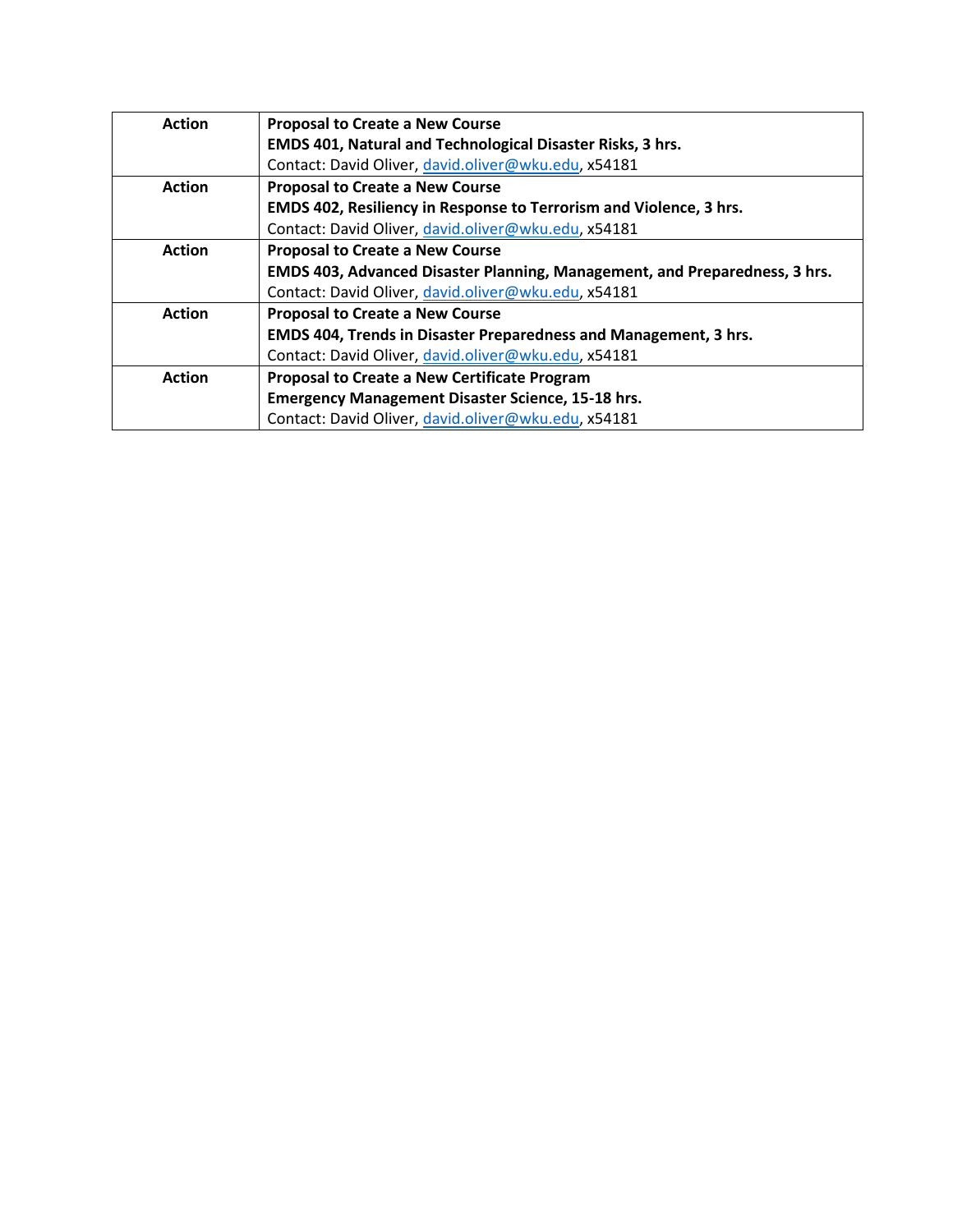#### Proposal Date: 10/26/18

# **College of Health and Human Services Department of Communication Sciences and Disorders Proposal to Delete a Course (Consent Item)**

Contact Person: Leisa Hutchison, 745-2772, leisa.hutchison@wku.edu

## **1. Identification of course:**

- 1.1 Current course prefix and number: CD 440
- 1.2 Course title: Phonology and Language Disorders
- **2. Rationale for the course deletion:** This course has not been offered in the department for over five years and the content is being currently taught in two separate courses: CD 483 Introduction to Disorders of Articulation and Phonology and CD 486 Language Disorders. This better addresses the depth of content in both areas.

## **3. Effect of course deletion on programs or other departments, if known:** No effect

## **4. Proposed term for implementation:** Summer 2019

## **5. Dates of prior committee approvals:**

Department Communication Sciences and Disorders 11/9/2018 CHHS College Curriculum Committee **December 5, 2018** Undergraduate Curriculum Committee University Senate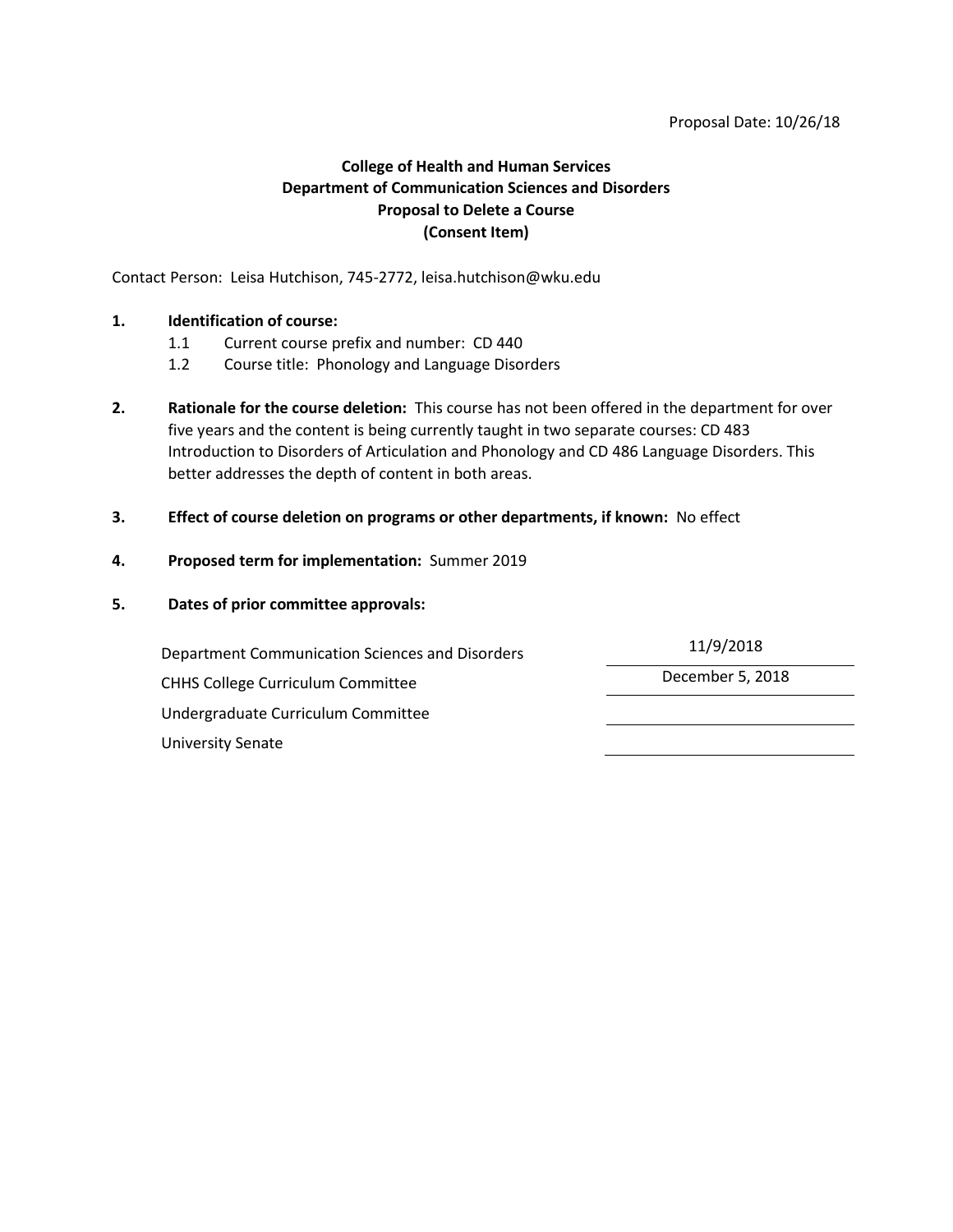# **Ogden College of Science and Engineering School of Engineering and Applied Sciences Proposal to Revise Course Prerequisites/Corequisites (Consent Item)**

Contact Person: Bryan Reaka[, bryan.reaka@wku.edu,](mailto:bryan.reaka@wku.edu) 270.745.7032

### **1. Identification of course:**

- 1.3 Course prefix (subject area) and number: AMS 490F
- 1.4 Course title: Senior Research for Technology Managemnt

### **2. Current prerequisites/corequisites:**

- 1.1 Prerequisites: AMS 356 with a grade of "C" or better, AMS 390 with a grade of "C" or better, AMS 370 with a grade of "C" or better;
	- 1.1.1 Pre or co-requisites AMS 394

### **3. Proposed prerequisites/corequisites:**

- 1.2 Prerequisites: AMS 356 with a grade of "C" or better, AMS 390 with a grade of "C" or better;
	- 1.2.1 Pre or co-requisites AMS 394

### **4. Rationale for the revision of prerequisites:**

Due to clerical error this prerequisite was inappropriately sent through the process with AMS 370 as a prerequisite for the AMS 490F course. AMS 490F is a capstone experience for Technology management majors who do not take AMS 370 as part of their curriculum. This change is to correct the previous error.

#### **5. Effect on completion of major/minor sequence:**

This will allow students to be able to continue on their appropriate matriculation through the Technology Management program.

#### **6. Proposed term for implementation: Fall 2019**

#### **7. Dates of prior committee approvals:**

School of Engineering and Applied Sciences 11-09-2018 Ogden College Curriculum Committee 12-06-2018 Undergraduate Curriculum Committee University Senate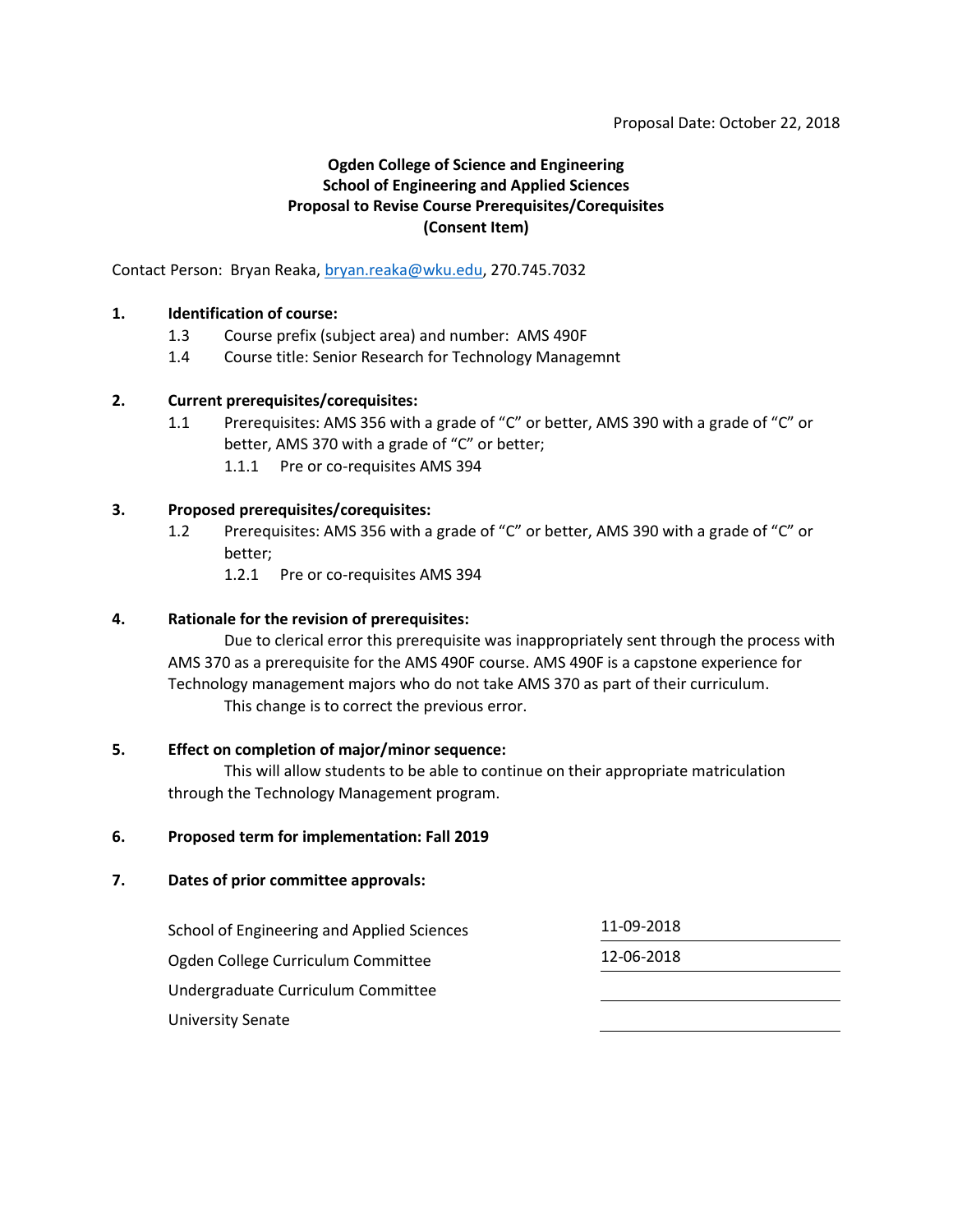### Proposal Date: 11/16/2018

# **Ogden College of Science & Engineering Department of Mathematics Proposal to Revise Course Prerequisites/Corequisites (Consent Item)**

Contact Person: Leslie Plumlee, leslie.plumlee@wku.edu, 270-745-6210

### **1. Identification of course:**

- 1.1 Course prefix (subject area) and number: MATH 183
- 1.2 Course title: Introductory Statistics
- **2. Current prerequisites/corequisites/special requirements:** Satisfactory score on Math ACT and MPE, or COMPASS or KYOTE; or DMA 096C with a grade of C or better
- **3. Proposed prerequisites/corequisites/special requirements:** Satisfactory score on Math ACT and MPE, or COMPASS or KYOTE; or any Colonnade Quantitative Reasoning MATH course with a grade of C or better.
- **4. Rationale for the revision of prerequisites/corequisites/special requirements:** DMA 096C will no longer be offered as of Fall 2019.
- **5. Effect on completion of major/minor sequence:** Not Applicable
- **6. Proposed term for implementation:** Fall 2019
- **7. Dates of prior committee approvals:**

| <b>Mathematics Department</b>      | 11/16/2018 |  |
|------------------------------------|------------|--|
| Ogden College Curriculum Committee | 12/6/2018  |  |
| Undergraduate Curriculum Committee |            |  |
| University Senate                  |            |  |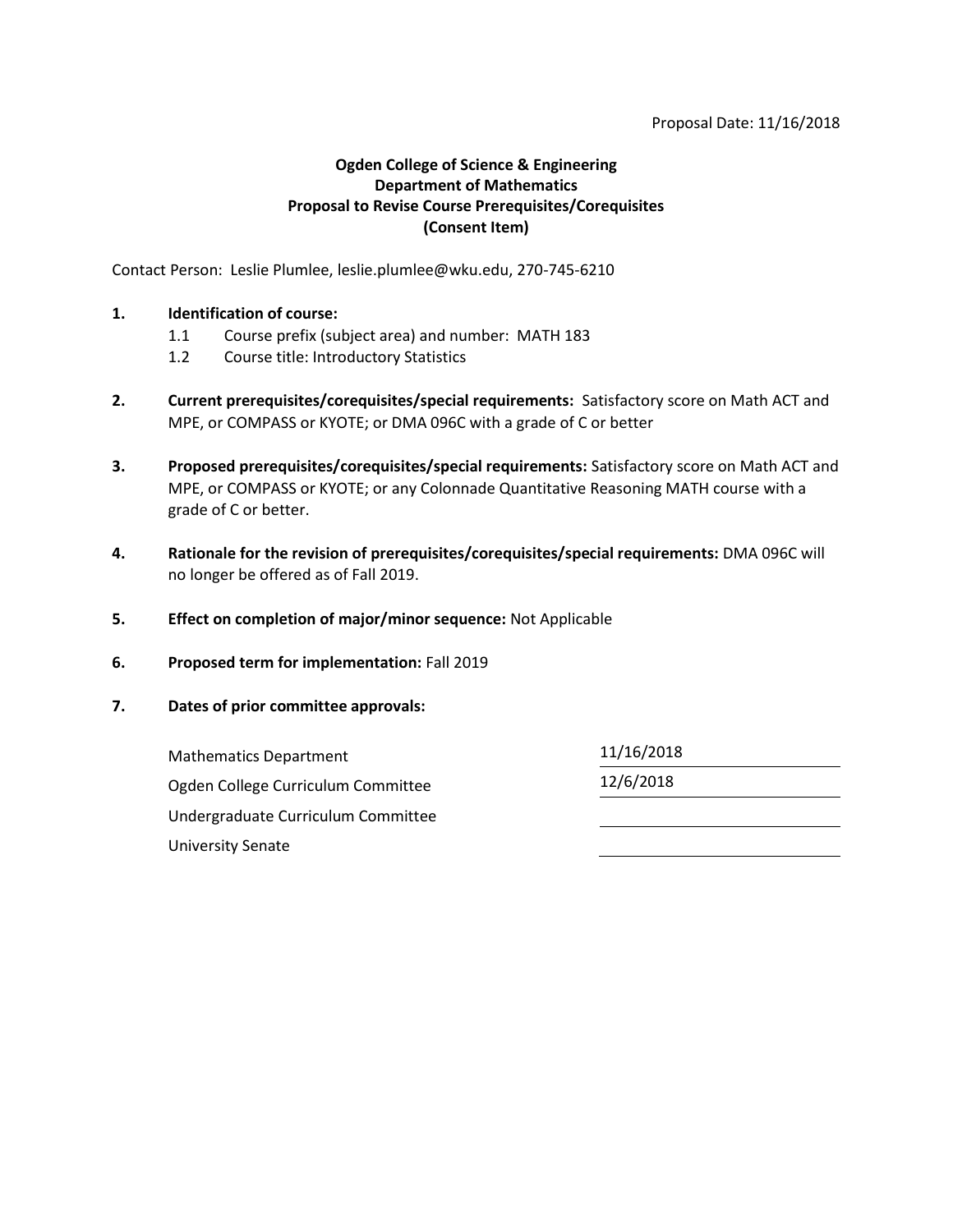**Proposal to Revise a program:** Major in Mathematics **Ogden College of Science & Engineering Department/Unit:** Mathematics

### **Section 1: Proponent Contact Information**

| 1.1 Name/Title:           | Tom Richmond         |
|---------------------------|----------------------|
| <b>1.2</b> Email address: | tom.richmond@wku.edu |
| 1.3 Phone $#$             | 745-6219             |

### **Section 2: Program Information**

- **2.1 Classification of Instructional Program (CIP) reference number:** 528
- **2.2 Current Program title:** Major in Mathematics
- **2.3 Current total number of credits required in the program:** 51

## **Section 3: Proposed program revisions and rationales**:

- **3.1 Adjust the computational requirement**: The old computational requirement could be met by CS 180 or CS 181. CS 181 is no longer offered and has been replaced by CS 221. We are updating the requirements to reflect this and adding STAT 330 as an option for the computational requirement.
- **3.2 Remove the supporting logic requirement of PHIL 215 or EE 180:** PHIL 215 has been restructured into a new course PHIL 214 which is less applicable to mathematics. These PHIL courses may not be offered regularly. Mathematics majors are receiving adequate logic from within the department. This change only impacts the extended major.

**Section 4: Consultations: The adjustment of the computational requirement was developed in consultation with CS faculty. The deletion of the supporting course PHIL215/EE180 requirement was motivated by changes in PHIL course offerings and has been discussed with and approved by the department head from Philosophy and Religion and the director of the School of Engineering and Applied Sciences.** 

**Section 5: Proposed term for implementation:** Fall 2019

#### **Section 6: Approval Flow Dates:**

**Department of Mathematics:** November 16, 2018 **Ogden College Curriculum Committee:** December 6, 2018 **Undergraduate Curriculum Committee: University Senate:**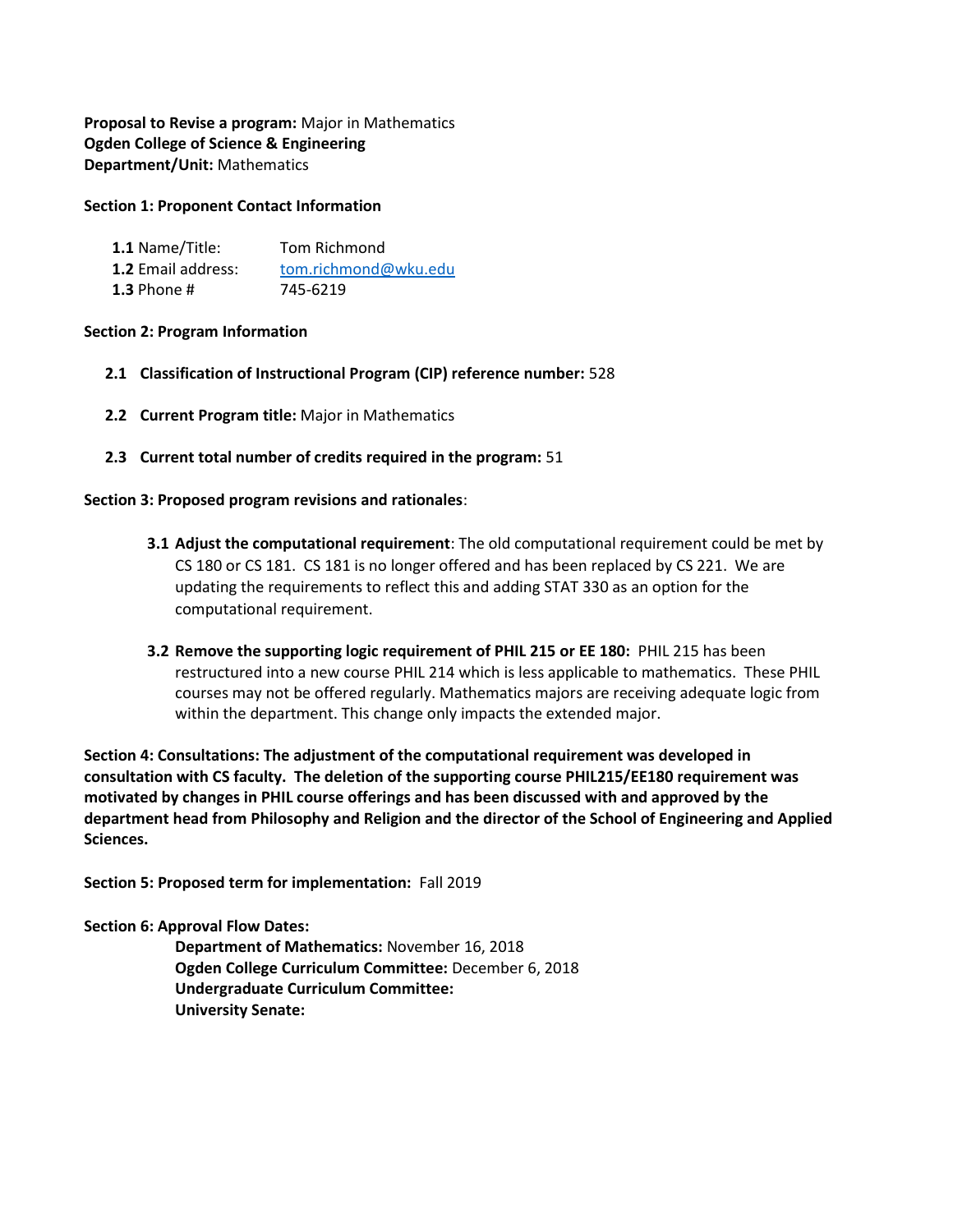# **7.1: Current BA in Mathematics**

A major in mathematics provides a Bachelor of Arts degree and requires either a minimum of 36-39 semester hours for a general major with a minor or second major or a minimum of 51 semester hours for an extended major. Note: All mathematics courses listed as prerequisites for other mathematics courses must have been completed with a grade of "C" or better.

Students who wish to declare a 728 or 528 mathematics major will initially be designated as "seeking admission" until the following requirements have been satisfied:

- $\circ$  Complete MATH 136, MATH 137, and MATH 307 or MATH 310, with a grade of "C" or better in each course.
- $\circ$  Have an overall GPA of at least 2.4 in mathematics program courses (MATH 136 and above) completed prior to admission.

The general major (728) offers two options: (1) Non-teacher certifiable Major in Mathematics; (2) Major Certifiable for Teaching Secondary Level Mathematics.

The extended major (528) offers only the first option. Option 1 students in the general major (728) are required to satisfy a computational requirement by completing either one course chosen from CS 180, CS 181, PHYS 316, or PHYS 318, while those in the extended major (528) are required to satisfy a computational requirement by completing two courses chosen from CS 180, CS 181, MATH 371, PHYS 316, or PHYS 318. [If MATH 371 is selected for this requirement, it cannot also be used as an elective in the extended major (528).] Option 2 students are required to complete either CS 170 or CS 180.

## **Option 1: Non-Teacher Certifiable Major in Mathematics**

**(A) General Major (728):** The student must complete a minimum of 39 hours of mathematics with a minor or second major giving a total of at least 59 hours (53 unduplicated) with the following requirements:

- 1. MATH 136, MATH 137, MATH 237, MATH 307, MATH 310, MATH 317, MATH 337, MATH 498.
- 2. Two courses from: MATH 405, MATH 406, MATH 415, MATH 417, MATH 423, MATH 431, MATH 435, MATH 439, MATH 450, MATH 470, MATH 473, MATH 482.
- 3. Six elective hours from: MATH 275 (up to 3 hours), STAT 301, MATH 305, MATH 315, MATH 323, MATH 331, MATH 370, MATH 371, MATH 382, MATH 398 (up to 3 hours), MATH 405, MATH 406, MATH 415, MATH 417, MATH 423, MATH 435, MATH 439, MATH 450, MATH 470, MATH 475 (up to 6 hours), MATH 482.
- 4. Students may take certain 500-level mathematics courses for undergraduate credit with the approval of the Dept. Head in place of courses listed in items 2 or 3.
- 5. Note: This major is not intended to prepare students adequately for graduate mathematics. Students intending to seek a graduate degree should pursue major 528.

# **(B) Extended Major (528):**

To prepare for graduate study in mathematics, the student must complete a minimum of 51hours of mathematics with the following requirements:

- 1. MATH 136, MATH 137, MATH 237, MATH 307, MATH 310, MATH 317, MATH 337, MATH 431, MATH 498.
- 2. Have a concentration in one of the following areas: B1, B2, or B3. B1: Fundamentals of Analysis and Discrete Mathematics: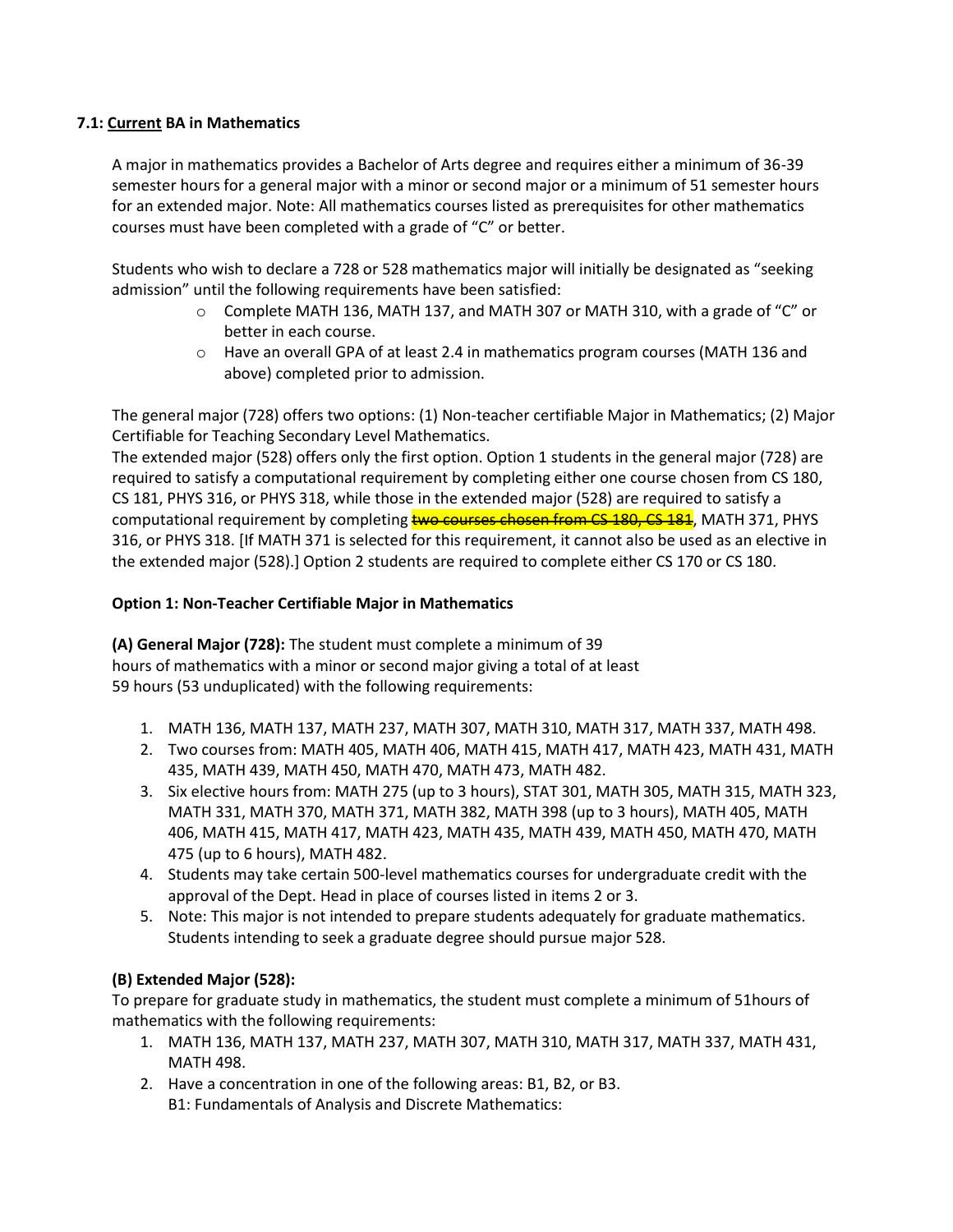- i. MATH 417, MATH 439, MATH 450
- ii. Two courses from: MATH 315, MATH 323, MATH 415, MATH 423, MATH 473
- iii. Six additional elective hours from: MATH 275 (up to 3 hours), STAT 301, MATH 305, MATH 315, MATH 323, MATH 331, MATH 370, MATH 371 (provided MATH 371 was not used to satisfy the computational requirement), MATH 382, MATH 398 (up to 3 hours), MATH 405, MATH 406, MATH 409, MATH 415, MATH 423, MATH 435, MATH 470, MATH 473, MATH 475 (up to 6 hours), MATH 482.
- B2: Fundamentals of Applied Mathematics
	- i. MATH 331, MATH 370, MATH 382, MATH 405.
	- ii. Two courses from: MATH 305, MATH 406, MATH 435, MATH 470, MATH 482
	- iii. Three credit hours from MATH 275, STAT 301, MATH 305, MATH 315, MATH 323, MATH 371 (provided MATH 371 was not used to satisfy the computational requirement), MATH 398, MATH 406, MATH 409, MATH 415, MATH 417, MATH 423, MATH 435, MATH 439, MATH 450, MATH 470, MATH 473, MATH 475, MATH 482.
- B3: Fundamentals of Mathematical Studies
	- i. MATH 450
	- ii. Two courses from: MATH 405, MATH 406, MATH 409, MATH 415, MATH 417, MATH 423, MATH 435, MATH 439, MATH 470, MATH 473, MATH 482.
	- iii. Twelve additional elective hours from MATH 275 (up to 3 hours), STAT 301, MATH 305, MATH 315, MATH 323, MATH 331, MATH 370, MATH 371 (provided MATH 371 was not used to satisfy the computational requirement), MATH 382, MATH 398 (up to 3 hours), MATH 405, MATH 406, MATH 409, MATH 415, MATH 423, MATH 435, MATH 470, MATH 473, MATH 475 (up to 6 hours), MATH 482
- 3. Students may take certain 500-level mathematics courses for undergraduate credit in place of courses listed in items B1i, B1ii, B2i, B2ii, B3i, or B3ii with the approval of the mathematics department head. No minor or second major for the extended major is required.

4. Also required is PHIL 215 or EE 180.

# **Option 2: Major Certifiable for Teaching Secondary Level Mathematics General Certifiable Major (reference number 728):**

The student must complete a minimum of 36 hours of mathematics with a second major in Science and Mathematics Education (SMED) and with the following requirements:

- 1. MATH 136, MATH 137, MATH 237, MATH 304, MATH 307, MATH 310, MATH 317, MATH 323, MATH 498; STAT 301. Before the "professional semester," the student must complete each of these courses with a grade of "C" or better and achieve a GPA of at least 2.5 in required mathematics courses.
- 2. At least 3 hours of 400-level mathematics from the following list: MATH 405, MATH 406, MATH 409, MATH 415, MATH 417, MATH 421, MATH 423, MATH 431, MATH 435, MATH 439, MATH 450, MATH 470, MATH 482.

Students in this option must have a second major in science and mathematics education (SMED). In addition, students must attain a grade of "C" or better in each required mathematics course and a 2.5 GPA for all required mathematics courses.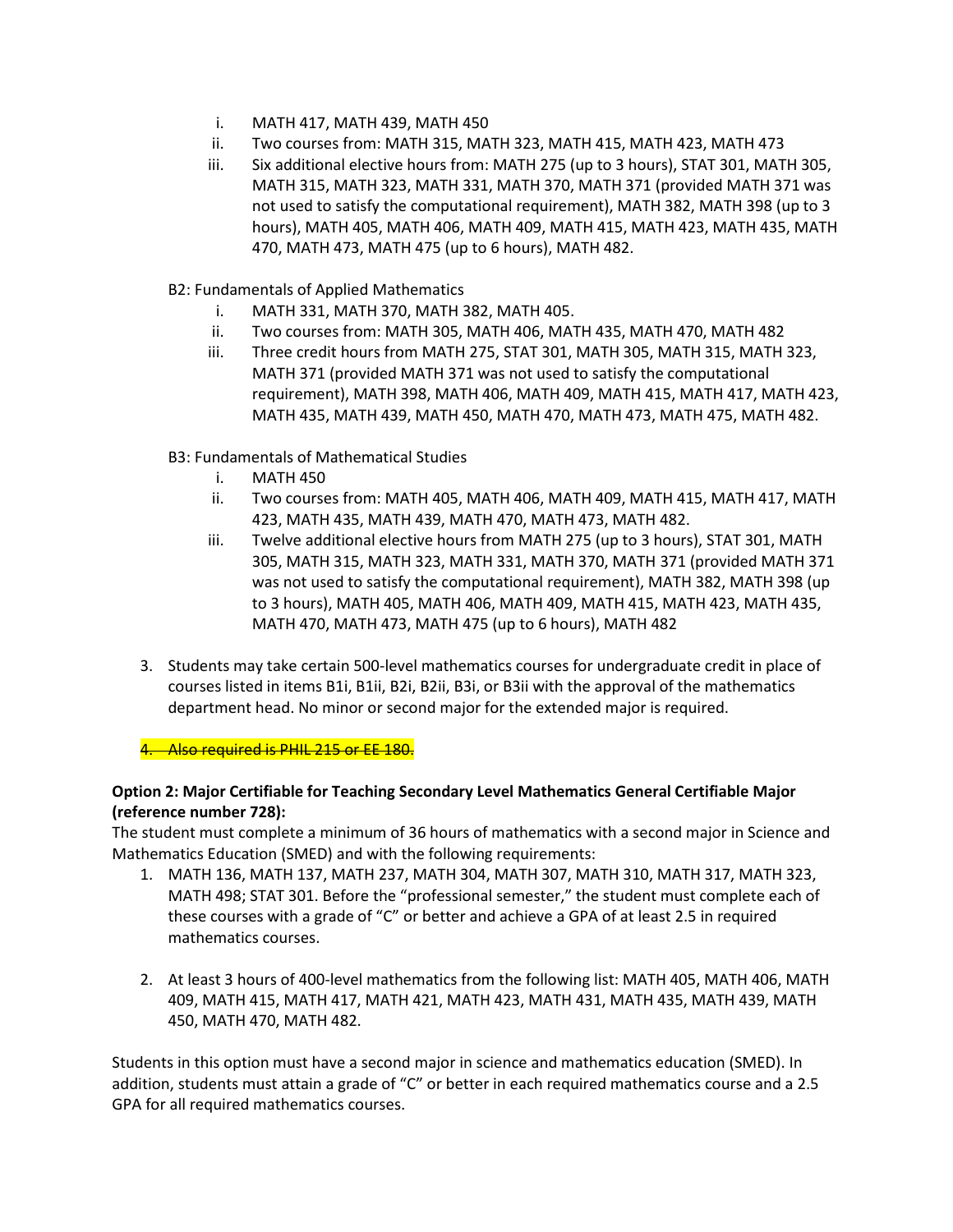# **7.1: Proposed BA in Mathematics**

A major in mathematics provides a Bachelor of Arts degree and requires either a minimum of 36-39 semester hours for a general major with a minor or second major or a minimum of 51 semester hours for an extended major. Note: All mathematics courses listed as prerequisites for other mathematics courses must have been completed with a grade of "C" or better.

Students who wish to declare a 728 or 528 mathematics major will initially be designated as "seeking admission" until the following requirements have been satisfied:

- $\circ$  Complete MATH 136, MATH 137, and MATH 307 or MATH 310, with a grade of "C" or better in each course.
- $\circ$  Have an overall GPA of at least 2.4 in mathematics program courses (MATH 136 and above) completed prior to admission.

The general major (728) offers two options: (1) Non-teacher certifiable Major in Mathematics; (2) Major Certifiable for Teaching Secondary Level Mathematics.

The extended major (528) offers only the first option. Option 1 students in the general major (728) are required to satisfy a computational requirement by completing one course chosen from CS 180, PHYS 316, or PHYS 318, while those in the extended major (528) are required to satisfy a computational requirement by completing two courses chosen from CS 180, CS 221, STAT 330, MATH 371, PHYS 316, or PHYS 318. [If MATH 371 is selected for this requirement, it cannot also be used as an elective in the extended major (528).] Option 2 students are required to complete either CS 170 or CS 180.

## **Option 1: Non-Teacher Certifiable Major in Mathematics**

**(A) General Major (728):** The student must complete a minimum of 39 hours of mathematics with a minor or second major giving a total of at least 59 hours (53 unduplicated) with the following requirements:

- 1. MATH 136, MATH 137, MATH 237, MATH 307, MATH 310, MATH 317, MATH 337, MATH 498.
- 2. Two courses from: MATH 405, MATH 406, MATH 415, MATH 417, MATH 423, MATH 431, MATH 435, MATH 439, MATH 450, MATH 470, MATH 473, MATH 482.
- 3. Six elective hours from: MATH 275 (up to 3 hours), STAT 301, MATH 305, MATH 315, MATH 323, MATH 331, MATH 370, MATH 371, MATH 382, MATH 398 (up to 3 hours), MATH 405, MATH 406, MATH 415, MATH 417, MATH 423, MATH 435, MATH 439, MATH 450, MATH 470, MATH 475 (up to 6 hours), MATH 482.
- 4. Students may take certain 500-level mathematics courses for undergraduate credit with the approval of the Dept. Head in place of courses listed in items 2 or 3.
- 5. Note: This major is not intended to prepare students adequately for graduate mathematics. Students intending to seek a graduate degree should pursue major 528.

# **(B) Extended Major (528):**

To prepare for graduate study in mathematics, the student must complete a minimum of 51hours of mathematics with the following requirements:

- 1. MATH 136, MATH 137, MATH 237, MATH 307, MATH 310, MATH 317, MATH 337, MATH 431, MATH 498.
- 2. Have a concentration in one of the following areas: B1, B2, or B3.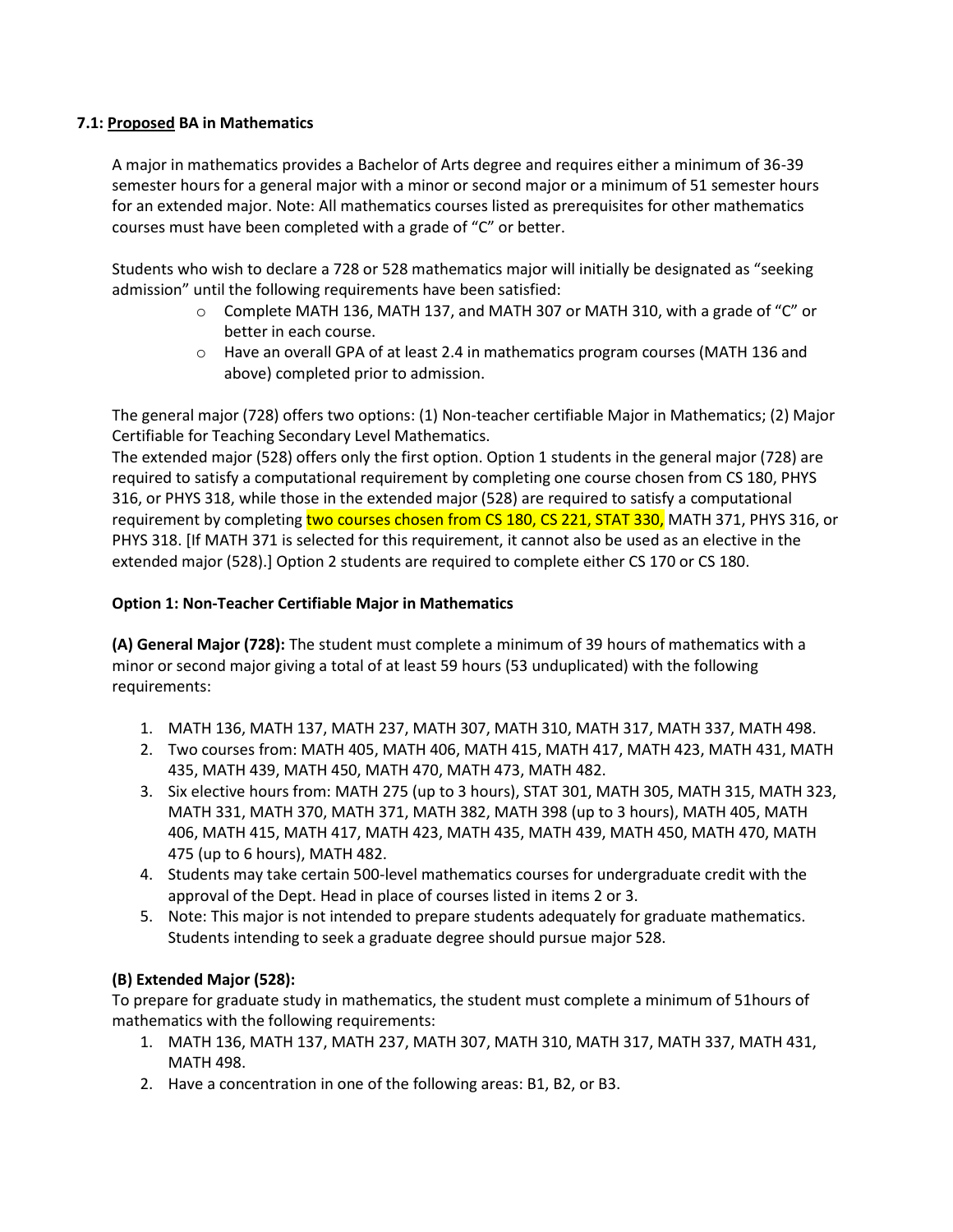- B1: Fundamentals of Analysis and Discrete Mathematics:
	- iv. MATH 417, MATH 439, MATH 450
	- v. Two courses from: MATH 315, MATH 323, MATH 415, MATH 423, MATH 473
	- vi. Six additional elective hours from: MATH 275 (up to 3 hours), STAT 301, MATH 305, MATH 315, MATH 323, MATH 331, MATH 370, MATH 371 (provided MATH 371 was not used to satisfy the computational requirement), MATH 382, MATH 398 (up to 3 hours), MATH 405, MATH 406, MATH 409, MATH 415, MATH 423, MATH 435, MATH 470, MATH 473, MATH 475 (up to 6 hours), MATH 482.
- B2: Fundamentals of Applied Mathematics
	- iv. MATH 331, MATH 370, MATH 382, MATH 405.
	- v. Two courses from: MATH 305, MATH 406, MATH 435, MATH 470, MATH 482
	- vi. Three credit hours from MATH 275, STAT 301, MATH 305, MATH 315, MATH 323, MATH 371 (provided MATH 371 was not used to satisfy the computational requirement), MATH 398, MATH 406, MATH 409, MATH 415, MATH 417, MATH 423, MATH 435, MATH 439, MATH 450, MATH 470, MATH 473, MATH 475, MATH 482.
- B3: Fundamentals of Mathematical Studies
	- iv. MATH 450
	- v. Two courses from: MATH 405, MATH 406, MATH 409, MATH 415, MATH 417, MATH 423, MATH 435, MATH 439, MATH 470, MATH 473, MATH 482.
	- vi. Twelve additional elective hours from MATH 275 (up to 3 hours), STAT 301, MATH 305, MATH 315, MATH 323, MATH 331, MATH 370, MATH 371 (provided MATH 371 was not used to satisfy the computational requirement), MATH 382, MATH 398 (up to 3 hours), MATH 405, MATH 406, MATH 409, MATH 415, MATH 423, MATH 435, MATH 470, MATH 473, MATH 475 (up to 6 hours), MATH 482
- 3. Students may take certain 500-level mathematics courses for undergraduate credit in place of courses listed in items B1i, B1ii, B2i, B2ii, B3i, or B3ii with the approval of the mathematics department head. No minor or second major for the extended major is required.

## **Option 2: Major Certifiable for Teaching Secondary Level Mathematics General Certifiable Major (reference number 728):**

The student must complete a minimum of 36 hours of mathematics with a second major in Science and Mathematics Education (SMED) and with the following requirements:

- 1. MATH 136, MATH 137, MATH 237, MATH 304, MATH 307, MATH 310, MATH 317, MATH 323, MATH 498; STAT 301. Before the "professional semester," the student must complete each of these courses with a grade of "C" or better and achieve a GPA of at least 2.5 in required mathematics courses.
- 2. At least 3 hours of 400-level mathematics from the following list: MATH 405, MATH 406, MATH 409, MATH 415, MATH 417, MATH 421, MATH 423, MATH 431, MATH 435, MATH 439, MATH 450, MATH 470, MATH 482.

Students in this option must have a second major in science and mathematics education (SMED). In addition, students must attain a grade of "C" or better in each required mathematics course and a 2.5 GPA for all required mathematics courses.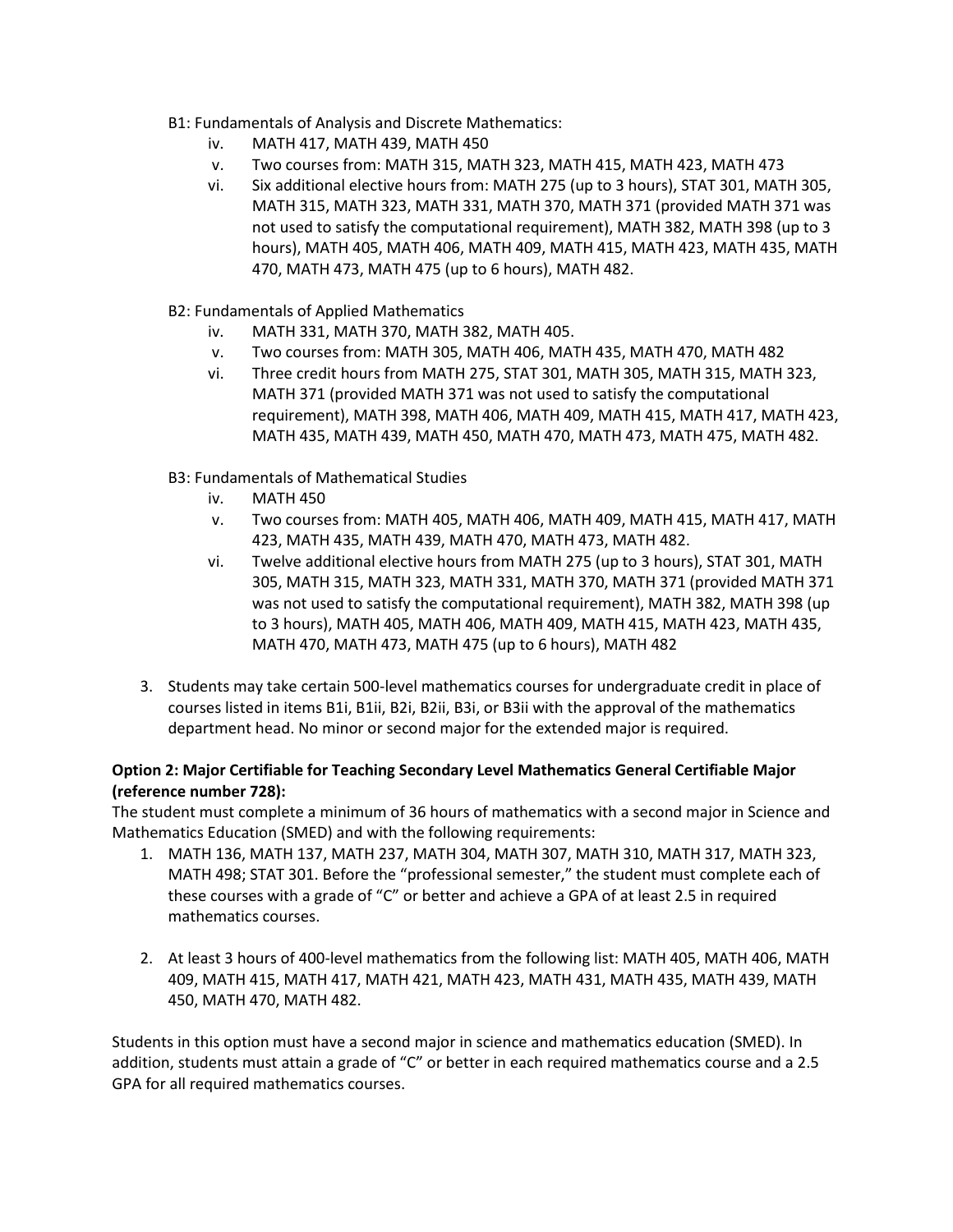**Proposal to Revise a Program:** Major in Mathematics **Ogden College Department/Unit:** Mathematics

### **Section 1: Proponent Contact Information**

| 1.1 Name/Title:           | Tom Richmond         |
|---------------------------|----------------------|
| <b>1.2</b> Email address: | tom.richmond@wku.edu |
| 1.3 Phone $#$             | 745-6219             |

### **Section 2: Program Information**

- **2.4 Classification of Instructional Program (CIP) reference number:** 728
- **2.5 Current Program title:** Major in Mathematics
- **2.6 Current total number of credits required in the program:** 36-39

### **Section 3: Proposed program revisions and rationales**:

**3.3 Adjust the computational requirement**: The old computational requirement could be met by CS 180 or CS 181. CS 181 is no longer offered and has been replaced by CS 221. We are updating the requirements to reflect this.

**Section 4: Consultations: The adjustment of the computational requirement was developed in consultation with CS faculty.** 

**Section 5: Proposed term for implementation:** Fall 2019.

#### **Section 6: Approval Flow Dates:**

**Department of Mathematics:** November 16, 2018 **Ogden College Curriculum Committee:** December 6, 2018 **Undergraduate Curriculum Committee: University Senate:**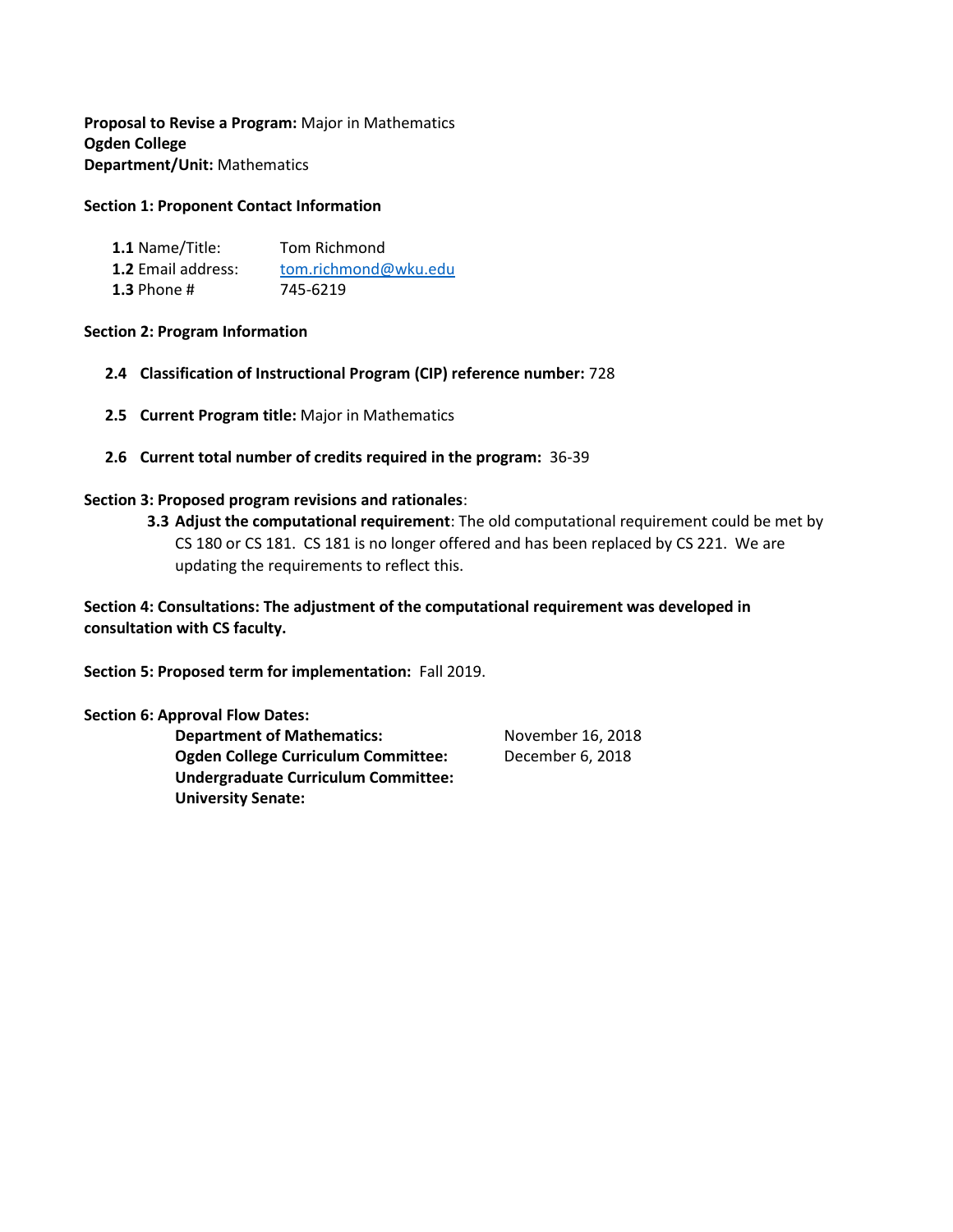## **7.1: Current BA in Mathematics**

A major in mathematics provides a Bachelor of Arts degree and requires either a minimum of 36-39 semester hours for a general major with a minor or second major or a minimum of 51 semester hours for an extended major. Note: All mathematics courses listed as prerequisites for other mathematics courses must have been completed with a grade of "C" or better.

Students who wish to declare a 728 or 528 mathematics major will initially be designated as "seeking admission" until the following requirements have been satisfied:

- $\circ$  Complete MATH 136, MATH 137, and MATH 307 or MATH 310, with a grade of "C" or better in each course.
- $\circ$  Have an overall GPA of at least 2.4 in mathematics program courses (MATH 136 and above) completed prior to admission.

The general major (728) offers two options: (1) Non-teacher certifiable Major in Mathematics; (2) Major Certifiable for Teaching Secondary Level Mathematics.

The extended major (528) offers only the first option. Option 1 students in the general major (728) are required to satisfy a computational requirement by completing either one course chosen from CS 180, **CS 181**, PHYS 316, or PHYS 318, while those in the extended major (528) are required to satisfy a computational requirement by completing two courses chosen from CS 180, CS 181, MATH 371, PHYS 316, or PHYS 318. [If MATH 371 is selected for this requirement, it cannot also be used as an elective in the extended major (528).] Option 2 students are required to complete either CS 170 or CS 180.

## **Option 1: Non-Teacher Certifiable Major in Mathematics**

**(A) General Major (728):** The student must complete a minimum of 39 hours of mathematics with a minor or second major giving a total of at least 59 hours (53 unduplicated) with the following requirements:

- 6. MATH 136, MATH 137, MATH 237, MATH 307, MATH 310, MATH 317, MATH 337, MATH 498.
- 7. Two courses from: MATH 405, MATH 406, MATH 415, MATH 417, MATH 423, MATH 431, MATH 435, MATH 439, MATH 450, MATH 470, MATH 473, MATH 482.
- 8. Six elective hours from: MATH 275 (up to 3 hours), STAT 301, MATH 305, MATH 315, MATH 323, MATH 331, MATH 370, MATH 371, MATH 382, MATH 398 (up to 3 hours), MATH 405, MATH 406, MATH 415, MATH 417, MATH 423, MATH 435, MATH 439, MATH 450, MATH 470, MATH 475 (up to 6 hours), MATH 482.
- 9. Students may take certain 500-level mathematics courses for undergraduate credit with the approval of the Dept. Head in place of courses listed in items 2 or 3.
- 10. Note: This major is not intended to prepare students adequately for graduate mathematics. Students intending to seek a graduate degree should pursue major 528.

# **(B) Extended Major (528):**

To prepare for graduate study in mathematics, the student must complete a minimum of 51hours of mathematics with the following requirements:

- 5. MATH 136, MATH 137, MATH 237, MATH 307, MATH 310, MATH 317, MATH 337, MATH 431, MATH 498.
- 6. Have a concentration in one of the following areas: B1, B2, or B3.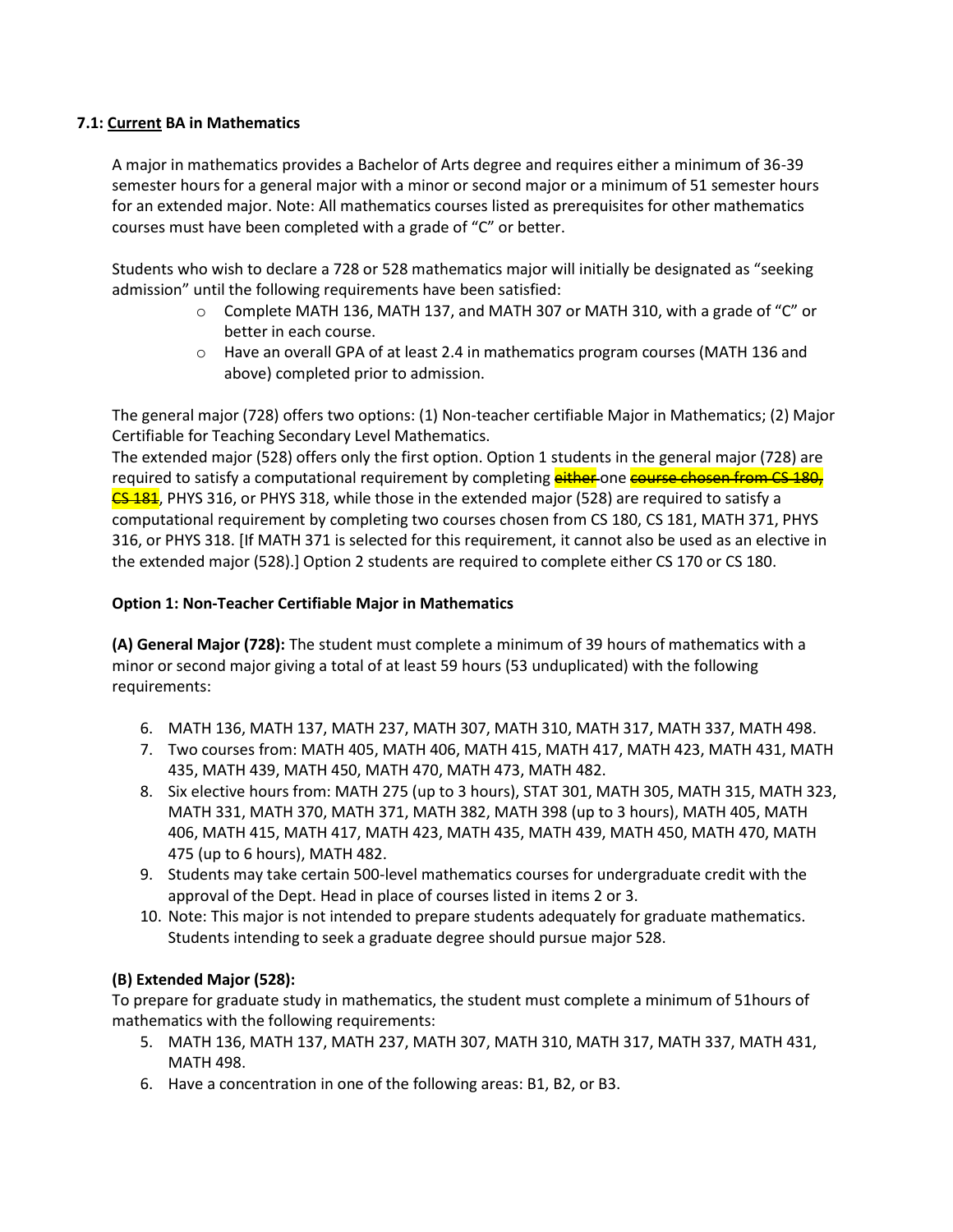- B1: Fundamentals of Analysis and Discrete Mathematics:
	- vii. MATH 417, MATH 439, MATH 450
	- viii. Two courses from: MATH 315, MATH 323, MATH 415, MATH 423, MATH 473
	- ix. Six additional elective hours from: MATH 275 (up to 3 hours), STAT 301, MATH 305, MATH 315, MATH 323, MATH 331, MATH 370, MATH 371 (provided MATH 371 was not used to satisfy the computational requirement), MATH 382, MATH 398 (up to 3 hours), MATH 405, MATH 406, MATH 409, MATH 415, MATH 423, MATH 435, MATH 470, MATH 473, MATH 475 (up to 6 hours), MATH 482.
- B2: Fundamentals of Applied Mathematics
	- vii. MATH 331, MATH 370, MATH 382, MATH 405.
	- viii. Two courses from: MATH 305, MATH 406, MATH 435, MATH 470, MATH 482
	- ix. Three credit hours from MATH 275, STAT 301, MATH 305, MATH 315, MATH 323, MATH 371 (provided MATH 371 was not used to satisfy the computational requirement), MATH 398, MATH 406, MATH 409, MATH 415, MATH 417, MATH 423, MATH 435, MATH 439, MATH 450, MATH 470, MATH 473, MATH 475, MATH 482.
- B3: Fundamentals of Mathematical Studies
	- vii. MATH 450
	- viii. Two courses from: MATH 405, MATH 406, MATH 409, MATH 415, MATH 417, MATH 423, MATH 435, MATH 439, MATH 470, MATH 473, MATH 482.
	- ix. Twelve additional elective hours from MATH 275 (up to 3 hours), STAT 301, MATH 305, MATH 315, MATH 323, MATH 331, MATH 370, MATH 371 (provided MATH 371 was not used to satisfy the computational requirement), MATH 382, MATH 398 (up to 3 hours), MATH 405, MATH 406, MATH 409, MATH 415, MATH 423, MATH 435, MATH 470, MATH 473, MATH 475 (up to 6 hours), MATH 482
- 7. Students may take certain 500-level mathematics courses for undergraduate credit in place of courses listed in items B1i, B1ii, B2i, B2ii, B3i, or B3ii with the approval of the mathematics department head. No minor or second major for the extended major is required.
- 8. Also required is PHIL 215 or EE 180.

## **Option 2: Major Certifiable for Teaching Secondary Level Mathematics General Certifiable Major (reference number 728):**

The student must complete a minimum of 36 hours of mathematics with a second major in Science and Mathematics Education (SMED) and with the following requirements:

- 3. MATH 136, MATH 137, MATH 237, MATH 304, MATH 307, MATH 310, MATH 317, MATH 323, MATH 498; STAT 301. Before the "professional semester," the student must complete each of these courses with a grade of "C" or better and achieve a GPA of at least 2.5 in required mathematics courses.
- 4. At least 3 hours of 400-level mathematics from the following list: MATH 405, MATH 406, MATH 409, MATH 415, MATH 417, MATH 421, MATH 423, MATH 431, MATH 435, MATH 439, MATH 450, MATH 470, MATH 482.

Students in this option must have a second major in science and mathematics education (SMED). In addition, students must attain a grade of "C" or better in each required mathematics course and a 2.5 GPA for all required mathematics courses.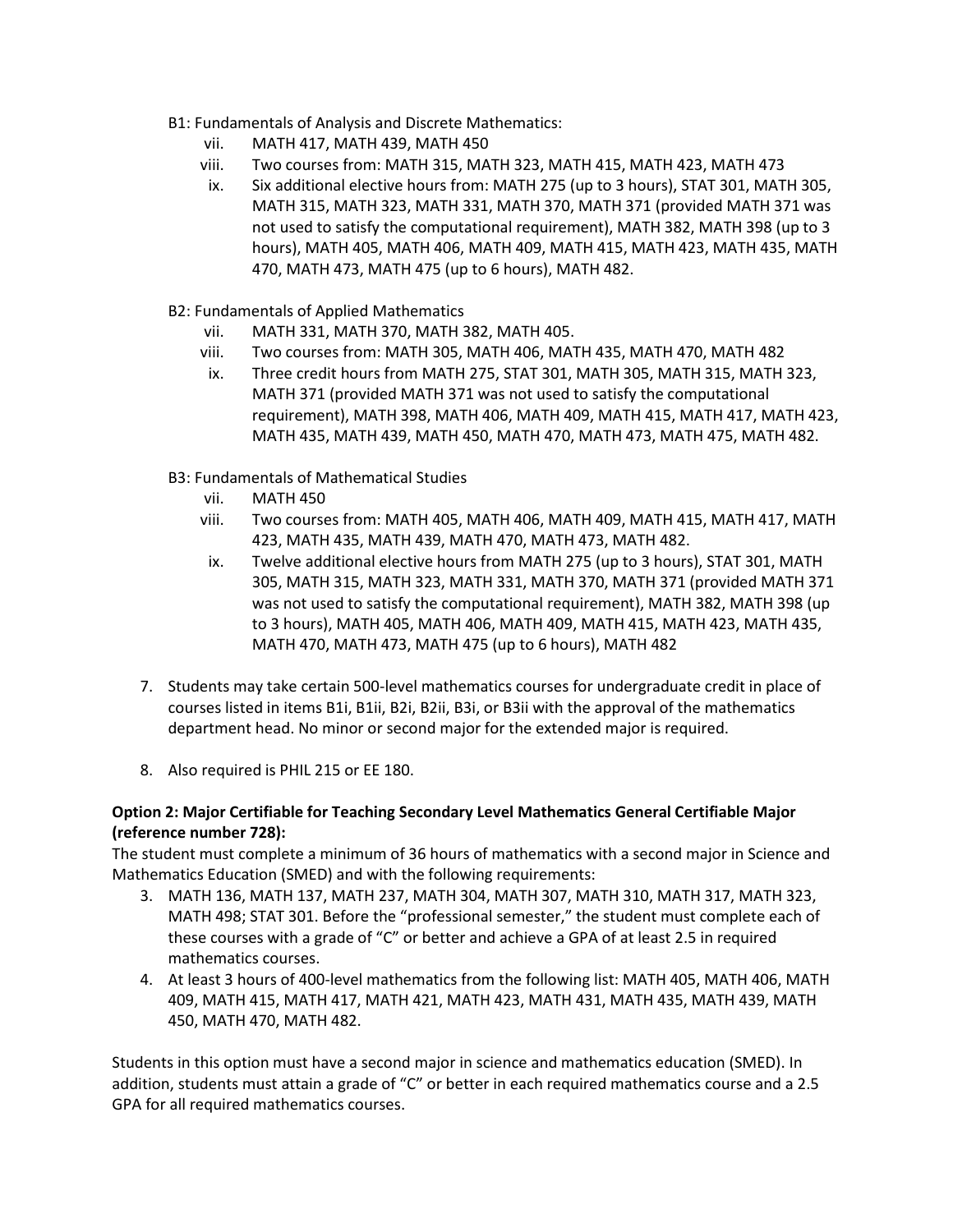## **7.1: Proposed BA in Mathematics**

A major in mathematics provides a Bachelor of Arts degree and requires either a minimum of 36-39 semester hours for a general major with a minor or second major or a minimum of 51 semester hours for an extended major. Note: All mathematics courses listed as prerequisites for other mathematics courses must have been completed with a grade of "C" or better.

Students who wish to declare a 728 or 528 mathematics major will initially be designated as "seeking admission" until the following requirements have been satisfied:

- $\circ$  Complete MATH 136, MATH 137, and MATH 307 or MATH 310, with a grade of "C" or better in each course.
- $\circ$  Have an overall GPA of at least 2.4 in mathematics program courses (MATH 136 and above) completed prior to admission.

The general major (728) offers two options: (1) Non-teacher certifiable Major in Mathematics; (2) Major Certifiable for Teaching Secondary Level Mathematics.

The extended major (528) offers only the first option. Option 1 students in the general major (728) are required to satisfy a computational requirement by **completing one course chosen from CS 180**, PHYS 316, or PHYS 318, while those in the extended major (528) are required to satisfy a computational requirement by completing two courses chosen from CS 180, CS 221, STAT 330, MATH 371, PHYS 316, or PHYS 318. [If MATH 371 is selected for this requirement, it cannot also be used as an elective in the extended major (528).] Option 2 students are required to complete either CS 170 or CS 180.

## **Option 1: Non-Teacher Certifiable Major in Mathematics**

**(A) General Major (728):** The student must complete a minimum of 39 hours of mathematics with a minor or second major giving a total of at least 59 hours (53 unduplicated) with the following requirements:

- 6. MATH 136, MATH 137, MATH 237, MATH 307, MATH 310, MATH 317, MATH 337, MATH 498.
- 7. Two courses from: MATH 405, MATH 406, MATH 415, MATH 417, MATH 423, MATH 431, MATH 435, MATH 439, MATH 450, MATH 470, MATH 473, MATH 482.
- 8. Six elective hours from: MATH 275 (up to 3 hours), STAT 301, MATH 305, MATH 315, MATH 323, MATH 331, MATH 370, MATH 371, MATH 382, MATH 398 (up to 3 hours), MATH 405, MATH 406, MATH 415, MATH 417, MATH 423, MATH 435, MATH 439, MATH 450, MATH 470, MATH 475 (up to 6 hours), MATH 482.
- 9. Students may take certain 500-level mathematics courses for undergraduate credit with the approval of the Dept. Head in place of courses listed in items 2 or 3.
- 10. Note: This major is not intended to prepare students adequately for graduate mathematics. Students intending to seek a graduate degree should pursue major 528.

# **(B) Extended Major (528):**

To prepare for graduate study in mathematics, the student must complete a minimum of 51hours of mathematics with the following requirements:

- 4. MATH 136, MATH 137, MATH 237, MATH 307, MATH 310, MATH 317, MATH 337, MATH 431, MATH 498.
- 5. Have a concentration in one of the following areas: B1, B2, or B3.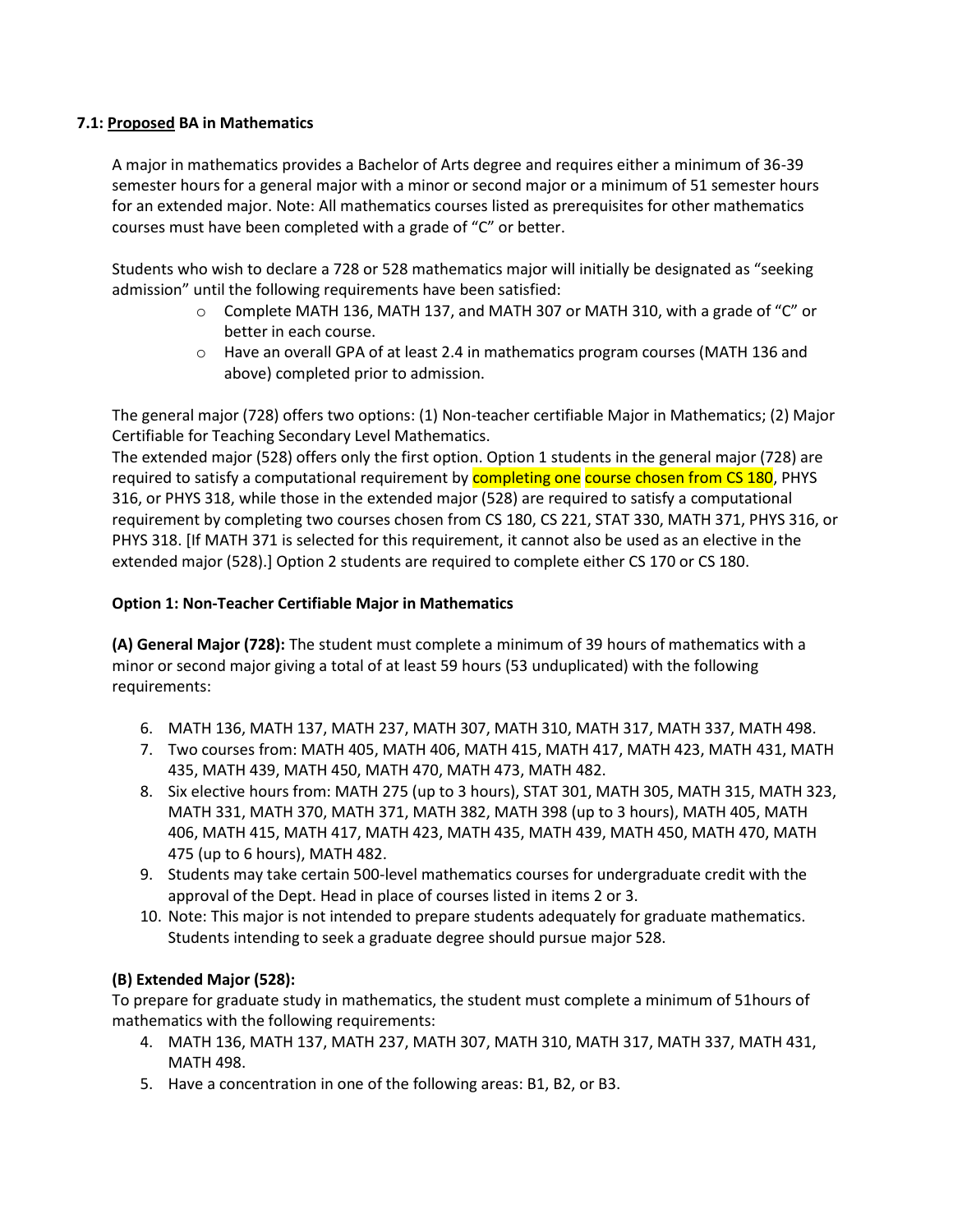- B1: Fundamentals of Analysis and Discrete Mathematics:
	- x. MATH 417, MATH 439, MATH 450
	- xi. Two courses from: MATH 315, MATH 323, MATH 415, MATH 423, MATH 473
	- xii. Six additional elective hours from: MATH 275 (up to 3 hours), STAT 301, MATH 305, MATH 315, MATH 323, MATH 331, MATH 370, MATH 371 (provided MATH 371 was not used to satisfy the computational requirement), MATH 382, MATH 398 (up to 3 hours), MATH 405, MATH 406, MATH 409, MATH 415, MATH 423, MATH 435, MATH 470, MATH 473, MATH 475 (up to 6 hours), MATH 482.
- B2: Fundamentals of Applied Mathematics
	- x. MATH 331, MATH 370, MATH 382, MATH 405.
	- xi. Two courses from: MATH 305, MATH 406, MATH 435, MATH 470, MATH 482
	- xii. Three credit hours from MATH 275, STAT 301, MATH 305, MATH 315, MATH 323, MATH 371 (provided MATH 371 was not used to satisfy the computational requirement), MATH 398, MATH 406, MATH 409, MATH 415, MATH 417, MATH 423, MATH 435, MATH 439, MATH 450, MATH 470, MATH 473, MATH 475, MATH 482.
- B3: Fundamentals of Mathematical Studies
	- x. MATH 450
	- xi. Two courses from: MATH 405, MATH 406, MATH 409, MATH 415, MATH 417, MATH 423, MATH 435, MATH 439, MATH 470, MATH 473, MATH 482.
	- xii. Twelve additional elective hours from MATH 275 (up to 3 hours), STAT 301, MATH 305, MATH 315, MATH 323, MATH 331, MATH 370, MATH 371 (provided MATH 371 was not used to satisfy the computational requirement), MATH 382, MATH 398 (up to 3 hours), MATH 405, MATH 406, MATH 409, MATH 415, MATH 423, MATH 435, MATH 470, MATH 473, MATH 475 (up to 6 hours), MATH 482
- 6. Students may take certain 500-level mathematics courses for undergraduate credit in place of courses listed in items B1i, B1ii, B2i, B2ii, B3i, or B3ii with the approval of the mathematics department head. No minor or second major for the extended major is required.

## **Option 2: Major Certifiable for Teaching Secondary Level Mathematics General Certifiable Major (reference number 728):**

The student must complete a minimum of 36 hours of mathematics with a second major in Science and Mathematics Education (SMED) and with the following requirements:

- 3. MATH 136, MATH 137, MATH 237, MATH 304, MATH 307, MATH 310, MATH 317, MATH 323, MATH 498; STAT 301. Before the "professional semester," the student must complete each of these courses with a grade of "C" or better and achieve a GPA of at least 2.5 in required mathematics courses.
- 4. At least 3 hours of 400-level mathematics from the following list: MATH 405, MATH 406, MATH 409, MATH 415, MATH 417, MATH 421, MATH 423, MATH 431, MATH 435, MATH 439, MATH 450, MATH 470, MATH 482.

Students in this option must have a second major in science and mathematics education (SMED). In addition, students must attain a grade of "C" or better in each required mathematics course and a 2.5 GPA for all required mathematics courses.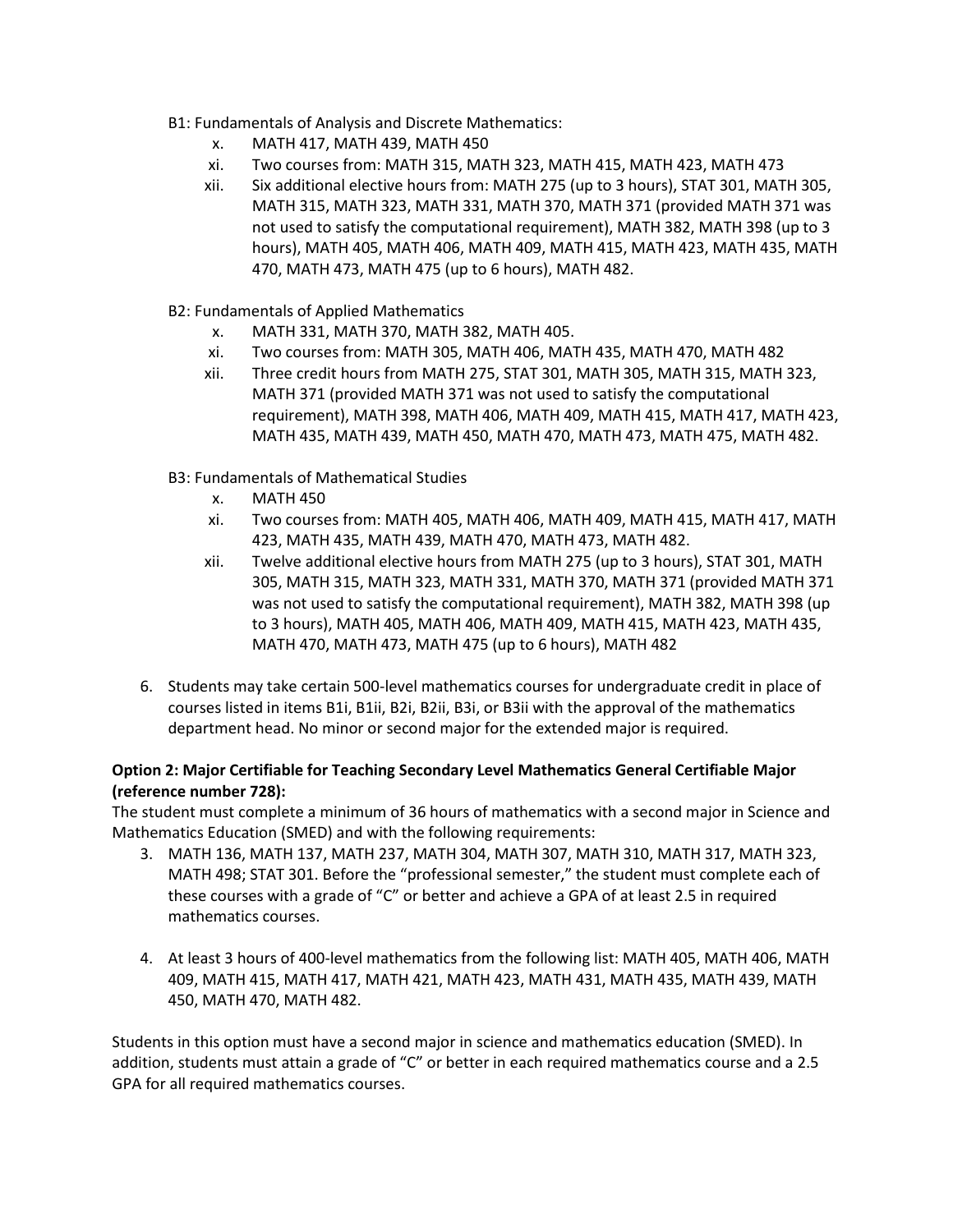### Proposal Date: November 2, 2018

# **Ogden College of Science & Engineering Psychological Sciences Department Proposal to Make Multiple Revisions to a Course (Action Item)**

Contact Person: Andy Mienaltowski, 5-2353, andrew.mienaltowski@wku.edu

### **1. Identification of course:**

- 1.1 Current course prefix (subject area) and number**: PSYS 413**
- 1.2 Course title: **Psychological Measurement**

### **2. Revise course title:**

- 2.1 Current course title:
- 2.2 Proposed course title:
- 2.3 Proposed abbreviated title:
- 2.4 Rationale for revision of course title:

### **3. Revise course number:**

- 3.1 Current course number:
- 3.2 Proposed course number:
- 3.3 Rationale for revision of course number:

#### **4. Revise course prerequisites/corequisites/special requirements:**

- 4.1 Current prerequisites/corequisites/special requirements: (indicate which)
- 4.2 Proposed prerequisites/corequisites/special requirements:
- 4.3 Rationale for revision of course prerequisites/corequisites/special requirements:
- 4.4 Effect on completion of major/minor sequence:

#### **5. Revise course catalog listing:**

- 5.1 Current course catalog listing: The consideration of methodological, theoretical, and ethical problems involved in test construction and use. Topics covered include reliability, validity, predictive efficiency, structure of human abilities, achievement tests, and projective techniques.
- 5.2 Proposed course catalog listing: **The consideration of methodological, theoretical, and ethical problems involved in test construction and use. Topics covered include reliability, validity, and measurement theory. Includes lab-based projects such as test construction and item analysis.**
- **5.3** Rationale for revision of course catalog listing: Class involves project-based learning in a lab environment. The new course catalog listing reflects this content.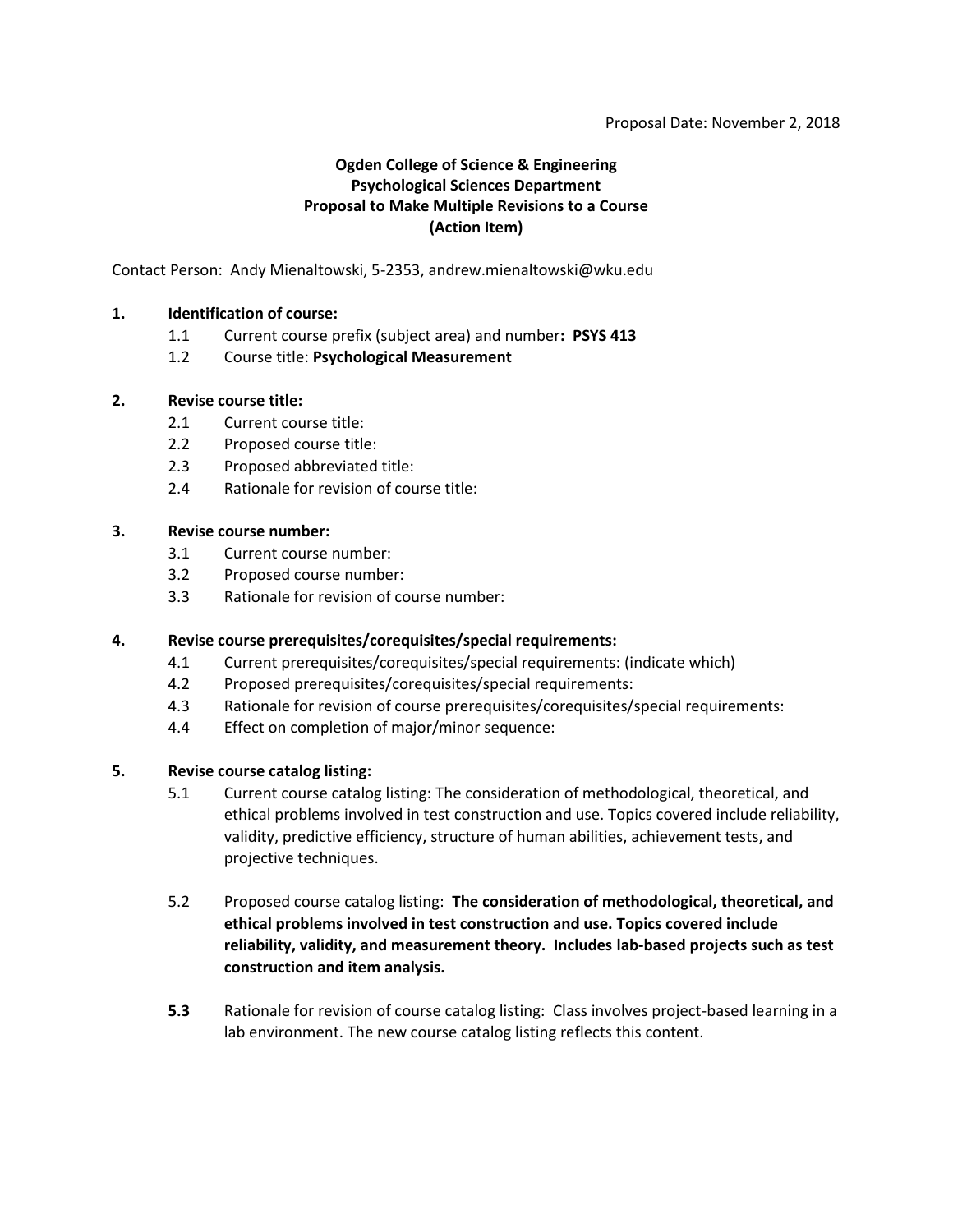## **6. Revise course credit hours:**

- 6.1 Current course credit hours:
- 6.2 Proposed course credit hours:
- 6.3 Rationale for revision of course credit hours:

## **7. Revise schedule type:**

- 7.1 Current schedule type: L (lecture)
- 7.2 Proposed schedule type: **C (lecture/lab)**

7.3 Rationale for revision of schedule type: The new schedule type better reflects that project-based nature of the course.

## **8. Revise grade type:**

- 8.1 Current grade type:
- 8.2 Proposed grade type:
- 8.3 Rationale for revision of grade type:

## **10. Proposed term for implementation:** Earliest possible

## **11. Dates of prior committee approvals:**

Department of Psychological Sciences November 2, 2018 Ogden College Curriculum Committee December 6, 2018 Undergraduate Curriculum Committee University Senate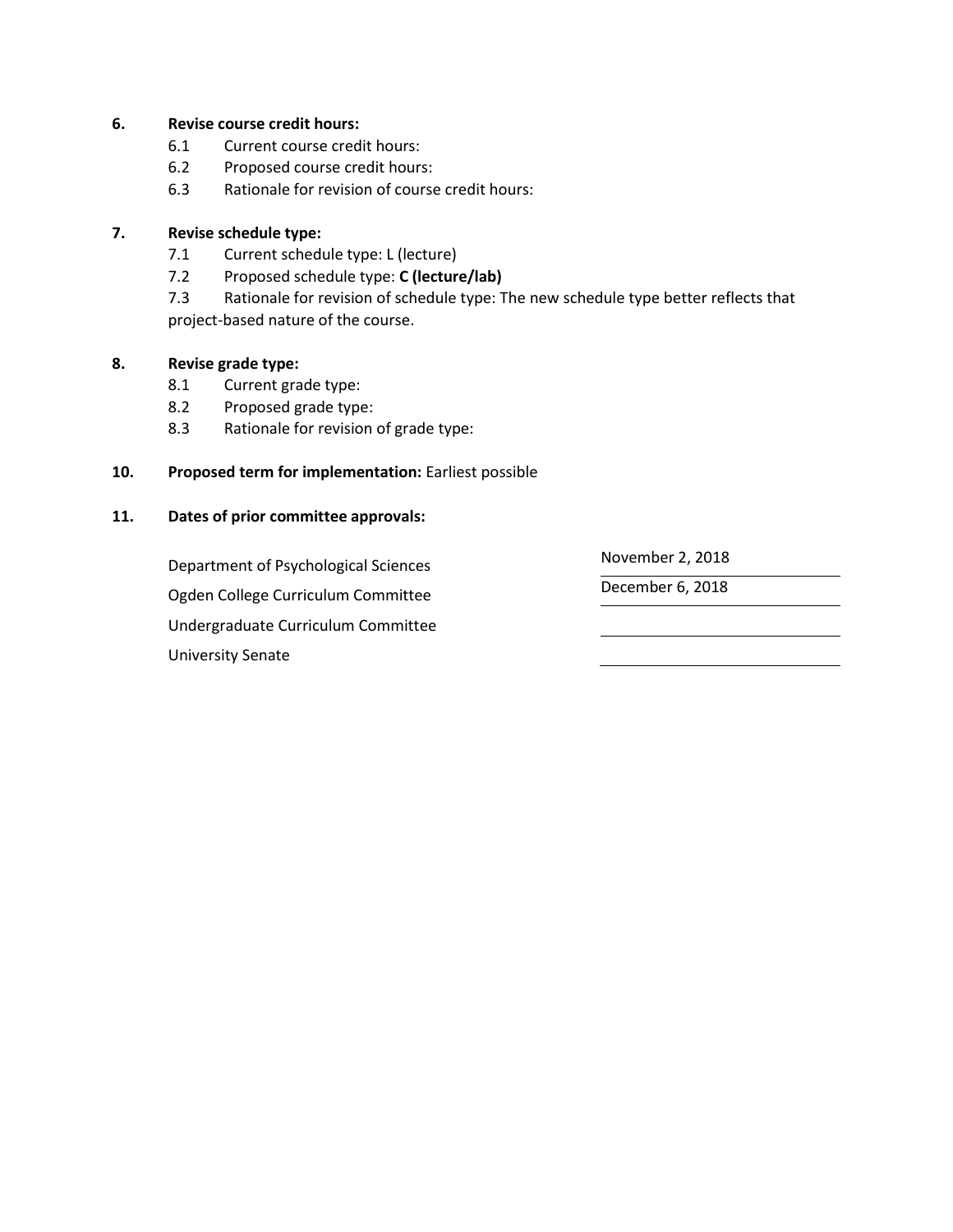#### Proposal Date: August 6, 2018

# **Ogden College of Science and Engineering Office of the Dean Proposal to Create a New Course (Action Item)**

Contact Person: Dr. David E. Oliver [david.oliver@wku.edu](mailto:david.oliver@wku.edu) 270-745-4181

### **1. Identification of proposed course:**

- 1.1 Course prefix (subject area) and number: EMDS 400
- 1.2 Course title: Emergency Management Policy and Practices
- 1.3 Abbreviated course title: EM Policy and Practices
- 1.4 Credit hours: 3.0 Variable credit (yes or no) No
- 1.5 Grade type: Standard Letter Grade
- 1.6 Prerequisites/co-requisites: None
- 1.7 Course description:

Provides an in-depth look at the history of disaster response and emergency management within the U.S. and globally. Focuses on the Incidental Command System and the integration of incident management across local, state, federal and international response agencies.

#### **2. Rationale:**

- 2.1 Reason for developing the proposed course: This course is being developed as a critical component of an under graduate level certificate program in Emergency Management Disaster Science. There is a demonstrated need to provide an advanced technical preparedness and management curriculum that will enhance the abilities of graduates to properly apply principles of emergency management in all phases of disaster preparedness and response. This course is the foundation upon which the balance of the core components of the certificate program will reside.
- 2.2 Projected enrollment in the proposed course: The projected initial enrollment would be 12-15 students.
- 2.3 Relationship of the proposed course to courses now offered by the department: None
- 2.4 Relationship of the proposed course to courses offered in other departments: None
- 2.5 Relationship of the proposed course to courses offered in other institutions: There are other programs that offer similar focus area including ones offered by Eastern Kentucky University. However, the courses reviewed are developed using a program management approach; this course as well as the other courses in the proposed certificate program are designed from a science and engineering perspective, resulting in the development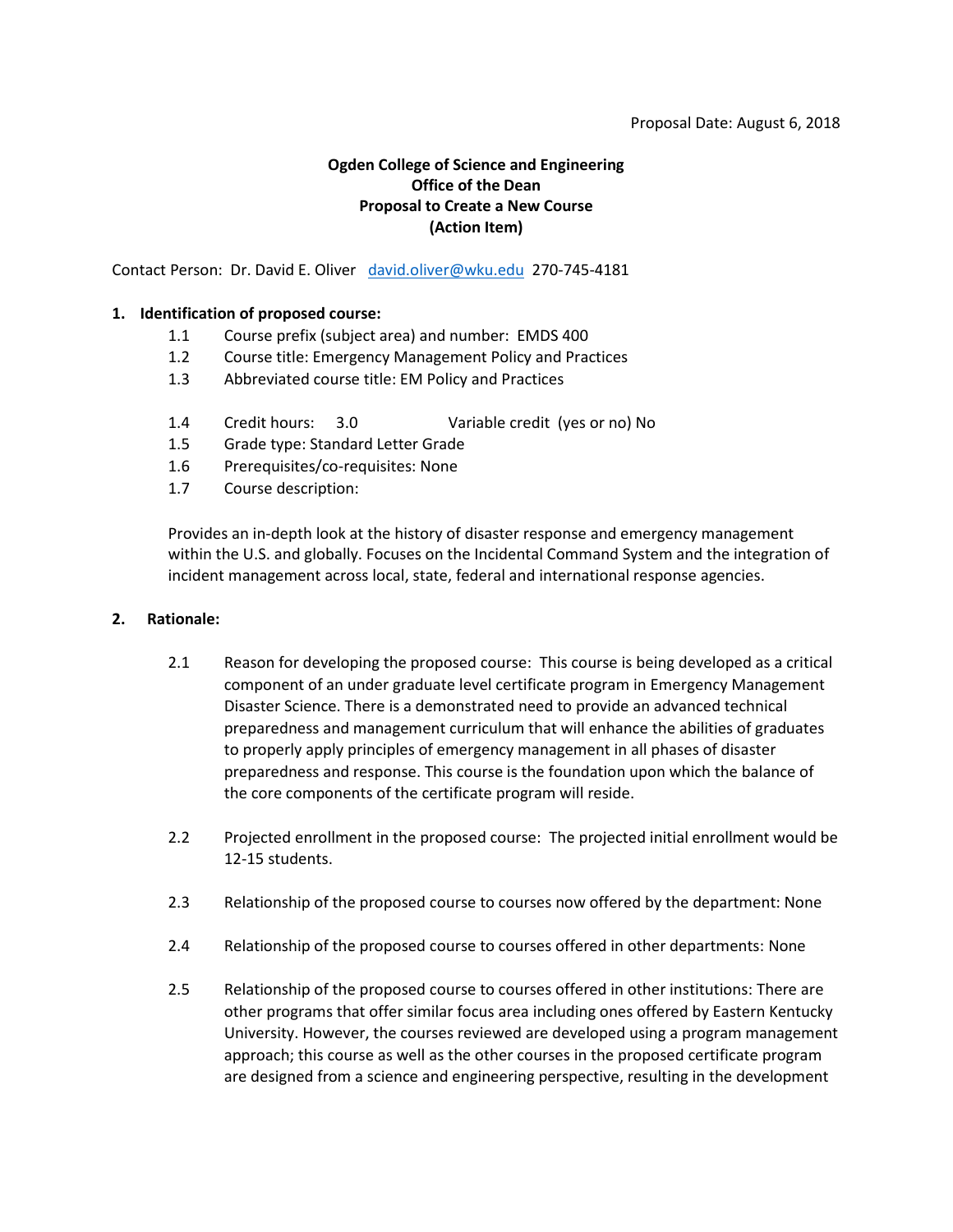of an advanced emergency management acumen, presented from a technical process prospective.

## **3. Discussion of proposed course:**

- 3.1 Schedule type: Cohort Hybrid Format. Initially course would be offered once per year in the fall semester. With increased demand additional offerings may be warranted.
- 3.2 Learning Outcomes: Upon successful completion of this course, the student will
	- Describe the historical evolution of incident management on a global scale from World War I to present.
	- Demonstrate the ability to effectively apply the Incident Command System (ICS) to a variety of situations including events planning and incident response.
	- Explain the function and application of each ICS position including command staff, general staff, branch, division, group, taskforce, strike team, and unit.
	- Relate the prescribed escalation of command from local, state, federal as defined in the National Incident Management System (NIMS) and National Response Framework.
	- Construct a strategic plan designed to facilitate the development of effective partnerships among critical response partners.
	- Apply the Five-Phases of Emergency Management to a prescribed scenario involving a specific location and hazard category.

## 3.3 Content outline:

A: Introduction to Emergency Management

B: Evolution of Emergency Management Practice from a Global Prospective

# C: Incident Command System

- Introduction to the Incident Command System
- Incident Command System for Single Resources and Initial Action Incidents
- Intermediate Incident Command System for Expanding Incidents
- Advanced Incident Command System for Command and General Staff
- National Incident Management System (NIMS) an Introduction
- National Response Framework
- D: Establishing Critical Resource Partnerships in Emergency Management

E: Application of the Five Phases of Emergency Management

3.4 Student expectations and requirements: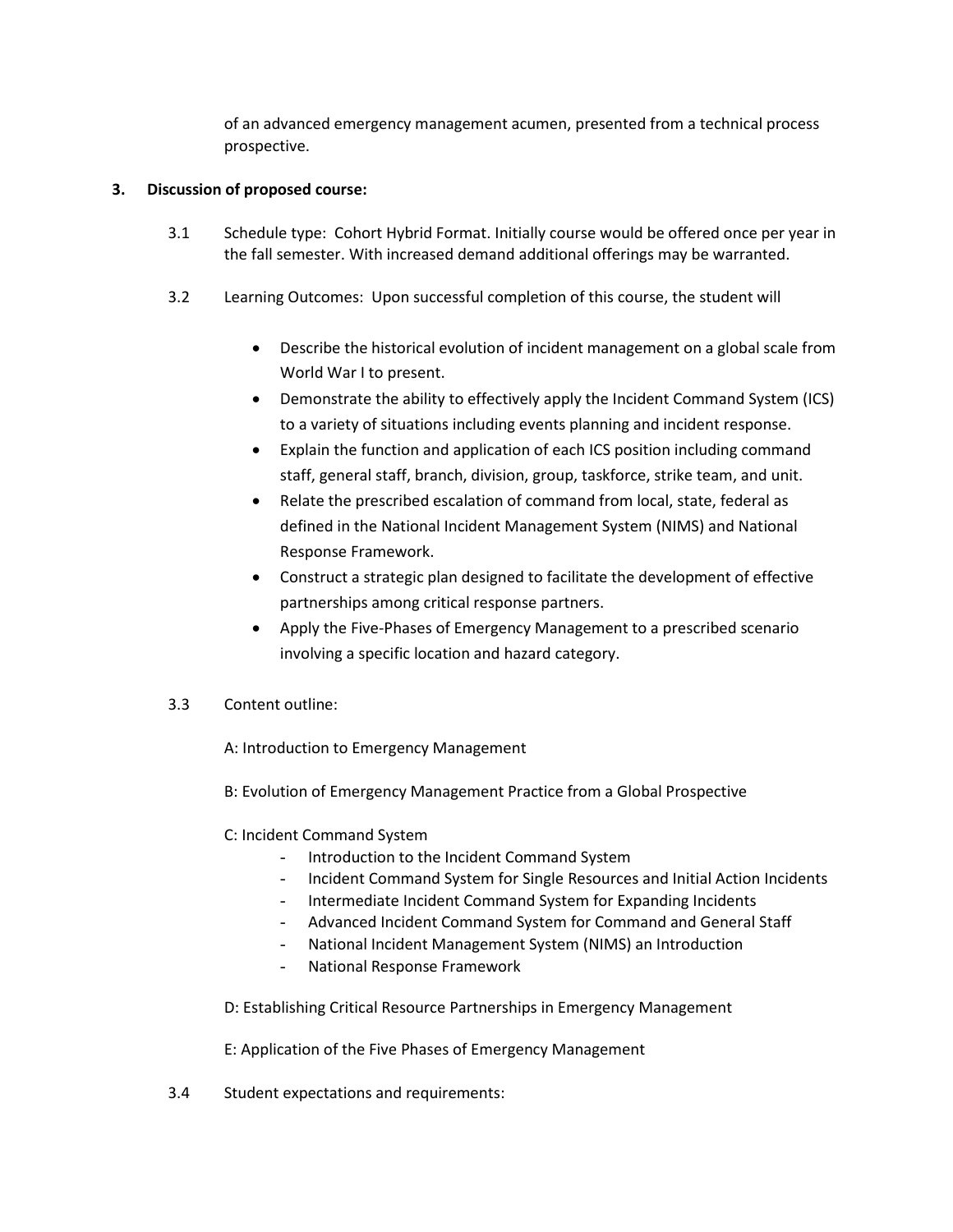Students admitted to the program must demonstrate an ability to successfully function in a team environment, coupled with strong analytical skills, and a willingness to partner with other students from a variety of academic and professional backgrounds to focus on development of sound strategic goals and tactical implementation plans to resolve complex issues related to disaster management.

Students must meet all university admission requirements

3.5 Tentative texts and course materials:

FEMA Emergency Management Institute (EMI) ICS Curriculum

Introduction to Emergency Management (Sixth Edition) 2017 *Author(s): George Haddow, Jane Bullock and Damon P. Coppola* ISBN: 978-0-12-803064-6

## **4. Resources:**

- 4.1 Library resources: Yes
- 4.2 Computer resources: Yes

#### **5. Budget implications:**

5.1 Proposed method of staffing:

Initial course development will leverage existing full time or adjunct faculty and/or staff utilizing stipends to compensate for course development time above regularly assigned course/work load. Adjunct faculty will be selected and assigned in compliance with current Academic Affairs and Ogden College of Science and Engineering Policies.

At the point that course registration numbers reach a sustained level 15 students, a full time faculty position may be needed to adequately support and grow this critically important program of study.

- 5.2 Special equipment needed: None
- 5.3 Expendable materials needed: Copy costs for essential course materials.
- 5.4 Laboratory materials needed: None

#### **6. Proposed term for implementation:**

Proposed 1<sup>st</sup> Cohort delivery in Fall 2019

**7. Dates of prior committee approvals:**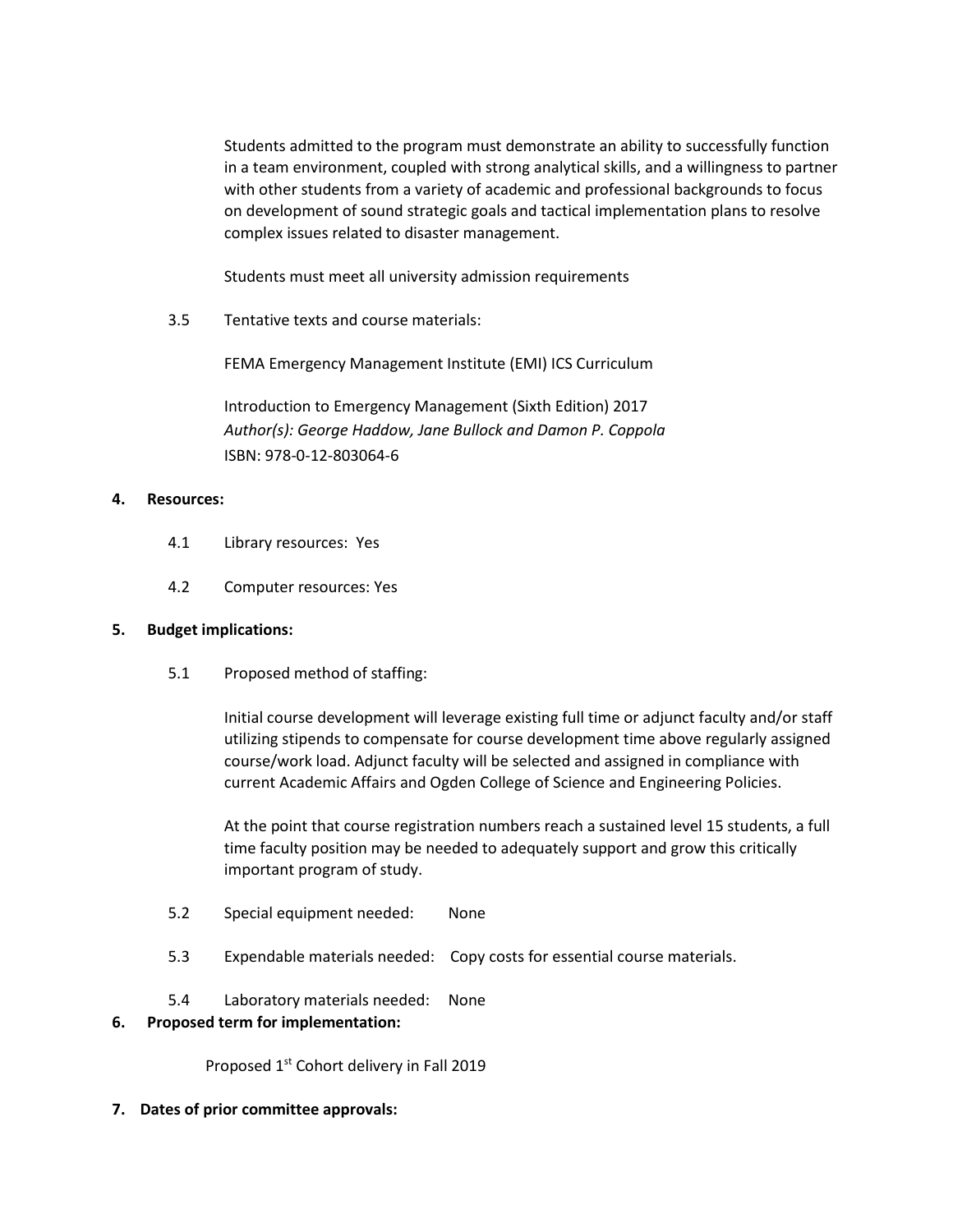Office of the Dean and August 23, 2018

Ogden College Curriculum Committee November 30, 2018 Undergraduate Curriculum Committee University Senate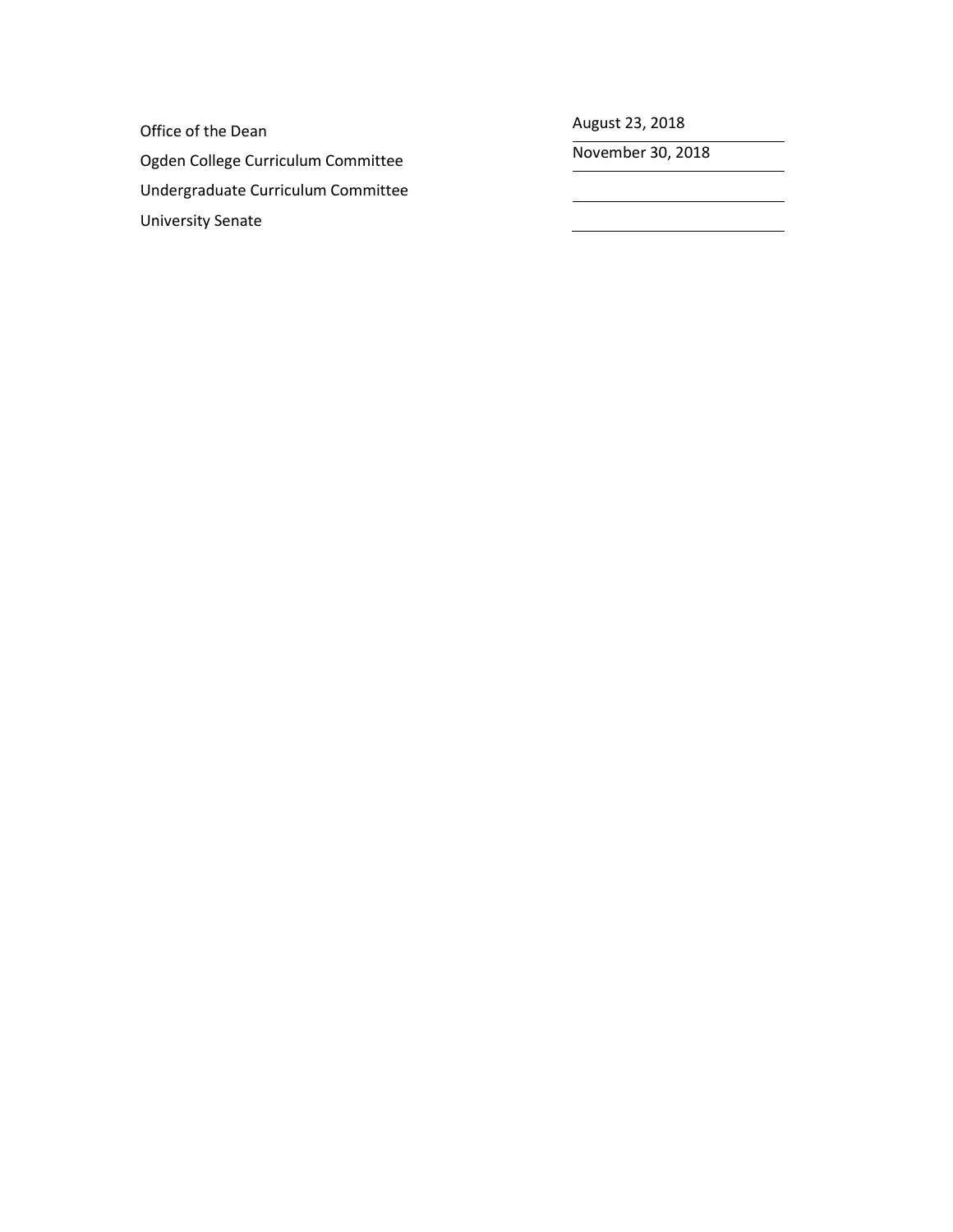# **Ogden College of Science and Engineering Office of the Dean Proposal to Create a New Course (Action Item)**

Contact Person: Dr. David E. Oliver [david.oliver@wku.edu](mailto:david.oliver@wku.edu) 270-745-4181

### **1. Identification of proposed course:**

- 1.1 Course prefix (subject area) and number: **EMDS 401**
- 1.2 Course title: Natural and Technological Disaster Risks
- 1.3 Abbreviated course title: Natural & Tech Disaster Risks
- 1.4 Credit hours: 3.0 Variable credit (yes or no) No

- 1.5 Grade type: Standard Letter Grade
- 1.6 Prerequisites/co-requisites: EMDS 400 or Permission of Instructor
- 1.7 Course description: Technical aspects of planning for and responding to natural and technological hazards across applicable science and engineering disciplines.

### **2. Rationale:**

- 2.1 Reason for developing the proposed course: This course is being developed as a critical component of an undergraduate level certificate program in Emergency Management Disaster Science. There is a demonstrated need to provide an advanced technical preparedness and management curriculum that will enhance the abilities of students to properly apply principals of emergency management in all phases of disaster preparedness and response. This course focuses on the most common natural disasters, and technological hazard types that have historically caused the greatest loss of life and property, as well as disruption of critical infrastructure.
- 2.2 Projected enrollment in the proposed course: The projected initial enrollment would be 12-15 students.
- 2.3 Relationship of the proposed course to courses now offered by the department: None
- 2.4 Relationship of the proposed course to courses offered in other departments: None
- 2.5 Relationship of the proposed course to courses offered in other institutions: There are other programs that offer similar focus area including ones offered by Eastern Kentucky University. However, the courses reviewed utilize a program management approach; this course as well as the other courses in the proposed certificate program are developed from a science and engineering perspective, resulting in the development of an advanced emergency management acumen, presented from a technical process perspective.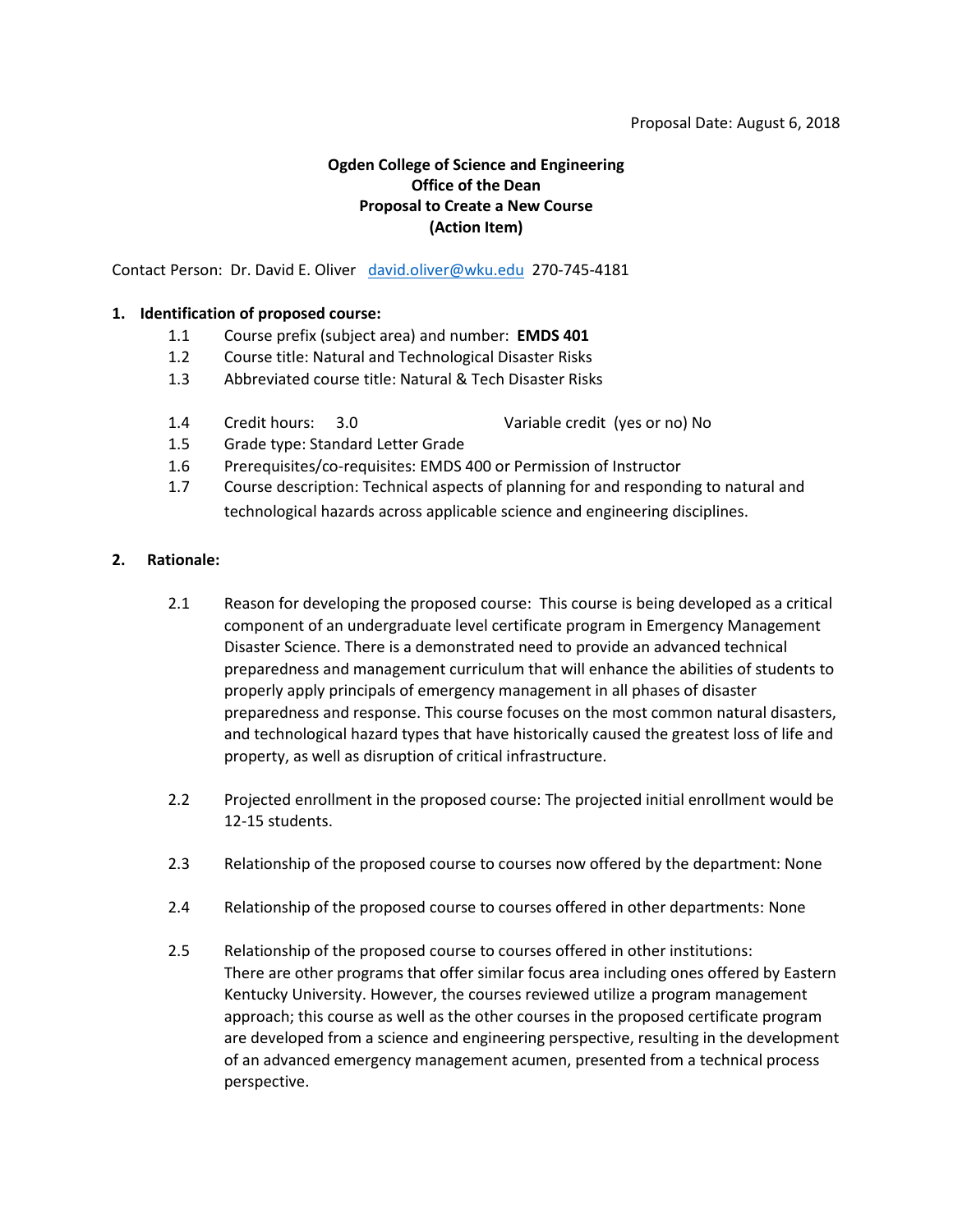## **3. Discussion of proposed course:**

- 3.1 Schedule type: Initially course would be offered once per year in the fall semester. With increased demand additional offerings may be warranted.
- 3.2 Learning Outcomes: Upon successful completion of this course, the student will
	- Analyze historical accounts of significant natural and technological disasters on a global basis, to gain insight as to the aftermath impacts on modern emergency management practices.
	- Describe potential impacts of naturally occurring events including meteorological and geological phenomenon on people, critical infrastructure, and the environment.
	- Examine and correctly interpret leading indicative data regarding potential risks of events, probability of occurrence, and predictability of timing, scope, etc. to formulate prevention and mitigation strategies.
	- Evaluate and correctly document resource needs for a prescribed incident type and scope, using FEMA Incident Management process.
	- Actively collaborate in a group environment to develop a comprehensive hazard assessment and response pre-plan for a randomly selected event and location utilizing basic and advanced data collection resources and methods.
- 3.3 Content outline:

A: Historical review of major global disasters and their impacts.

- B: Natural Hazards Study
	- Hurricanes, Cyclones, and Typhoons
	- Thunderstorms, Lightening and Tornados
	- Flooding
	- Intense Heat, Drought
	- Winter Weather-Snow, Ice, Extreme Cold
	- Volcanos, Earthquakes, and Subsidence

C: Exploration of Primary Technological Hazards

- Fires Structural
- Fires Transportation (Airplanes, Ships, Commercial Vehicles)
- Fires Woodland, Brush
- Hazardous Materials Incidents
- Structural Failures / Collapse
- Major Industrial Incidents
- Aircraft Emergencies and Crashes
- Maritime Disasters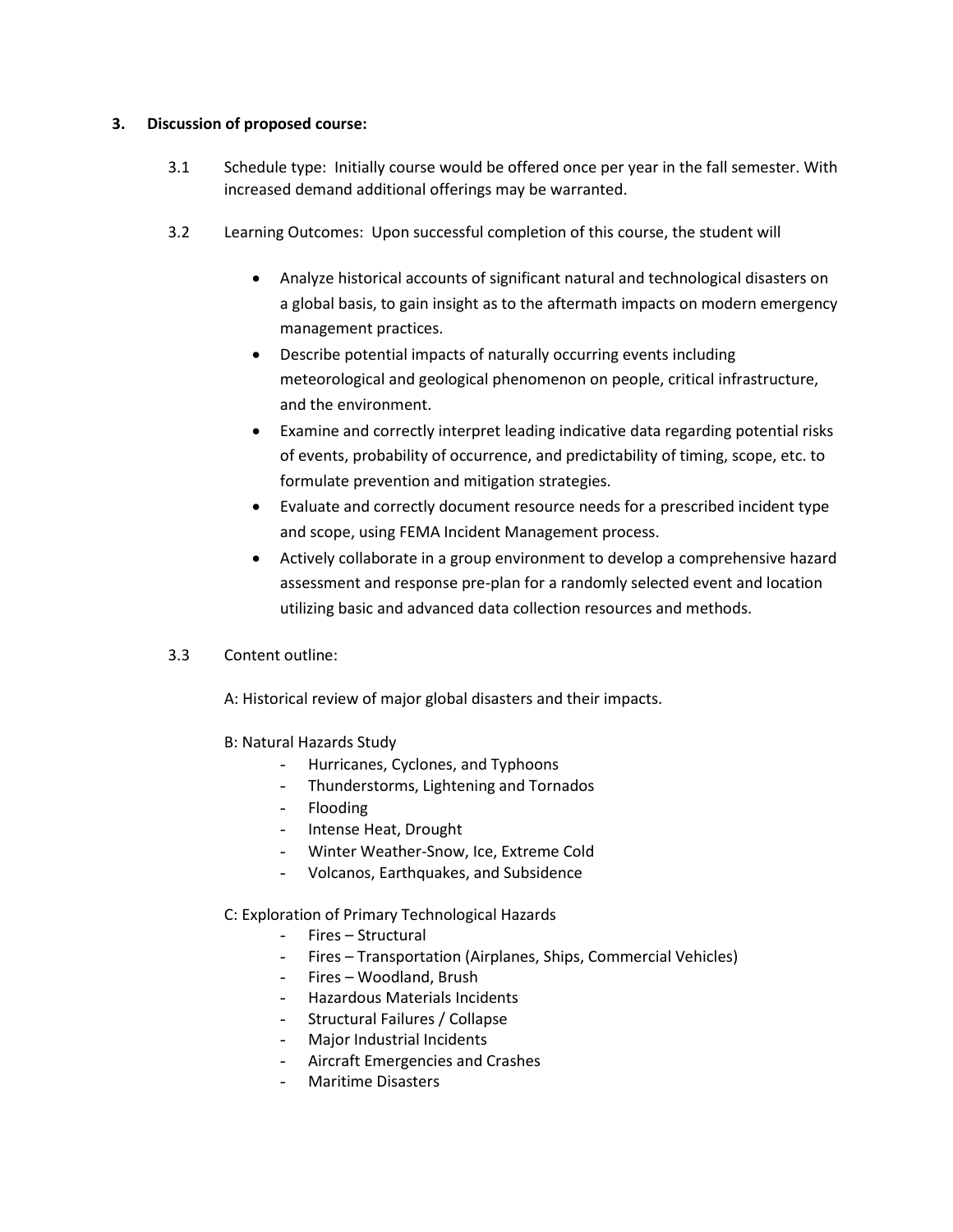- D: Technical Application of Risk Assessment Tools
- E: Developing Effective Target Hazard Plan Elements
- 3.4 Student expectations and requirements:

Students admitted to the program must demonstrate an ability to successfully function in a team environment, coupled with strong analytical skills, and a willingness to partner with other students from a variety of academic and professional backgrounds to focus on development of sound strategic goals and tactical implementation plans to resolve complex issues related to disaster management.

Students must meet all university admission requirements

3.5 Tentative texts and course materials:

FEMA Emergency Management Institute (EMI) ICS Curriculum

FEMA Risk Assessment Applications

Hazard Mitigation and Preparedness: An Introductory Text for Emergency Management and Planning Professionals, Second Edition *Anna K. Schwab, Dylan Sandler, David J. Brower* ISBN 9781466595569

Quantitative Risk Assessment (QRA) for Natural Hazards *Edited by [Nasim Uddin,](http://ascelibrary.org/author/Uddin%2C+Nasim) Ph.D., P.E.; and [Alfredo H. S. Ang,](http://ascelibrary.org/author/Ang%2C+Alfredo+H+S) Ph.D.* ISBN (PDF): 978-0-7844-7637-6

#### **4. Resources:**

- 4.1 Library resources: Yes
- 4.2 Computer resources: Yes

#### **5. Budget implications:**

5.1 Proposed method of staffing:

Initial course development will leverage existing full time or adjunct faculty and/or staff utilizing stipends to compensate for course development time above regularly assigned course/work load. Adjunct faculty will be selected and assigned in compliance with current Academic Affairs and Ogden College of Science and Engineering Policies.

At the point that course registration numbers reach a sustained level 15 students, a full time faculty position may be needed to adequately support and grow this critically important program of study.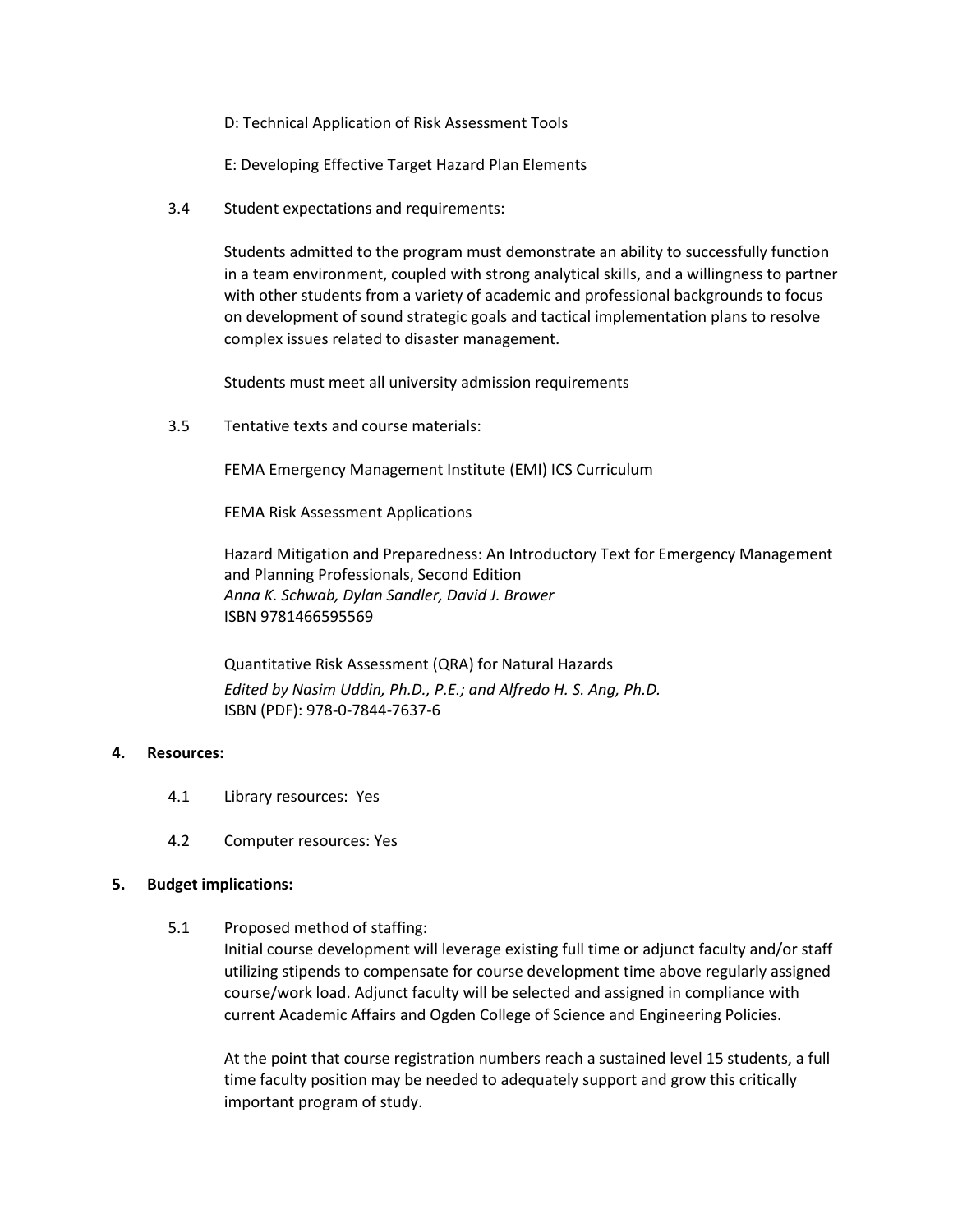- 5.2 Special equipment needed: None
- 5.3 Expendable materials needed: Copy costs for essential course materials.
- 5.4 Laboratory materials needed: None

### **6. Proposed term for implementation:**

Proposed 1<sup>st</sup> Cohort delivery Fall 2019

## **7. Dates of prior committee approvals:**

Office of the Dean and August 23, 2018 Ogden College Curriculum Committee Manuel Alexander 1, 2018 Undergraduate Curriculum Committee University Senate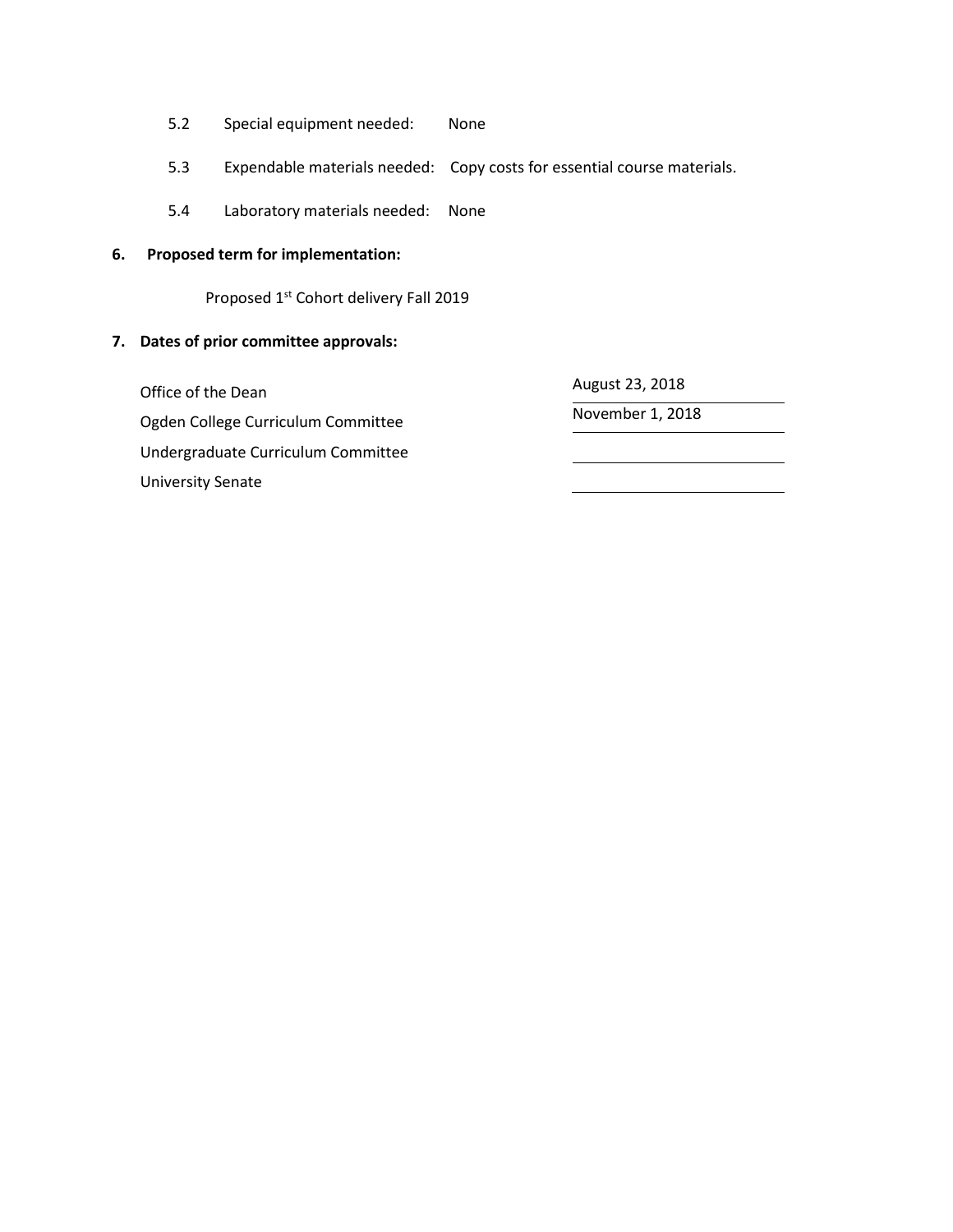# **Ogden College of Science and Engineering Office of the Dean Proposal to Create a New Course (Action Item)**

Contact Person: Dr. David E. Oliver [david.oliver@wku.edu](mailto:david.oliver@wku.edu) 270-745-4181

## **1. Identification of proposed course:**

- **1.1** Course prefix (subject area) and number: **EMDS 402**
- 1.2 Course title: Resiliency in Response to Terrorism and Violence
- 1.3 Abbreviated course title: Resiliency in Response to Terrorism & Violence
- 1.4 Credit hours: 3.0 Variable credit (yes or no) No
- 1.5 Grade type: Standard Letter Grade
- 1.6 Prerequisites/co-requisites: EMDS 400 or Permission of Instructor
- 1.7 Course description:

Explores issues emerging from acts of terror and extreme violence, including the impact on organizations and society. Examines practical approaches to resiliency assessment including risk identification, prevention initiatives, impact analysis, response, and recovery planning.

#### **2. Rationale:**

- 2.1 Reason for developing the proposed course: This course is being developed as a critical component of an undergraduate level certificate program in Emergency Management Disaster Science. There is a demonstrated need to provide an advanced technical preparedness and management curriculum that will enhance the abilities of graduates to properly apply principals of emergency management in all phases of disaster preparedness and response. This course focuses on the complex and dynamic problems associated with acts of terrorism and violence and the potential impacts on people and infrastructure.
- 2.2 Projected enrollment in the proposed course: The projected initial enrollment would be 12-15 students.
- 2.3 Relationship of the proposed course to courses now offered by the department: None
- 2.4 Relationship of the proposed course to courses offered in other departments: None
- 2.5 Relationship of the proposed course to courses offered in other institutions: There are other programs that offer similar focus area including ones offered by Eastern Kentucky University. However, the courses reviewed are presented from a program management approach, this course as well as the other courses in the proposed certificate program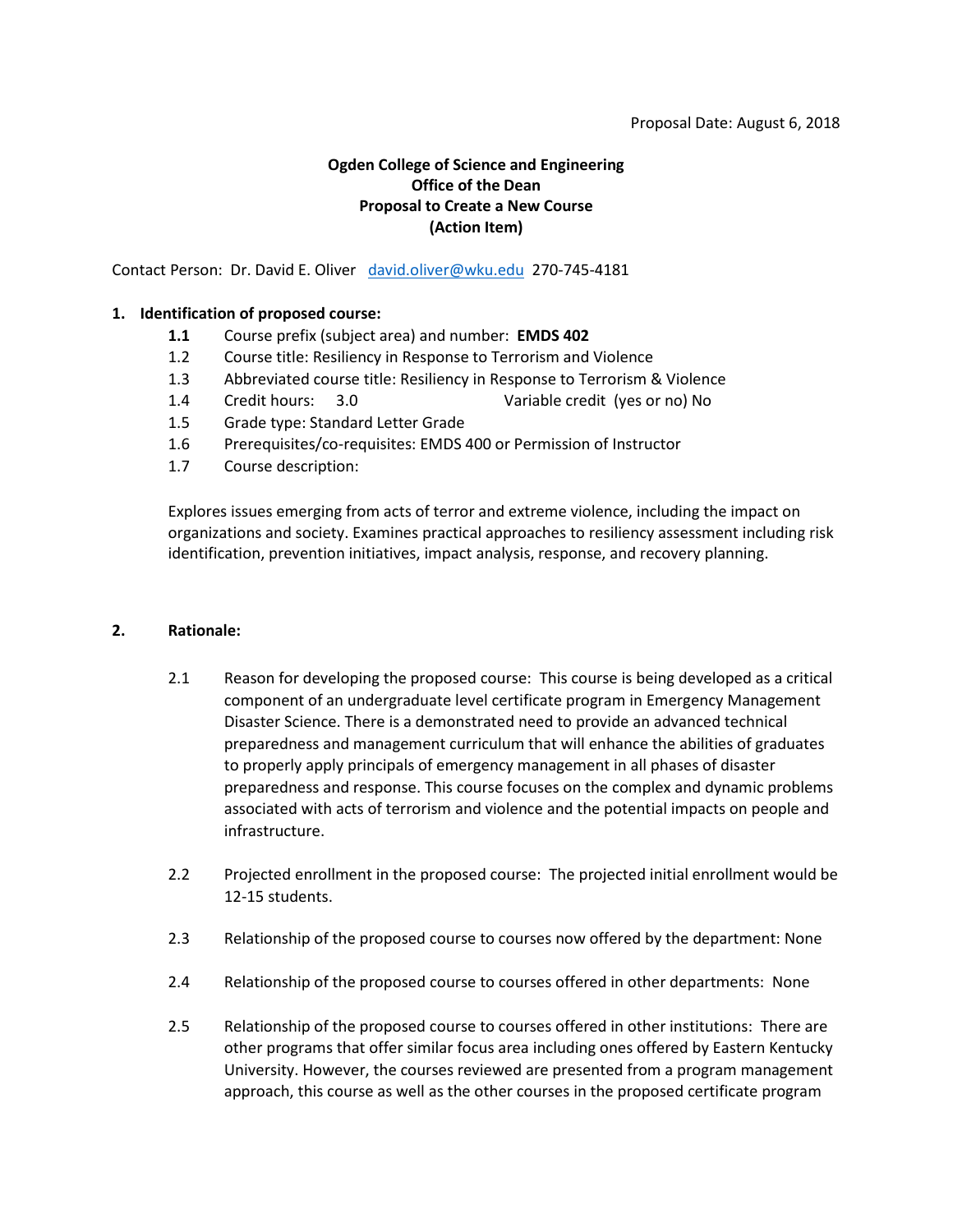are designed from a science and engineering perspective, resulting in the development of an advanced emergency management acumen, presented from a technical process prospective.

## **3. Discussion of proposed course:**

- 3.1 Schedule type: Cohort Hybrid Format. Initially course would be offered once per year in the spring semester. With increased demand additional offerings may be warranted.
- 3.2 Learning Outcomes: Upon successful completion of this course, the student will
	- Research historical accounts of acts of terrorism and violence on a global basis, and assess direct impacts on life, infrastructure, and environment, as well as indirect impacts such as costs of mitigation efforts, effects on commerce, and impacts on ordinary citizens.
	- Describe the motivational elements that promote a person(s) to plan and execute acts of terror and/or violence.
	- Conceptualize the global evolution of modern day terrorism.
	- Recognize the broad and ever changing dynamics of terror tactics and the broad spectrum of violence mechanisms available to terrorism actors, and their potential impacts.
	- Explore advances in technologies and practices aimed at detecting potential terror actors and/or their mechanisms for perpetrating acts of terror.

# 3.3 Content outline:

A: Historical review of major acts of terrorism and violence.

- B: Motivational factors involved in Terrorist Acts
- C: Dynamic Evolution of Global Terrorism
- C: Mechanisms of Terror Attacks
	- Explosives
	- Arson/Incendiary Devices
	- Biological Agents
	- Chemicals as Weapons
	- Nuclear Threats
	- Armed Attacks
	- Kidnappings and Hostage Taking
	- Hijacking/Skyjacking
	- Use of Vehicles and Machinery in Attacks
	- Agricultural Terrorism
	- Cyber Attacks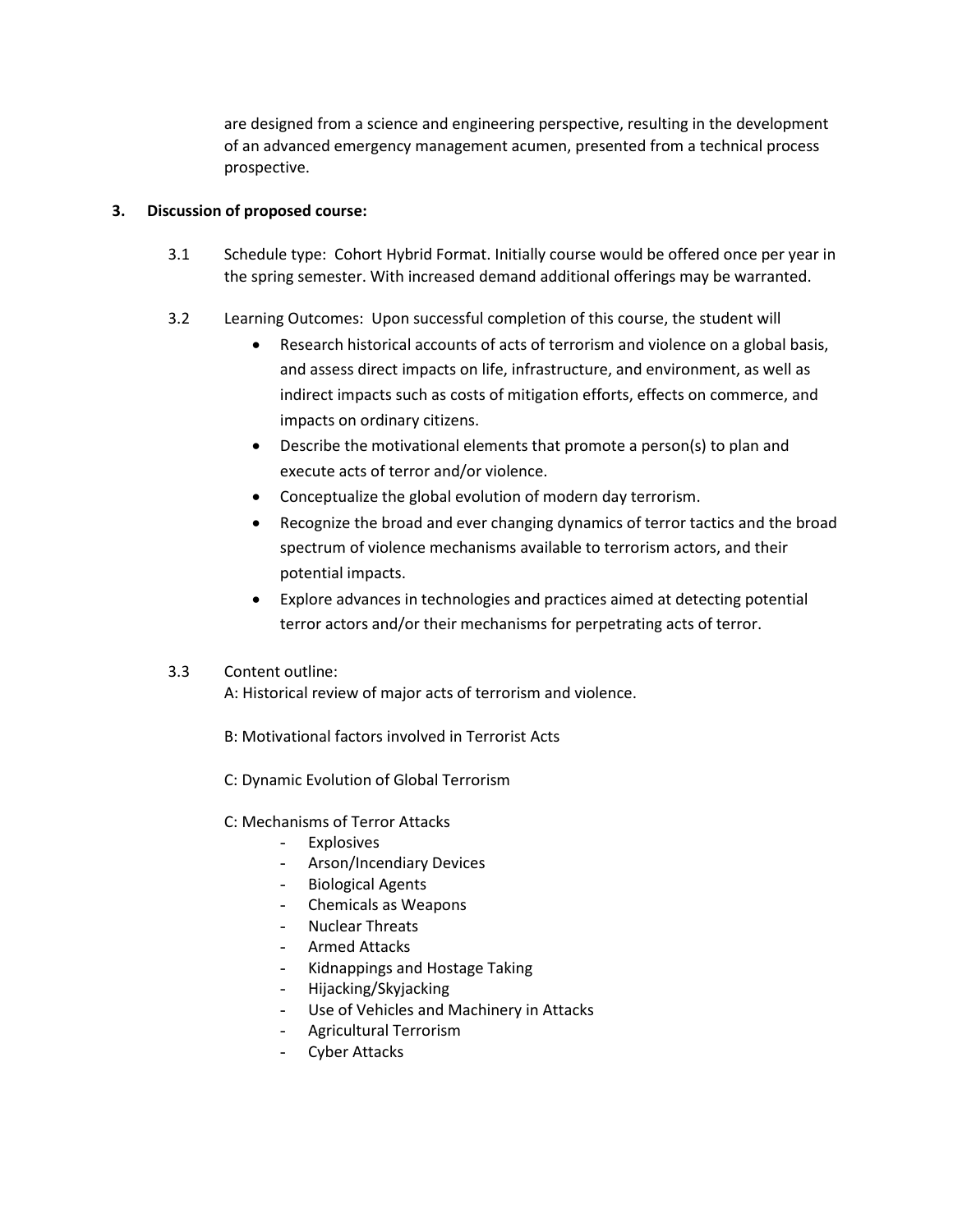- D: Application of Science and Technology in Prevention of and Response to Acts of Terror
	- Assessing Infrastructure Vulnerability
	- Concepts of Passive Hardening
	- Visual Monitoring and Alerting Systems
	- Detection Systems for Explosives and Chemicals
	- Protection of Large Public Events and Venues
- E: Development and Application of Counter Terrorism Policies, Procedures, and Training for Governmental, Business, Industry, and the General Public.
- 3.4 Student expectations and requirements:

Students admitted to the cohort must demonstrate an ability to successfully function in a team environment, coupled with strong analytical skills, and a willingness to partner with other students from a variety of academic and professional backgrounds to focus on development of sound strategic goals and tactical implementation plans to resolve complex issues related to disaster management.

Students must meet all requirements for entrance requirements

3.5 Tentative texts and course materials:

The Science and Technology of Counterterrorism - 1st Edition Author: Carl Young – 2014 Butterworth-Heinemann Published Date: 12th March 2014 ISBN: 9780124200562

#### **4. Resources:**

- 4.1 Library resources: Yes
- 4.2 Computer resources: Yes

#### **5. Budget implications:**

5.1 Proposed method of staffing:

Initial course development will leverage existing full time or adjunct faculty and/or staff utilizing stipends to compensate for course development time above regularly assigned course/work load. Adjunct faculty will be selected and assigned in compliance with current Academic Affairs and Ogden College of Science and Engineering Policies.

At the point that course registration numbers reach a sustained level 15 students, a full time faculty position may be needed to adequately support and grow this critically important program of study.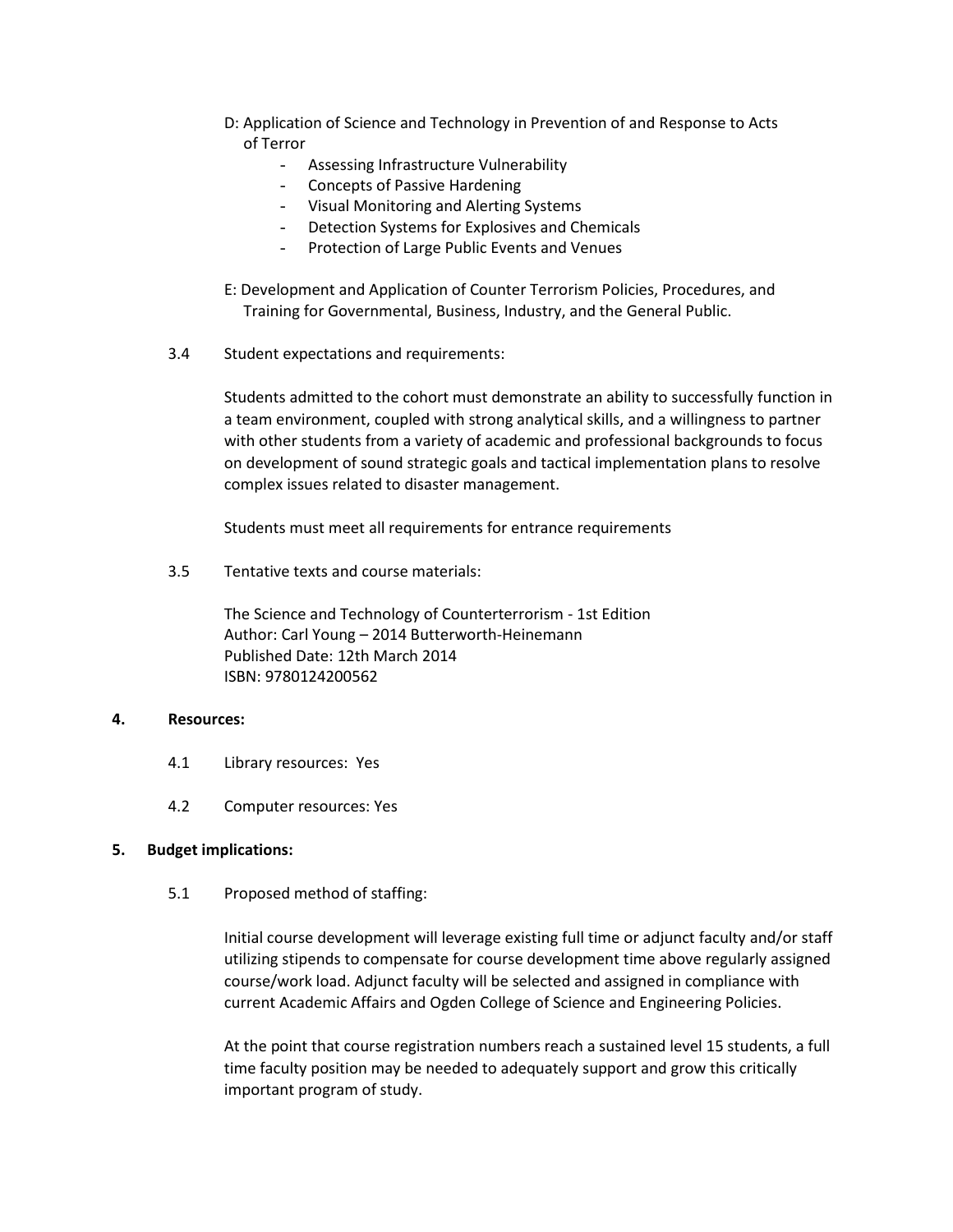- 5.2 Special equipment needed: None
- 5.3 Expendable materials needed: Copy costs for essential course materials.
- 5.4 Laboratory materials needed: None

# **6. Proposed term for implementation:**

Proposed 1st Cohort delivery Spring 2020

# **7. Dates of prior committee approvals:**

Office of the Dean and August 23, 2018 Ogden College Curriculum Committee Manuel Alexander 1, 2018 Undergraduate Curriculum Committee University Senate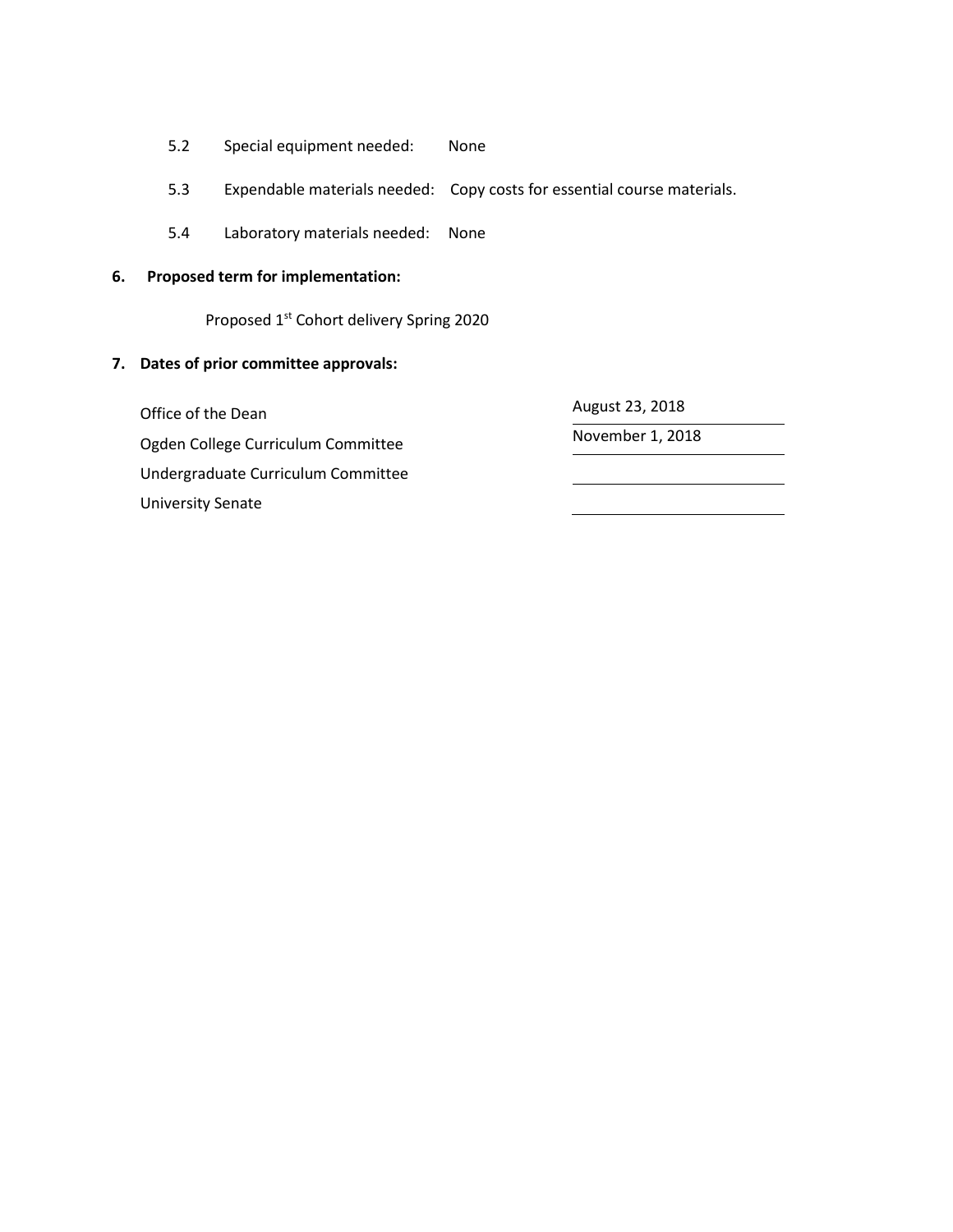#### Proposal Date: August 6, 2018

# **Ogden College of Science and Engineering Office of the Dean Proposal to Create a New Course (Action Item)**

Contact Person: Dr. David E. Oliver [david.oliver@wku.edu](mailto:david.oliver@wku.edu) 270-745-4181

### **1. Identification of proposed course:**

- 1.1 Course prefix (subject area) and number: **EMDS 403**
- 1.2 Course title: Advanced Disaster Planning, Management, and Preparedness
- 1.3 Abbreviated course title: Adv Disaster Planning and Mgt
- 1.4 Credit hours: 3.0 Variable credit (yes or no) No
- 1.5 Grade type: Standard Letter Grade
- 1.6 Prerequisites/co-requisites: EMDS 401 and 402 or Permission of Instructor
- 1.7 Course description: Requires application of key concepts to complete emergency management plans spanning all phases of emergency management.

#### **2. Rationale:**

- 2.1 Reason for developing the proposed course: This course is being developed as a critical component of an undergraduate level certificate program in Emergency Management Disaster Science. There is a demonstrated need to provide an advanced technical preparedness and management curriculum that will enhance the abilities of graduates to properly apply principals of emergency management in all phases of disaster preparedness and response. This course focuses proper application of emergency planning practices in development of specific plans, practices, procedures, and training to assure quality elements are in place in a comprehensive emergency management structure.
- 2.2 Projected enrollment in the proposed course: The projected initial enrollment would be 12-15 students.
- 2.3 Relationship of the proposed course to courses now offered by the department: None
- 2.4 Relationship of the proposed course to courses offered in other departments: None
- 2.5 Relationship of the proposed course to courses offered in other institutions: There are other programs that offer similar focus area including ones offered by Eastern Kentucky University. However, the courses reviewed are presented from a program management approach, this course as well as the other courses in the proposed certificate program are designed from a science and engineering perspective, resulting in the development of an advanced emergency management acumen, presented from a technical process prospective.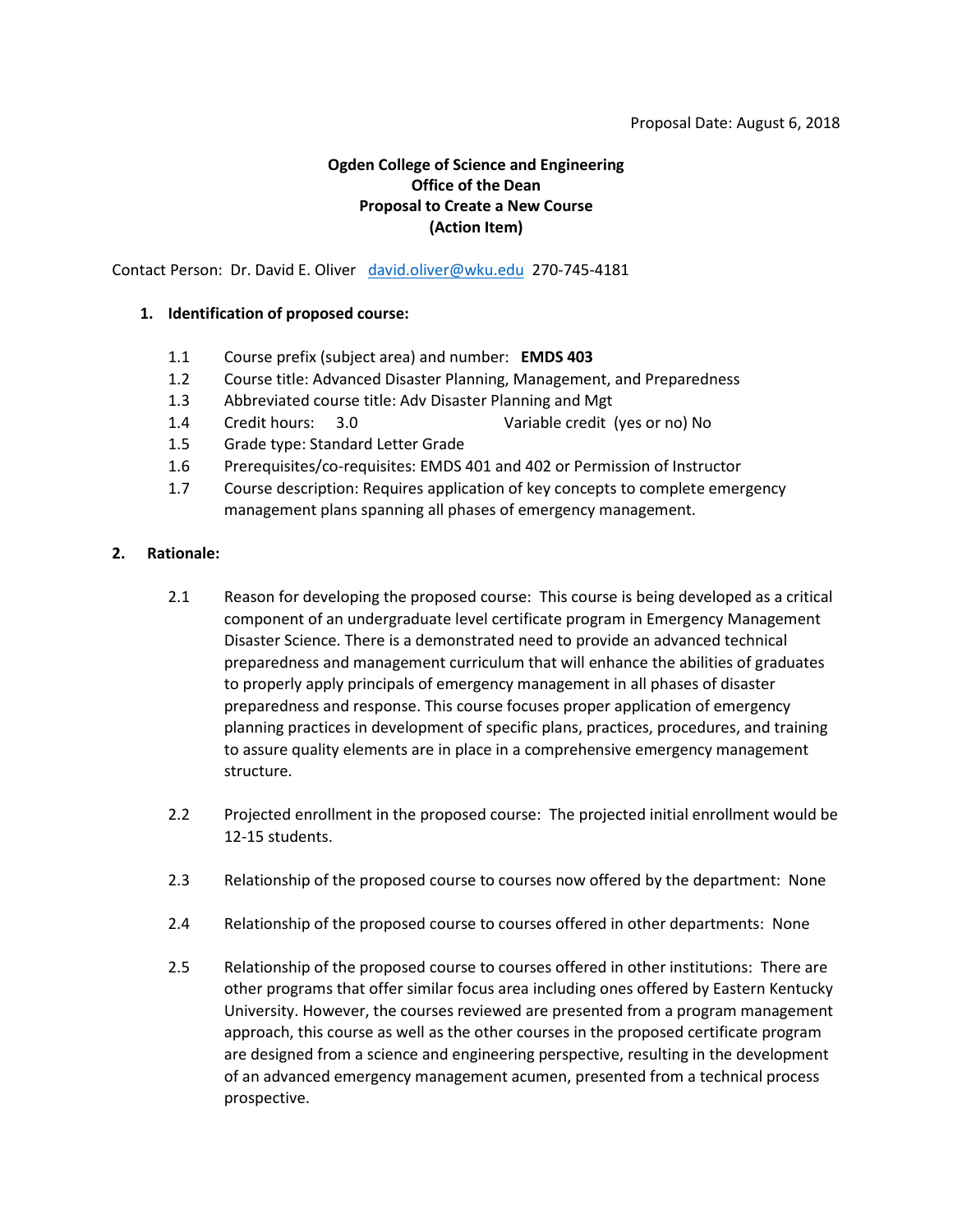## **3. Discussion of proposed course:**

- 3.1 Schedule type: Initially course would be offered once per year in the spring semester. With increased demand additional offerings may be warranted.
- 3.2 Learning Outcomes:
	- Upon successful completion of this course, the student will
	- Apply advanced technical tools and resources that are vital for the development of functional strategic plans for all Five Phases of Emergency Management: Prevention, Mitigation, Planning, Preparedness, Response, and Recovery.
	- Demonstrate the ability to gather accurate data regarding potential hazards,
	- Perform analysis to quantify the associated risks from potential hazards data
	- Develop balanced, effective policy, procedures, plans, training methodologies, and communications to accomplish identified strategic goals.
- 3.3 Content outline:

A: Selection and Application of Risk Assessment Instruments

- B: Critical Data Gathering and Analysis for Emergency Management Planning
- C: Facility/Organizational Specific Planning

Developing Facility Emergency Plans

- o Evacuation Planning and Execution
- o Shelter in Place Plans
- o Lockdown Violence Response Plans
- o Relocation / Reunification Planning
- o Fire/Medical Response Plan Options
- o Facility Continuity of Operations Planning
- D: Municipal Emergency Planning
	- Developing Emergency Management Plans
	- Hazard Mitigation Planning Process
	- Disaster Recovery/Continuity of Operations Plans
- E: Developing a Comprehensive Emergency Management Training Program
- F: Designing Effective Emergency Drills and Exercises
- G: Post Incident / Exercise Debriefing and After Action Report Preparation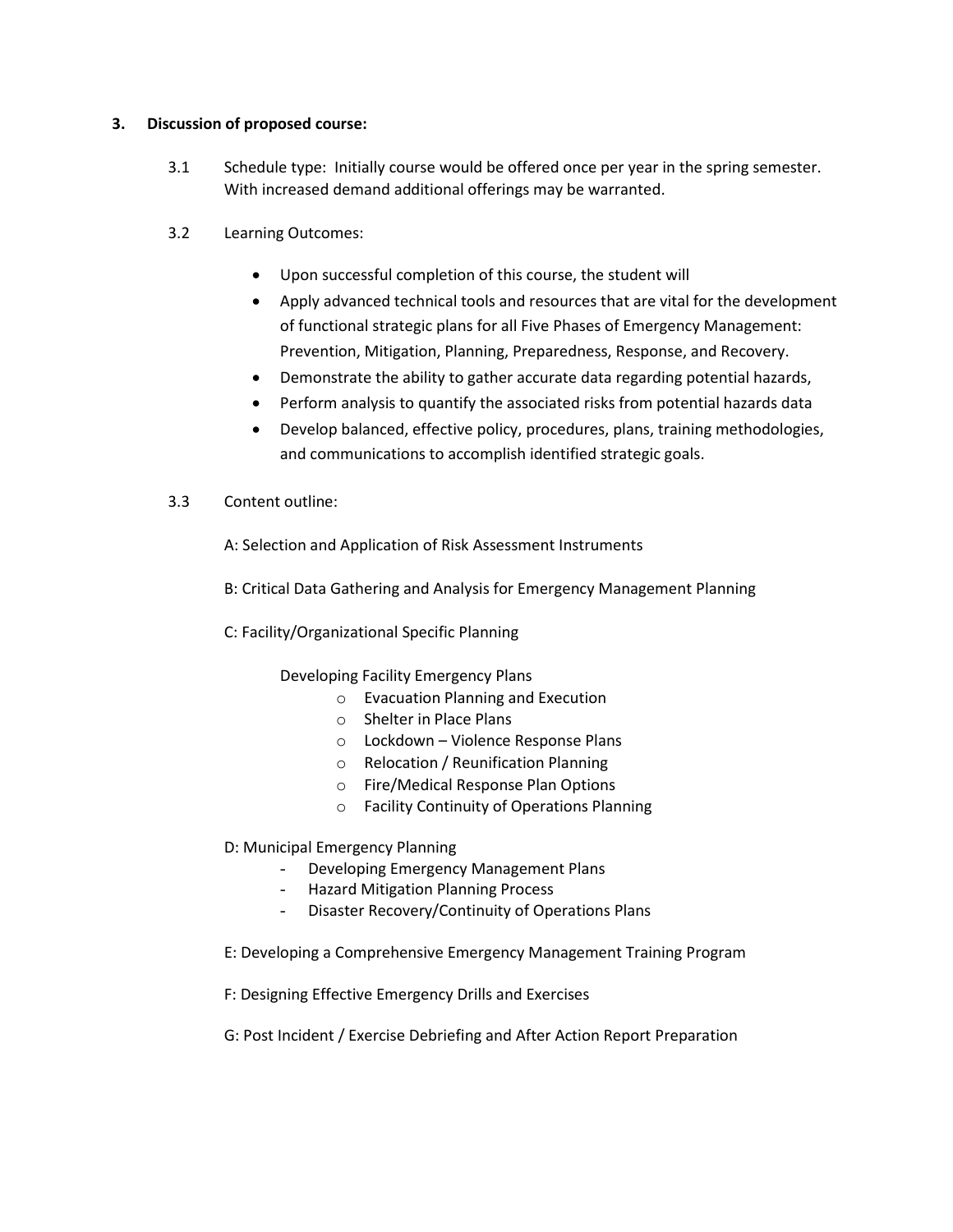3.4 Student expectations and requirements:

Students admitted to the program must demonstrate an ability to successfully function in a team environment, coupled with strong analytical skills, and a willingness to partner with other students from a variety of academic and professional backgrounds to focus on development of sound strategic goals and tactical implementation plans to resolve complex issues related to disaster management.

Students must meet all university entrance requirements.

3.5 Tentative texts and course materials:

Crisis Management and Emergency Planning: Preparing for Today's Challenges Michael J. Fagel, Ph.D. CEM - ISBN 9781466555051 December 4, 2013 by CRC Press

## **4. Resources:**

- 4.1 Library resources: Yes
- 4.2 Computer resources: Yes

## **5. Budget implications:**

5.1 Proposed method of staffing:

Initial course development will leverage existing full time or adjunct faculty and/or staff utilizing stipends to compensate for course development time above regularly assigned course/work load. Adjunct faculty will be selected and assigned in compliance with current Academic Affairs and Ogden College of Science and Engineering Policies.

At the point that course registration numbers reach a sustained level 15 students, a full time faculty position may be needed to adequately support and grow this critically important program of study.

- 5.2 Special equipment needed: None
- 5.3 Expendable materials needed: Copy costs for essential course materials.
- 5.4 Laboratory materials needed: None

## **6. Proposed term for implementation:**

Proposed 1<sup>st</sup> Cohort delivery Spring 2020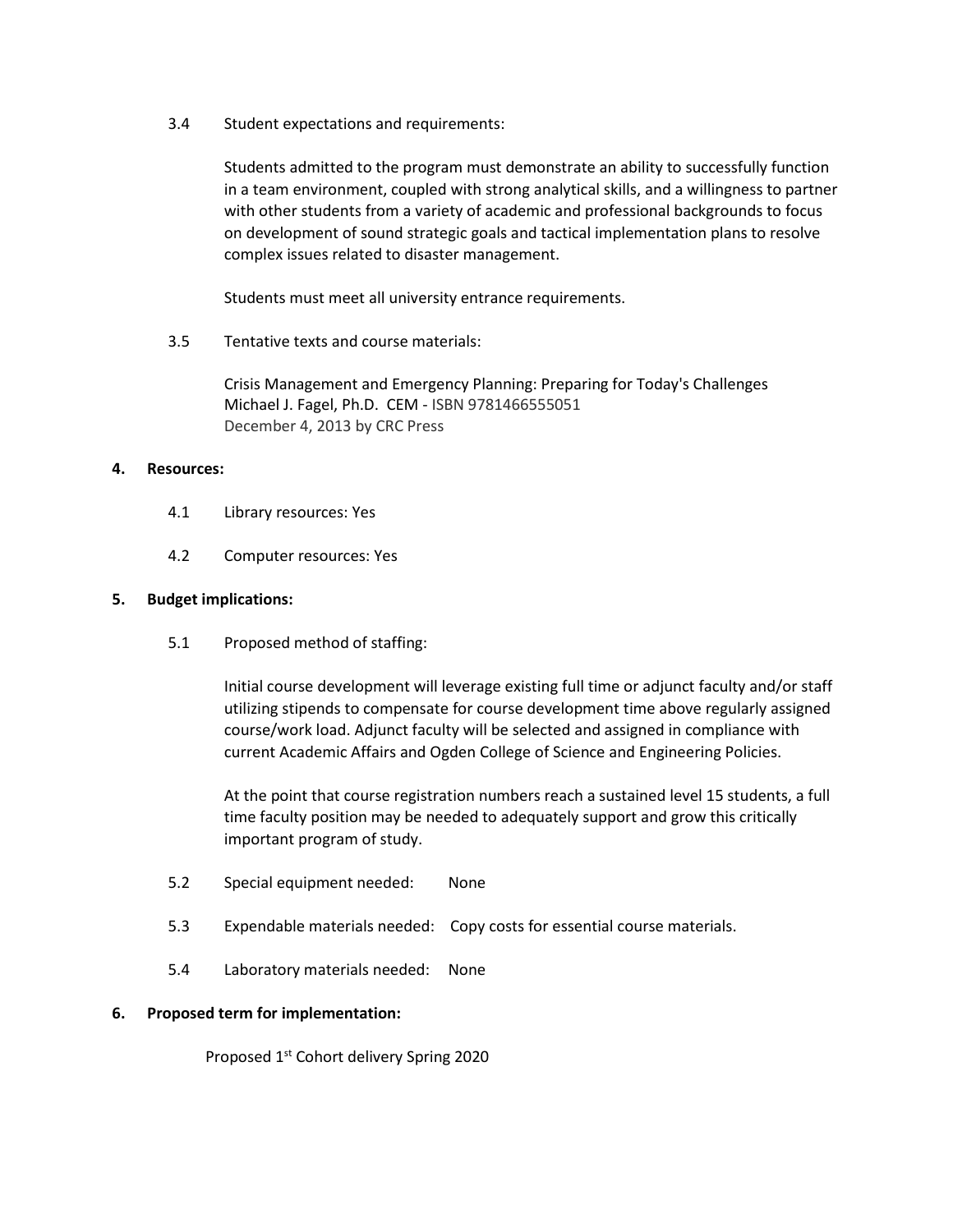# **7. Dates of prior committee approvals:**

Office of the Dean August 23, 2018<br>
Orden College Curriculum Committee Movember 1, 2018 Ogden College Curriculum Committee Undergraduate Curriculum Committee University Senate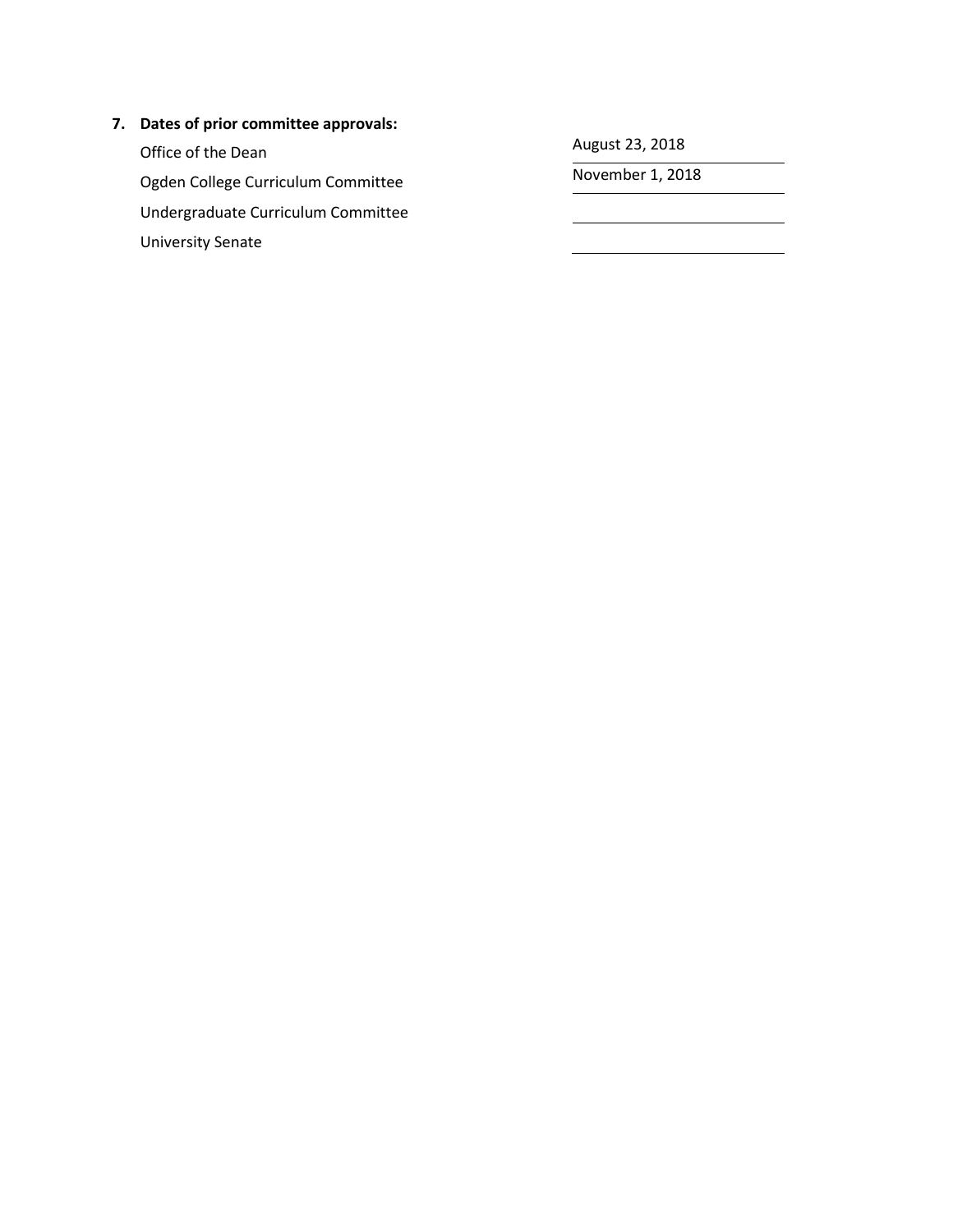#### Proposal Date: August 6, 2018

# **Ogden College of Science and Engineering Office of the Dean Proposal to Create a New Course (Action Item)**

Contact Person: Dr. David E. Oliver [david.oliver@wku.edu](mailto:david.oliver@wku.edu) 270-745-4181

### **2. Identification of proposed course:**

- 1.1 Course prefix (subject area) and number: **EMDS 404**
- 1.2 Course title: Trends in Disaster Preparedness and Management
- 1.3 Abbreviated course title: Trends in Disaster Prep
- 1.4 Credit hours: 3.0 Variable credit (yes or no) No
- 1.5 Grade type: Standard Letter Grade
- 1.6 Prerequisites/co-requisites: None
- 1.7 Course description:

Guided discussions of research into the elements that comprise current practices in emergency management.

#### **2. Rationale:**

- 2.1 Reason for developing the proposed course: This course is being developed as a critical component of an undergraduate level certificate program in Emergency Management Disaster Science. There is a demonstrated need to provide an advanced technical preparedness and management curriculum that will enhance the abilities of students to properly apply principals of emergency management in all phases of disaster preparedness and response. This course focuses on recent events and current trends in preparedness and emergency management.
- 2.2 Projected enrollment in the proposed course: The projected initial enrollment would be 12-15 students.
- 2.3 Relationship of the proposed course to courses now offered by the department: None
- 2.4 Relationship of the proposed course to courses offered in other departments: None
- **2.5** Relationship of the proposed course to courses offered in other institutions: There are other programs that offer similar focus area including ones offered by Eastern Kentucky University. However, the courses reviewed are presented from a program management approach, this course as well as the other courses in the proposed certificate program are designed from a science and engineering prospective, resulting in the development of an advanced emergency management acumen, presented from a technical process prospective.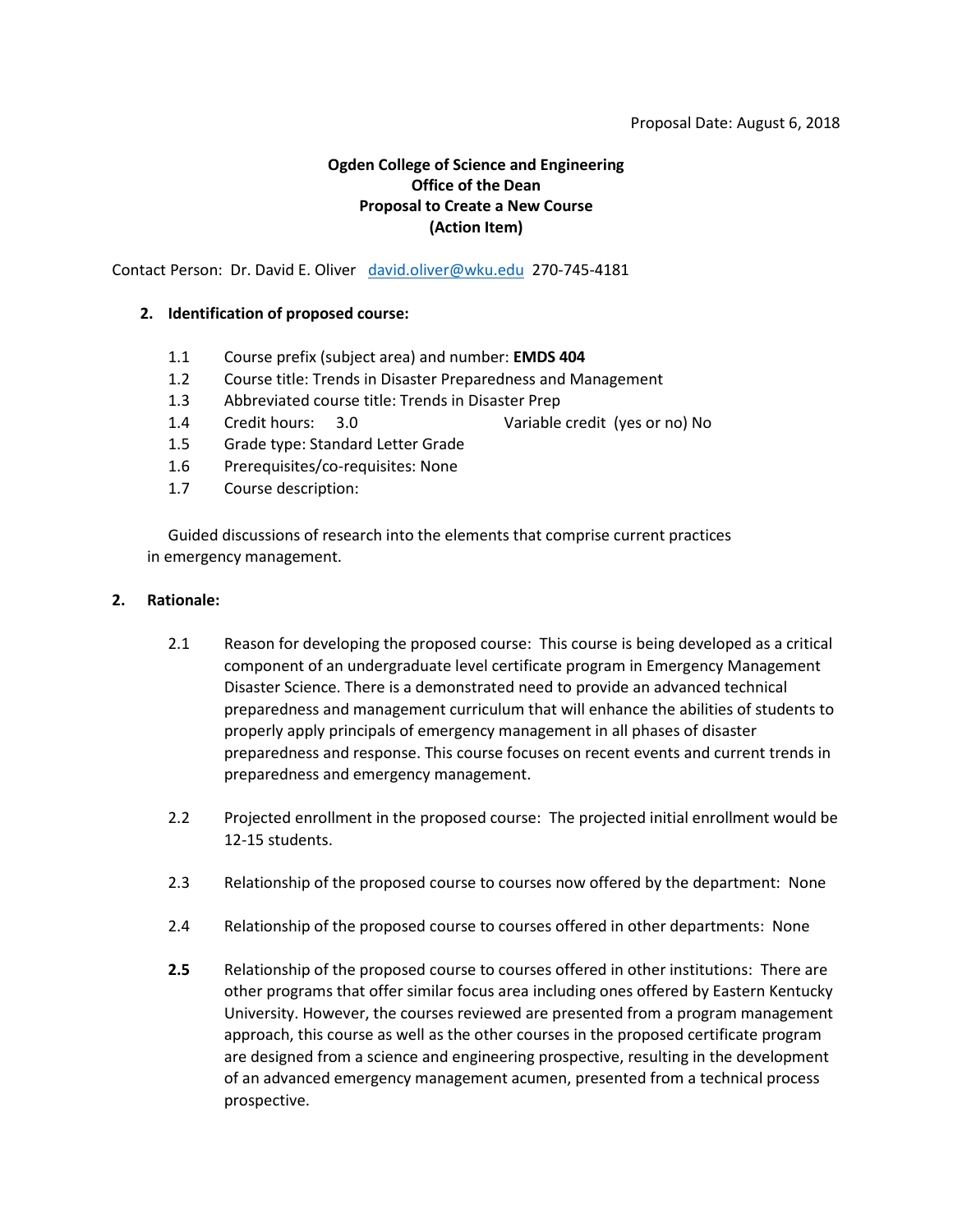## **3. Discussion of proposed course:**

- 3.1 Schedule type: Cohort Hybrid Format. Initially course would be offered once per year in a summer session. With increased demand additional offerings may be warranted.
- 3.2 Learning Outcomes: Upon successful completion of this course, the student will
	- Demonstrate means and methods to gather germane data and conduct research focused on emerging issues in emergency management.
	- Explore significant global events that involved natural and/or technological hazard components, organize key lessons learned, and proposed methods for integration of findings into effective policy and/or procedures.
	- Examine changing dynamics of terror related acts and the effects of preparedness and mitigation practices on the frequency and severity of outcomes.
	- Analyze after action reports from significant global disasters and develop application guides based on key considerations.
- 3.3 Content outline:

A: Introduction to Advanced Research Techniques and Resources

B: Natural Disaster Events Review and Discussion

C: Incidents Involving Technological Hazards Review and Discussion

D: Changing Dynamics of Terrorism with Focus on Recent Incidents and Projected Evolution

E: Identifying and Utilizing Key Resources through Engaged Partnerships

3.4 Student expectations and requirements:

Students admitted to the program must demonstrate an ability to successfully function in a team environment, coupled with strong analytical skills, and a willingness to partner with other students from a variety of academic and professional backgrounds to focus on development of sound strategic goals and tactical implementation plans to resolve complex issues related to disaster management.

Students must meet all university admission requirements

3.5 Tentative texts and course materials: None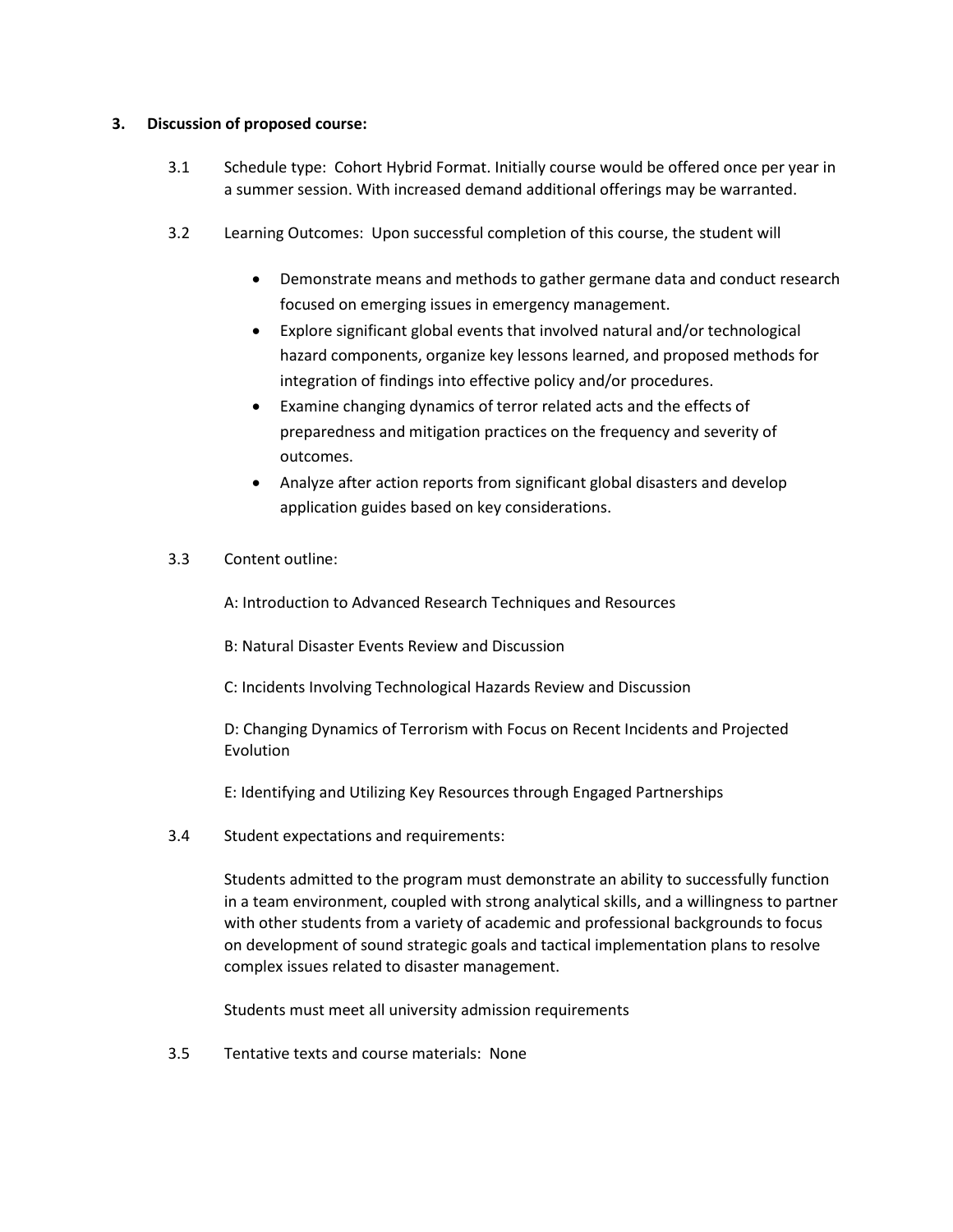#### **4. Resources:**

- 4.1 Library resources: Yes
- 4.2 Computer resources: Yes

### **5. Budget implications:**

5.1 Proposed method of staffing:

Initial course development will leverage existing full time or adjunct faculty and/or staff utilizing stipends to compensate for course development time above regularly assigned course/work load. Adjunct faculty will be selected and assigned in compliance with current Academic Affairs and Ogden College of Science and Engineering Policies.

At the point that course registration numbers reach a sustained level 15 students, a full time faculty position may be needed to adequately support and grow this critically important program of study.

- 5.2 Special equipment needed: None
- 5.3 Expendable materials needed: Copy costs for essential course materials.
- 5.4 Laboratory materials needed: None

## **6. Proposed term for implementation:**

Proposed 1st delivery Summer 2020

## **7. Dates of prior committee approvals:**

Office of the Dean and August 23, 2018 Ogden College Curriculum Committee Manuel Alexander 1, 2018 Undergraduate Curriculum Committee University Senate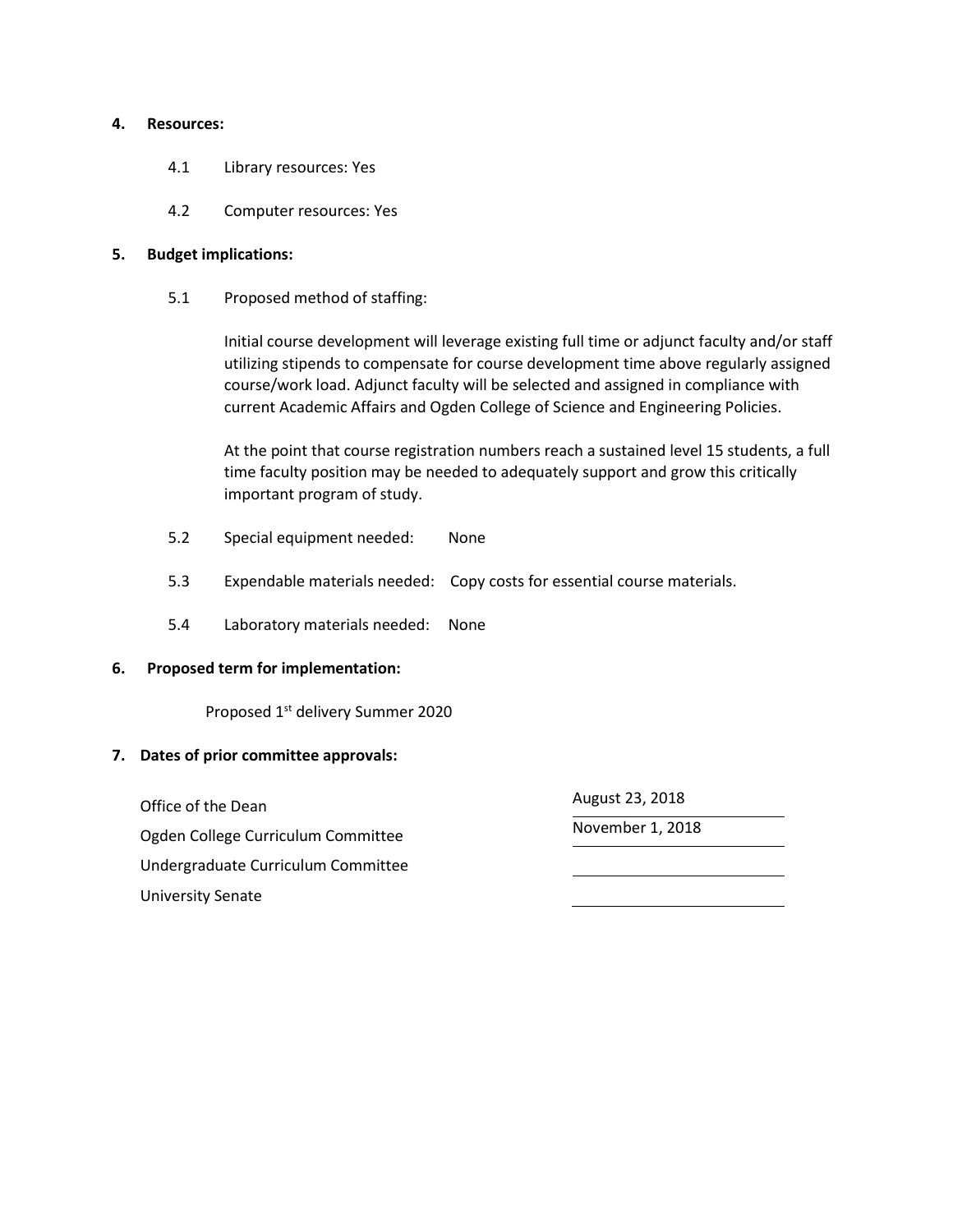# **Ogden College of Science and Engineering Office of the Dean Proposal to Create a New Certificate Program (Action Item)**

### Contact Person: Dr. David E. Oliver, Director EHS/Emergency Manager [David.Oliver@wku.edu](mailto:David.Oliver@wku.edu) (270) 745-4181

## **1. Identification of program:**

- 1.1 Program title: Emergency Management Disaster Science
- 1.2 Required hours in program: 15-18
- 1.3 Special information: N-A
- 1.4 Catalog description:

The certificate provides students, whether traditional or working professionals, an indepth acumen related to incident management, risk identification, emergency planning, and emergency management program evaluation.

The certificate consists of four core courses EMDS 400 – 403, and the choice of an additional elective course, EMDS 404, or six credit hours of upper division courses in applicable subject areas (Examples: Education Administration, Leadership, Engineering, Meteorology, etc with approval of program faculty) to complete the program.

1.5 Classification of Instructional Program Code (CIP): 43.0302 Crisis/Emergency/Disaster Management.

#### **2. Learning outcomes of the proposed certificate program:**

Upon completion of the program, students will:

- Possess an increased readiness as public or private sector leaders to more effectively plan for and respond to emergencies.
- Display a strong technical acumen regarding the risks posed to people, infrastructure, and the environment from natural, technological, and people-caused disasters.
- Possess a strong skill set in modern emergency management that can stand alone or be combined with their chosen academic and/or professional pursuits to provide an enhanced credential that results in increase hire-ability and/or promote-ability.

#### **3. Rationale:**

3.1 Reason for developing the proposed certificate program:

Since the events of 09-11-01, the focus on readiness for disasters has been growing. In recent years, because of several significant disasters including natural and people-caused, there has been a significant increase in regulatory mandates for organizations to have a comprehensive emergency management program. These requirements drive the need to have staff that understand the required program elements and have the ability to develop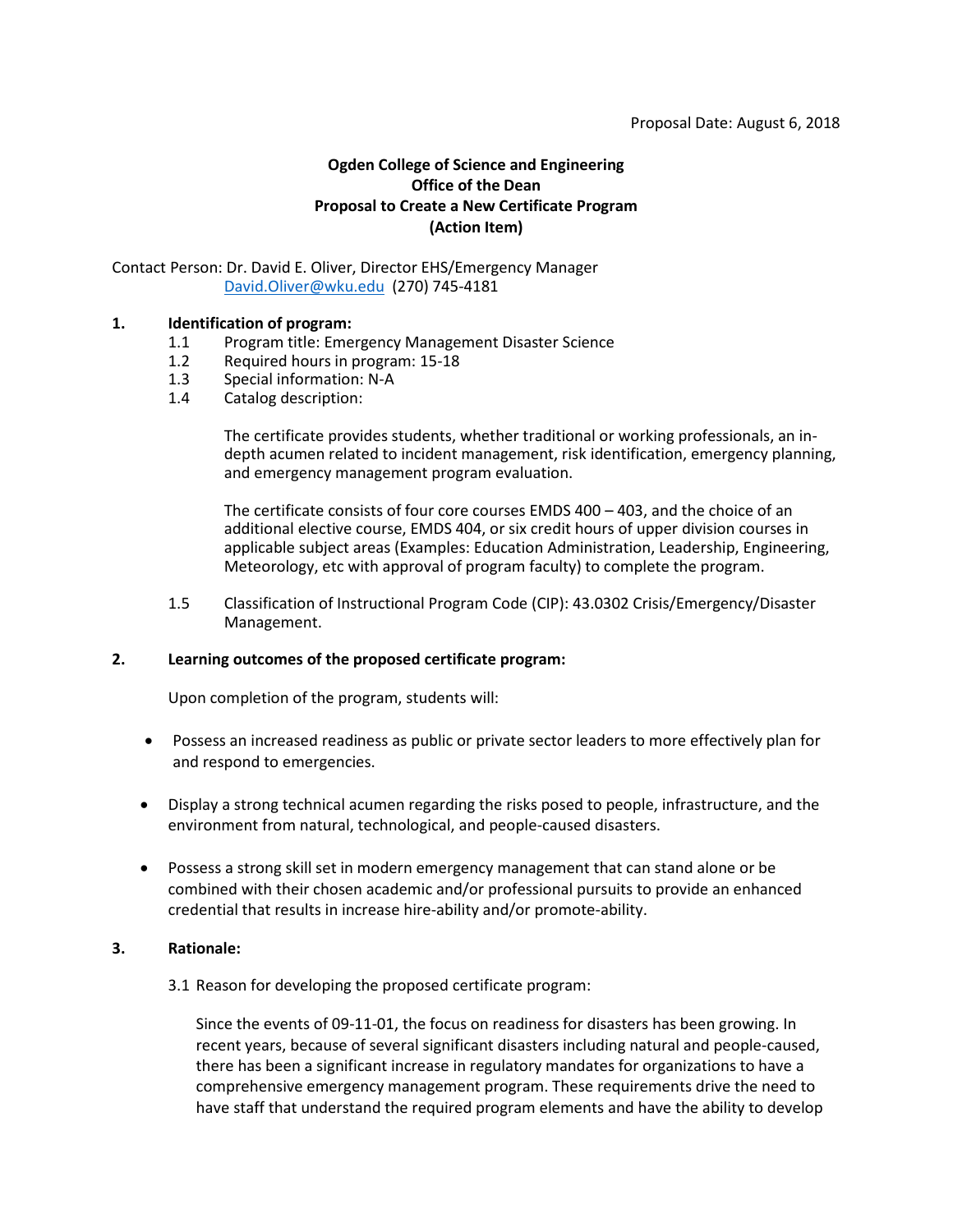and implement the various plans required for compliance. In preparation for this proposal, a series of meetings were conducted with college deans, department heads, public-school officials, and representatives from all branches of emergency services at the state and regional levels. All expressed a current need that was not currently being fulfilled, and thus the development of this certificate program took scape.

The students completing this program will have demonstrated the ability to assess the preparedness needs of an organization and facilitate the development of appropriate emergency plans for all facets of Emergency Management.

Furthermore employers in both the public and private sectors are increasingly creating positions within their organizations for emergency managers and coordinators. This program will help prepare students to meet the requirements of this expanding area of employment.

3.2 Relationship of the proposed certificate program to other programs now offered by the department:

The EMDS certificate may serve as either a standalone certificate with the successful completion of EMDS 400-404, or as an enhancement to another undergraduate program of study within Ogden College with the completion of EMDS 400-403 coupled with six upper division hours from an applicable program area. (Examples: Chemistry, Physics, Engineering, Meteorology, etc.)

3.3 Relationship of the proposed certificate program to certificate programs offered in other departments:

As noted in section 3.2 the one EMDS certificate requirements may be satisfied with six upper division hours from an applicable program area, including programs in Ogden and other colleges, such as Education Administration, Sports Management, Leadership, Public Health, etc. This six credit hours will substitute for EMDS 404.

3.4 Projected enrollment in the proposed certificate program:

12-15 Students in the initial cohort.

3.5 Similar certificate programs offered elsewhere in Kentucky and in other states (including programs at benchmark institutions):

Eastern KY University - Certificate in Disaster Management

University of North Carolina, Chapel Hill – Certificate Program in Community Preparedness and Disaster Management

3.6 Relationship of the proposed certificate program to the university mission and objectives:

1) Increase the readiness of public and private sector leaders to more effectively plan for and respond to emergency situations. The program will support the mission of WKU in preparing leaders to better serve their organizations and communities.

2) Provide students with a strong technical acumen regarding the risks posed to people,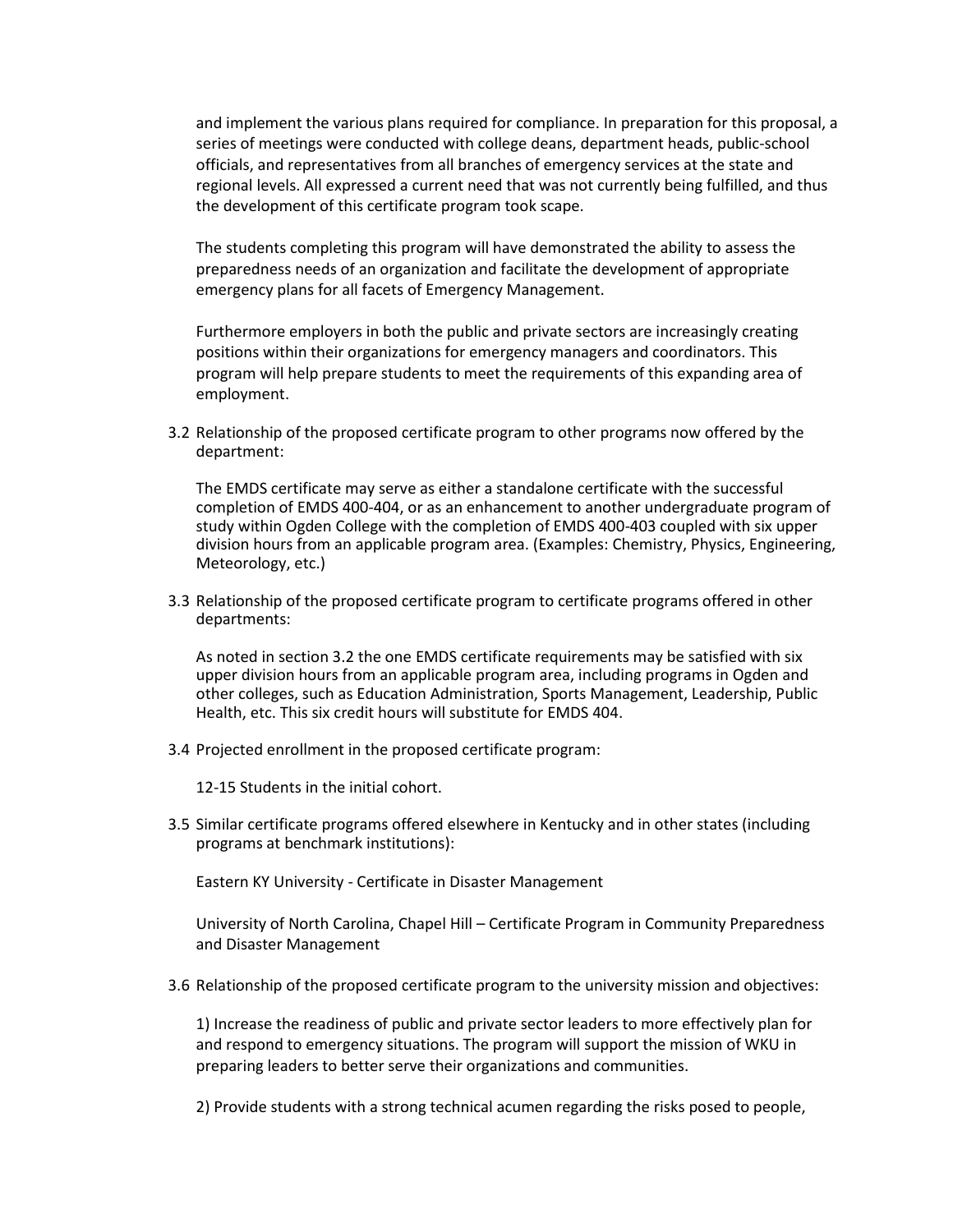infrastructure, and the environment from natural, technological, and people-caused disasters. The program provides a unique opportunity to support the WKU mission in "providing research, service and lifelong learning opportunities for its students, faculty, and other constituents".

3) Provide students with a strong skill set in modern emergency management that can stand alone or be coupled with their chosen academic and/or professional pursuits to provide an enhanced credential that results in increase hire-ability and/or promote-ability.

4) Provide a thoroughly inclusive and rigorous program of study that provides scientific inquiry, applied research and practical application exposure that prepares the student with an immediate readiness to function in complex emergency management situations.

#### **4. Curriculum:**

| <b>EMDS 400: Emergency Management Policy and Practices</b>                | 3 Credit Hours |
|---------------------------------------------------------------------------|----------------|
| <b>EMDS 401: Natural and Technological Disaster Risks</b>                 | 3 Credit Hours |
| EMDS 402: Resiliency in Response to Terrorism and Violence                | 3 Credit Hours |
| EMDS 403 - Disaster Planning, Management, and Preparedness 3 Credit Hours |                |
| EMDS 404- Trends in Disaster Preparedness and Management 3 Credit Hours   |                |

#### **5. Budget implications:**

Initially the program coordination, course development and delivery will be accomplished using adjunct faculty. When the demand for the course reaches a level with sustained numbers of students at 15 or above full time faculty position(s) may be requested.

#### **6. Proposed term for implementation:** Beginning Fall 2019

#### **7. Dates of prior committee approvals:**

Office of the Dean November 26, 2018 Ogden College Curriculum Committee Manuel November 30, 2018 Undergraduate Curriculum Committee University Senate Board of Regents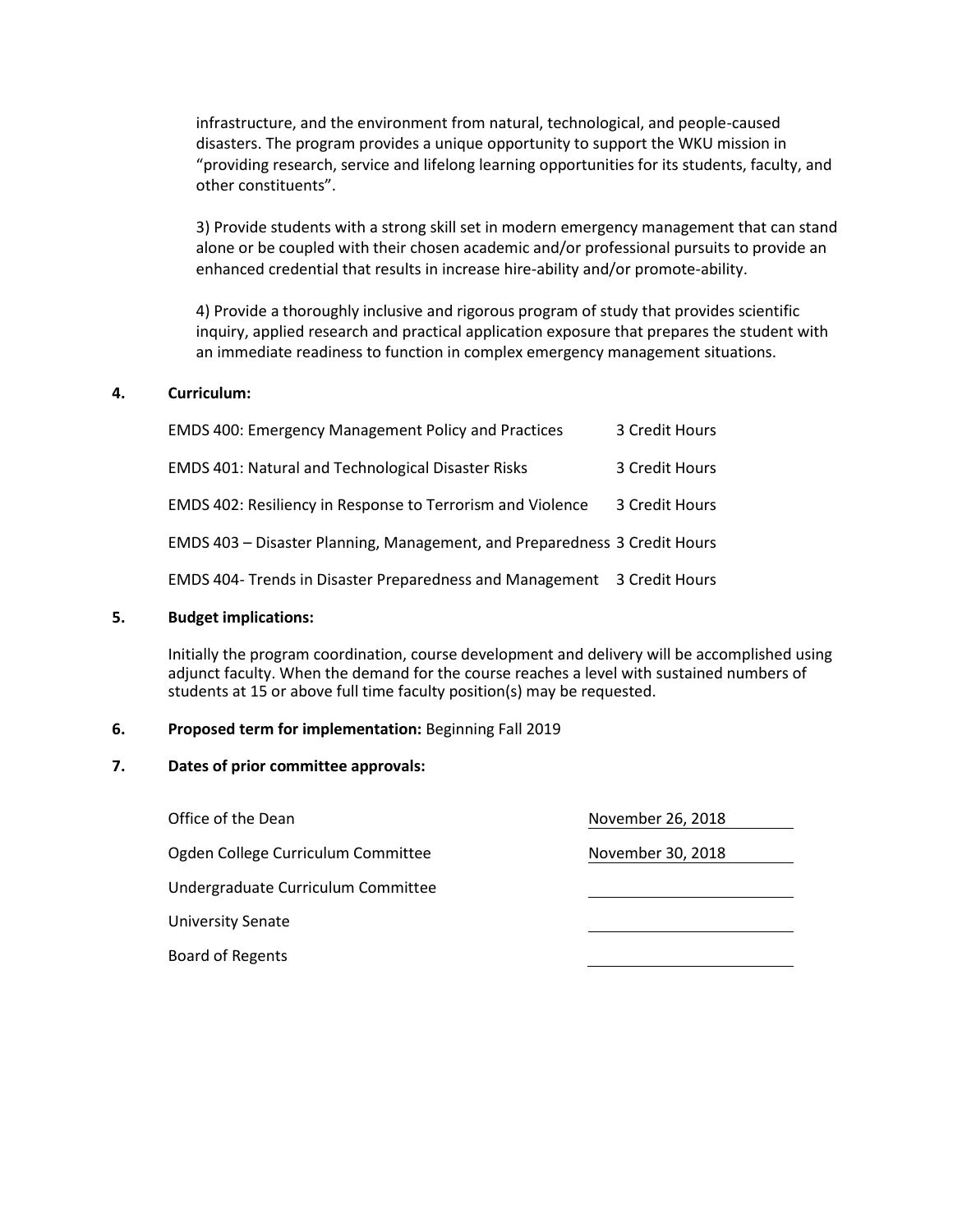# **VI. Academic Policy Subcommittee Report**

Attendance Policy Revision (added below to the bottom of the agenda)

# **VII. Steering Committee Report**

- **VIII. Announcements**
- **IX. Adjourn**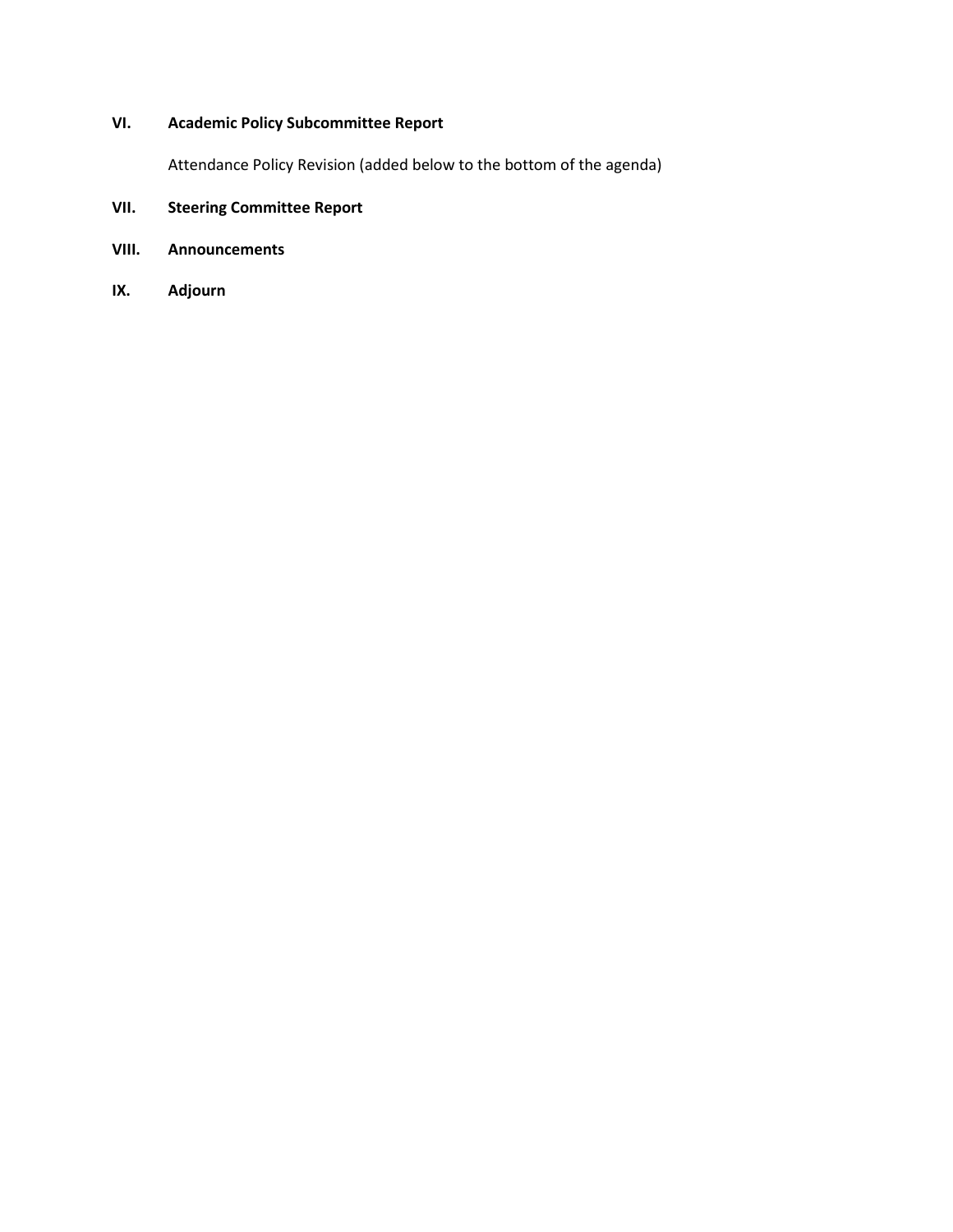## **General Guidelines for**

### **Proposal to Revise an Academic Policy**

- This form is used to make revisions to existing university academic policies such as those included in the Academic Requirements and Regulations section of the undergraduate catalog.
- A proposal to revise an existing academic policy at the program or college/school level should be submitted using the proposal to revise a program.
- Proposals to revise academic policies are **action items**.
- **Item 1** should briefly state the proposed revision to the academic policy.
- **Item 2** should state the current policy as printed in the catalog.
- **Item 3** should state the proposed policy to be printed in the catalog.
- **Item 4** should cite specific justification for the revision including supporting data, if appropriate. Is the revision a result of state or federal requirements or other governing or oversight agencies?
- **Item 5** should indicate the impact on any existing policies that may be affected by this revision, including the impact upon the populations that may be affected. Note that revisions in academic policies may impact non-academic policies.
- **Item 6** should indicate when the proposed revision goes into effect and any special provisions for currently enrolled students.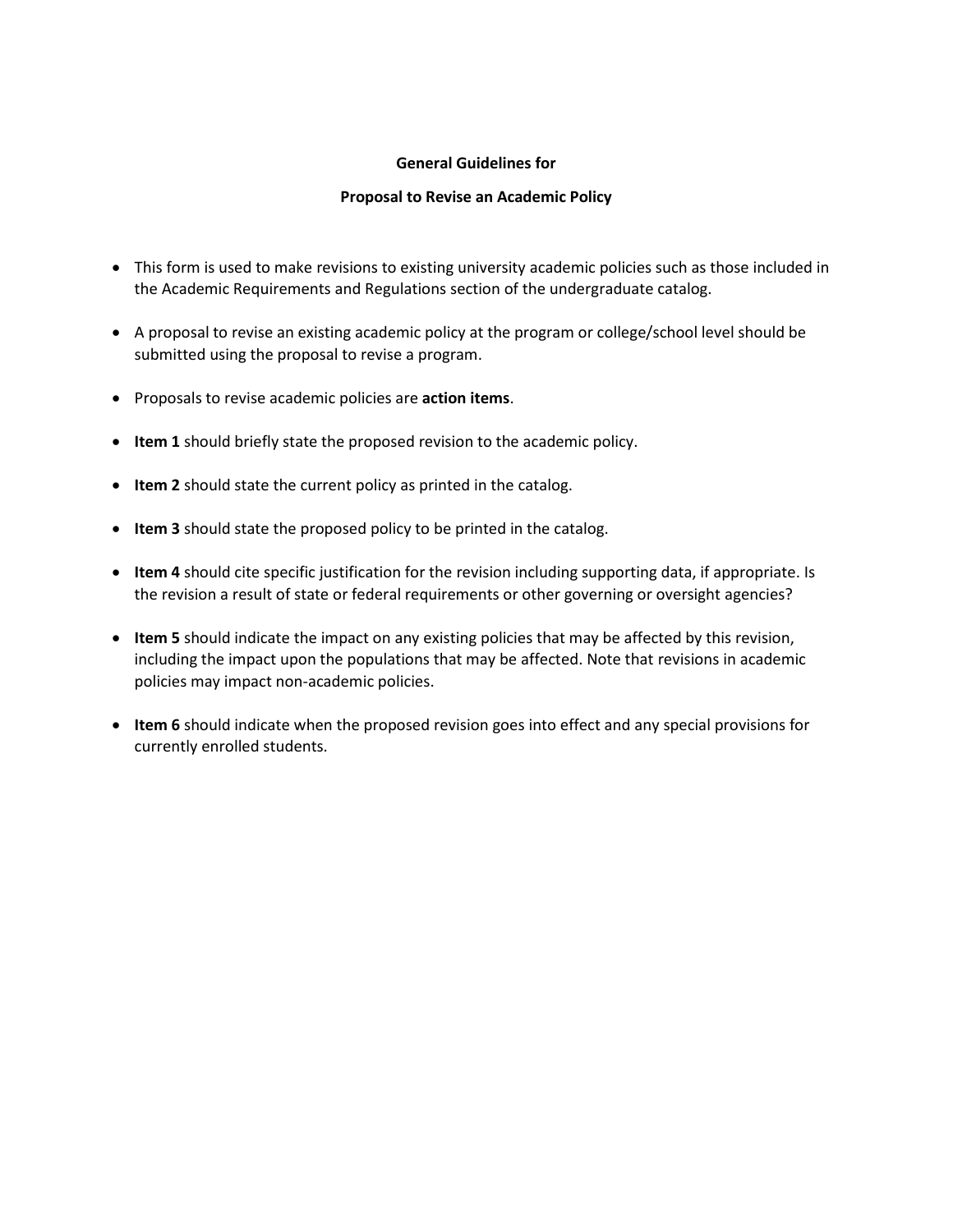#### **College Name**

#### **Department Name**

#### **Proposal to Revise an Academic Policy**

**(Action Item)**

Contact Person:

Identification of proposed policy revision:

#### **1. Catalog statement of existing policy:**

**Attendance Policy—**Registration in a course obligates the student to be regular and punctual in class attendance. Students should make certain their names are on the class roll. If an error has been made in registration, it is the student's responsibility to see the error is corrected in the Office of the Registrar. It is the individual instructor's responsibility to inform students of the guidelines for implementing the instructor's attendance policy, in writing within one week of the start of the pertinent semester/term/summer session. Students who cease attending class are expected to report to the Office of the Registrar to initiate withdrawal procedures. Withdrawal deadlines are published each term in the Registration Guide.

Excessive absenteeism frequently contributes to poor academic achievement. An instructor who determines a student's absenteeism is inconsistent with the instructor's stated policy should either counsel with the student or request the Advising and Career Development Center arrange a counseling session with the student. Excessive absenteeism may result in the instructor's dismissing the student from the class and recording a failing grade, unless the student officially withdraws from the class before the withdrawal deadline. If the student withdraws from the university after the end of the official withdrawal period, excessive absenteeism may be one of the considerations in the instructor's deciding whether circumstances justify a "W" or an "F" in the course. The normal appeal process is available to the student who wants to appeal the decision of the instructor.

When a student is absent from class because of illness, death in the family, or other justifiable reasons, it is the student's responsibility to consult the instructor at the earliest possible time. Contact ACDC for guidance (270) 745- 5065.The ACDC provides class attendance notification services as requested by students and faculty. When requested by students, notifications of absences resulting from personal emergencies are relayed to faculty. In addition to this official notification, it is the student's responsibility to contact each professor to make arrangements to complete missed assignments and tests. The ACDC also notifies students of excessive absences reported by faculty.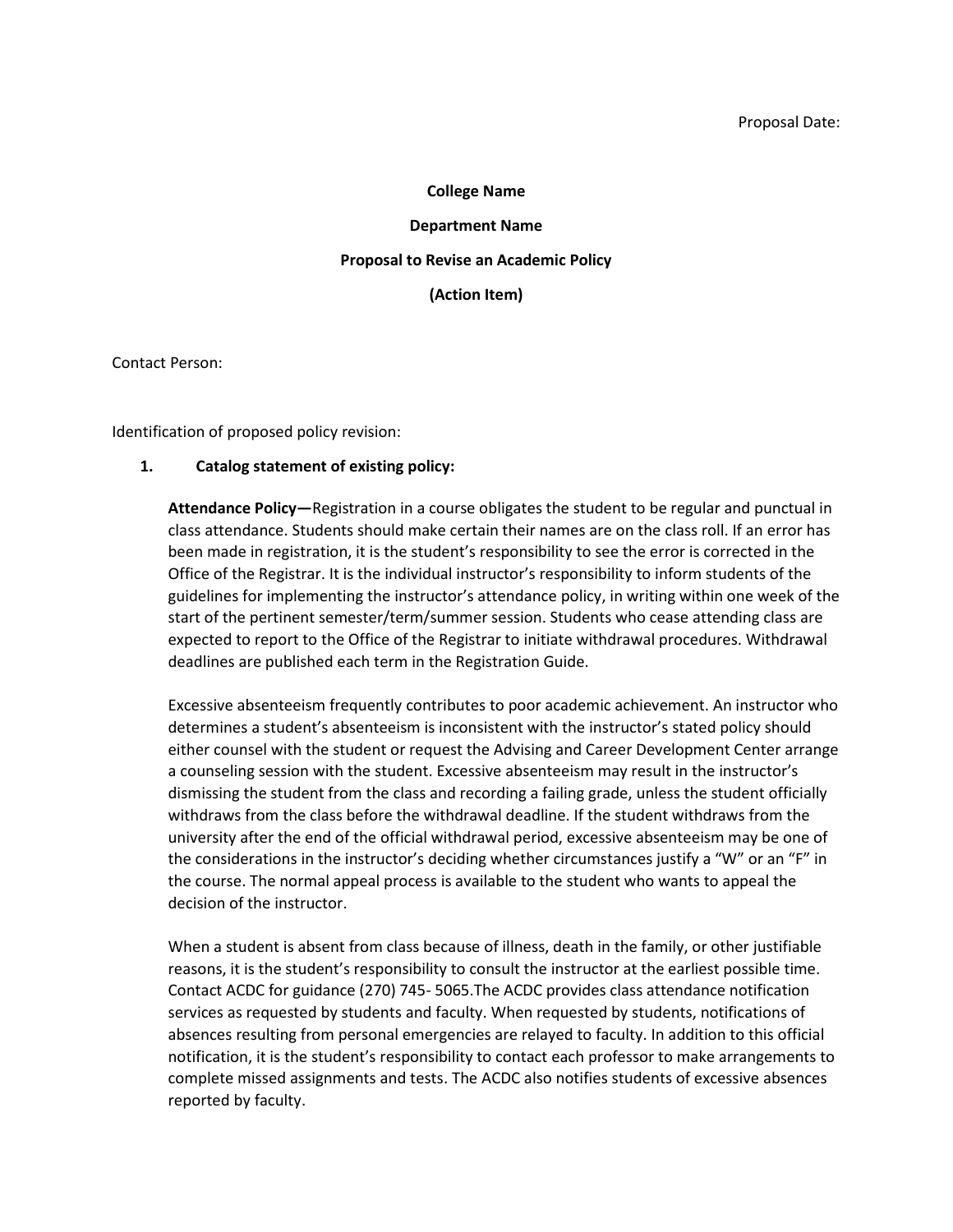Students who, without previous arrangement with the instructor or department, fail to attend the first two class meetings of a course meeting multiple times per week or the first meeting of a class that meets one time per week MAY be dropped from the course. Nonattendance for a web-based course shall be defined as failure to perform meaningful academically-related activity (including, but not limited to, the following: submitting an academic assignment, taking an exam, participating in an online discussion about academic matters) within one week of the course start date without previous arrangements with the instructor or department.

## **2. Catalog statement of proposed policy:**

## **Attendance Policy**

It is the policy of Western Kentucky University that class attendance is an important part of a student's educational experience and is a requirement for success in courses. Registration in a course obligates the student to be regular and punctual in class attendance. Students should make certain their names are on the class roll. If an error has been made in registration, it is the student's responsibility to see the error is corrected in the Office of the Registrar. Students who know of necessary absences should consult with the instructor before the absence. Students who miss classes are not excused from the work associated with the course.

Students who cease attending class are expected to report to the Office of the Registrar to initiate withdrawal procedures. Withdrawal deadlines are published each term in the Registration Guide. Non-attendance does not relieve students of the responsibility for tuition or fees. It is the responsibility of each instructor to maintain attendance records to inform the University whether a student was present in class until the 60% point of the term. Records may be kept in the instructor's desired format. Attendance has an effect on the receipt or repayment of financial aid or scholarship.

Instructors may create guidelines for attendance in each course. The instructor must notify students of the attendance policy in writing within one week of the start of the pertinent semester/term/summer session. It is recommended that this information be included in the course syllabus.

## *Excessive Absenteeism*

Excessive absenteeism frequently contributes to poor academic achievement. An instructor who determines a student's absenteeism is inconsistent with the instructor's stated policy should either counsel with the student or request the Advising and Career Development Center arrange a counseling session with the student. Excessive absenteeism may result in the instructor's dismissing the student from the class and recording a failing grade, unless the student officially withdraws from the class before the withdrawal deadline. If the student withdraws from the university after the end of the official withdrawal period, excessive absenteeism may be one of the considerations in the instructor's deciding whether circumstances justify a "W" or an "F" in the course. The normal appeal process is available to the student who wants to appeal the decision of the instructor.

*Medical or Bereavement Absenteeism*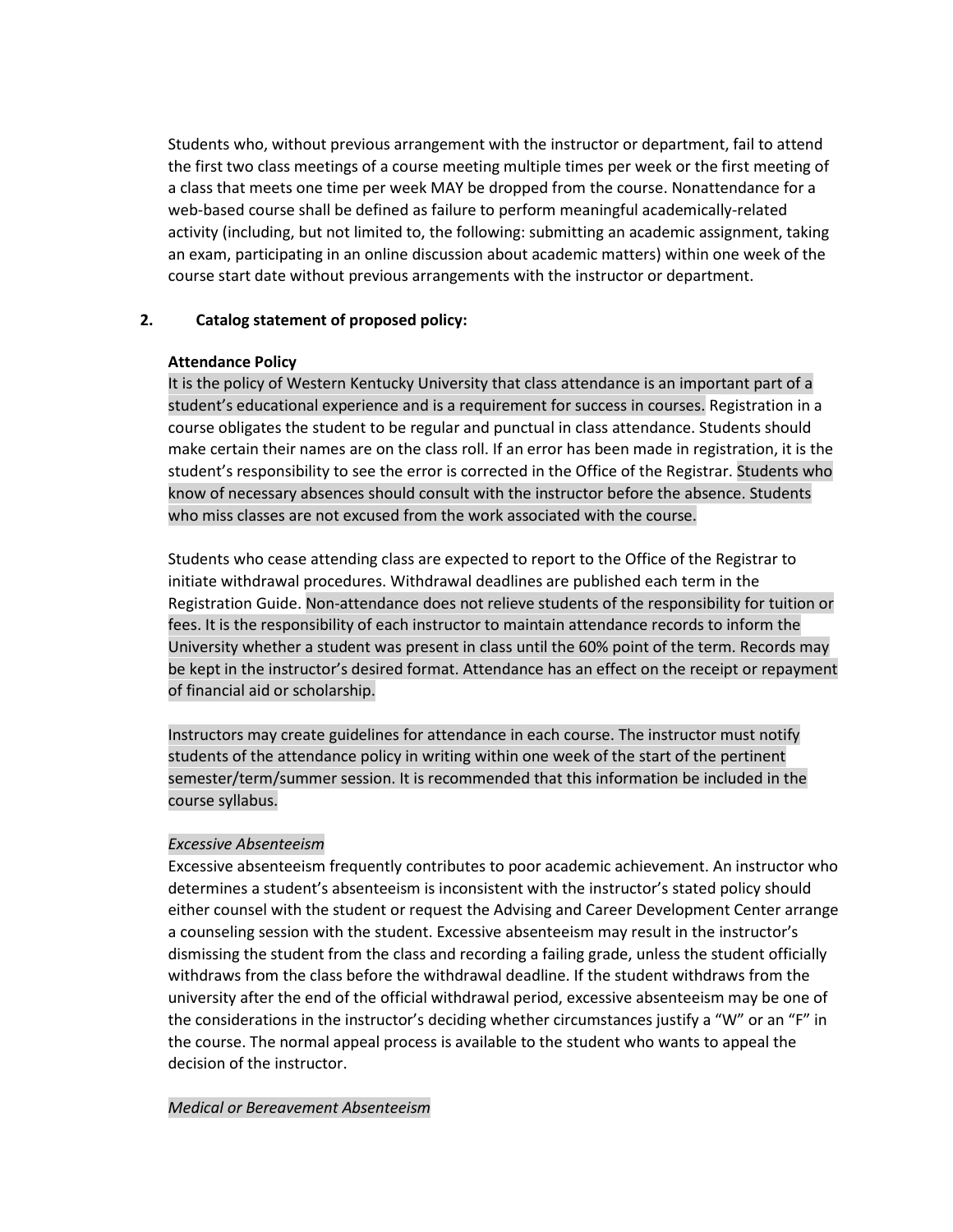When a student is absent from class because of illness, death in the family, or other justifiable reasons, it is the student's responsibility to consult the instructor at the earliest possible time. Contact ACDC for guidance (270) 745-5065.The ACDC provides class attendance notification services as requested by students and faculty. When requested by students, notifications of absences resulting from personal emergencies are relayed to faculty. In addition to this official notification, it is the student's responsibility to contact each professor to make arrangements to complete missed assignments and tests.

# *5 th Week Check-in*

The Advising and Career Development Center (ACDC) provides a 5th week check-in to all freshmen and sophomores in classes at the 200-level and below during the 5th week of each semester to help identify areas that may need improvement. Instructors shall provide information about students' class performance regarding attendance and grades. It is recommended that instructors offer a meaningful assessment during the first five weeks to measure student performance in addition to keeping track of attendance. Students may be flagged for missing class too frequently and/or for having a D/F in the course. Course instructors, academic advisors, residence hall staff and/or the ACDC may follow up with flagged students to discuss potential issues the student may be facing in and out of the classroom.

## *Drop for Non-Attendance (During Registration Period)*

Students who, without previous arrangement with the instructor or department, fail to attend the first two class meetings of a course meeting multiple times per week or the first meeting of a class that meets one time per week should be dropped from the course by the instructor. Nonattendance for a web-based or online-hybrid course shall be defined as failure to perform meaningful academically-related activity (e.g., assignments, exams, and discussions about academic matters) within one week of the course start date without previous arrangements with the instructor or department. Instructors have the right to drop non-attending students during the drop/add period specified in the Registration Guide to allow other students to register for the course, thus cutting down on waitlists and bottlenecks.

## *Failure for Non-Attendance (After Registration Period)*

Students who attended a course during the first week but ceased attending up to and including the 60% point of a term will receive a failure for non-attendance grade (FN). This grade shows no semester hours earned and no quality points. Non-attendance may include either ceasing to attend the course or failing to complete any meaningful assignments up to and including the 60% point of the term. Instructors must enter the date the student last attended the course when entering the FN grade on student's record.

## *Registration Requirement*

No student may attend a course for which he or she is not registered, either as a degree-seeking student or as a non-degree seeking student.

# **3. Rationale for proposed policy revision:**